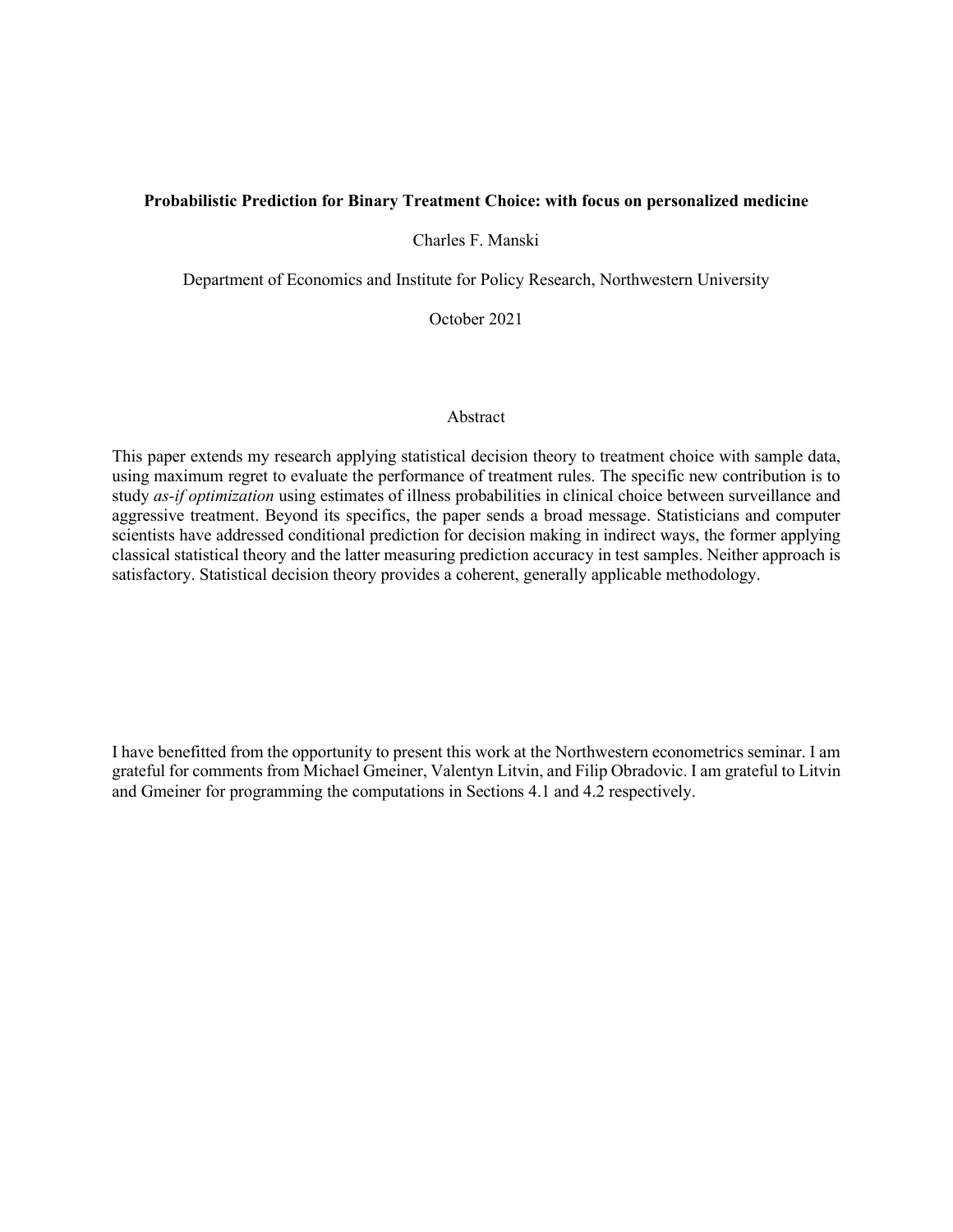#### 1. Introduction

A classic concern of probability theory and statistics has been to predict realizations of a real random variable y conditional on realizations of a covariate vector x. A standard formalization of the problem begins with a population characterized by a joint distribution  $P(y, x)$ . A member is drawn at random from the subpopulation with a specified value of x. The problem is to predict y conditional on x. The conditional distribution  $P(y|x)$  provides the complete feasible probabilistic prediction.

Rather than study  $P(y|x)$  in totality, researchers often focus on a real-valued feature of  $P(y|x)$  that is interpretable as a *best point predictor* of y conditional on x. The standard approach has been to minimize the conditional expected loss from prediction errors, with respect to a given loss function. Thus, one solves a minimization problem min  $p \in (-\infty, \infty)$  E[L(y − p)|x], where p is a predictor value, y − p is prediction error, and L(∙) is the loss function. Familiar cases include square and absolute loss, yielding the conditional mean and median as best predictors. For expositions, see Ferguson (1967) and Manski (2007a).

A standard formalization of the statistical problem supposes that one does not know  $P(y, x)$ . Instead, one observes  $(y_i, x_i, i = 1, ..., N)$  in a random sample of N persons drawn from a study population that has distribution  $P(y, x)$ . One uses the sample data to estimate  $P(y|x)$ , or a best point predictor.

The standard formalization considers probabilistic prediction as a self-contained problem, without reference to an external application. Obtaining a best point prediction by minimizing expected loss solves a decision problem that may have applications. However, the commonly used loss functions, notably square and absolute loss, have usually been motivated by tradition and tractability rather than by losses incurred in actual decisions that require choice of point predictions.

This paper considers probabilistic predictions used to inform decisions in an important class of applications, namely choice between two treatments for members of a heterogeneous population. To flesh out abstract ideas, I analyze choice between surveillance and aggressive treatment in personalized medicine. Building on earlier work in Manski (2018, 2019a), I consider a clinician caring for patients with observed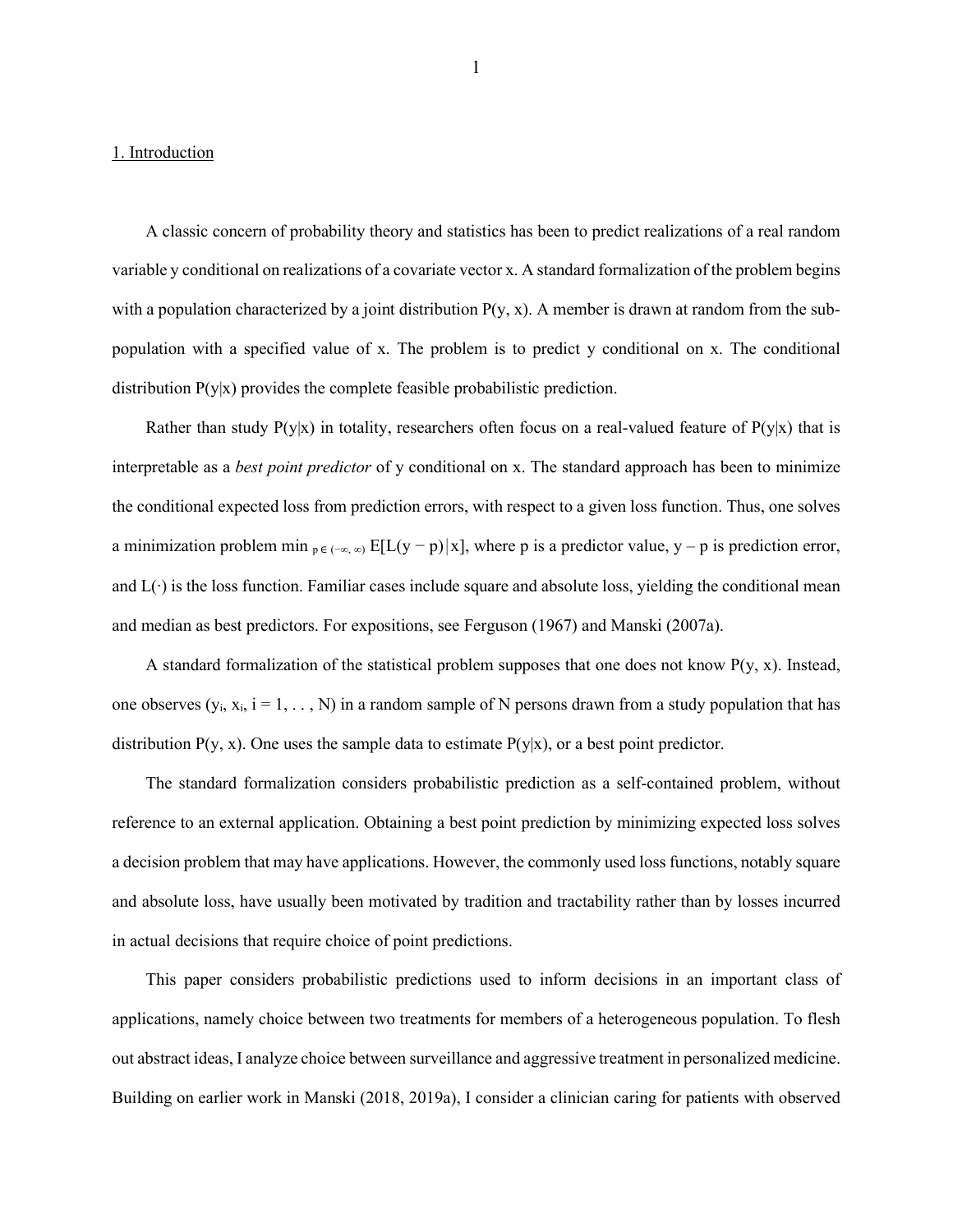covariates x. The setting supposes that there are two care options for a specified disease, with A denoting surveillance and B denoting aggressive treatment. Let  $y = 1$  if a patient is ill with the disease and  $y = 0$  if not. I pose a model of patient welfare in which surveillance is the better option if  $y = 0$  and aggressive treatment if  $y = 1$ .

The analysis in this paper applies as well to other decision problems that have the same mathematical structure. One such is judicial treatment of criminal defendants. Here the choice is to find a defendant guilty or not guilty of a crime. A defendant is analogous to a patient. A guilty decision is analogous to aggressive treatment, and a not-guilty one is analogous to surveillance. Uncertainty about whether a defendant committed the crime is analogous to uncertainty about whether a patient is ill. See Manski (2020) for discussion relating judicial and clinical decisions.

Decision making would be simple if y were observable at the time of treatment choice. However, the clinician must choose without knowing the illness status of the patient. This generates a rationale to predict illness. Given knowledge of x, the most that a clinician can do is to learn  $P(y = 1|x)$ . The model of patient welfare implies that surveillance is the better option if  $P(y = 1|x)$  is less than a known threshold  $p_x^*$  and aggressive treatment is better if  $P(y = 1|x)$  exceeds  $p_x^*$ . Hence, the best point prediction is  $y = 1$  if  $P(y = 1|x)$  $1|x| > p_x^*$  and  $y = 0$  if  $P(y = 1|x) < p_x^*$ .

Empirical research on medical risk assessment has used sample data on illness in study populations to estimate conditional probabilities of illness or to make point predictions of illness. Risk assessment has long been performed by biostatisticians who use classical frequentist statistical theory to propose inferential methods and assess findings. Although the motivation may be to improve patient care, biostatistical analysis commonly views prediction as a self-contained inferential problem rather than as a task undertaken specifically to inform treatment choice.

In the  $21<sup>st</sup>$  century, medical risk assessment is increasingly performed by computer scientists, who view prediction methods as computational algorithms rather than as approaches to statistical inference. Frequentist statisticians maintain an ex-ante perspective, studying how methods perform across repetitions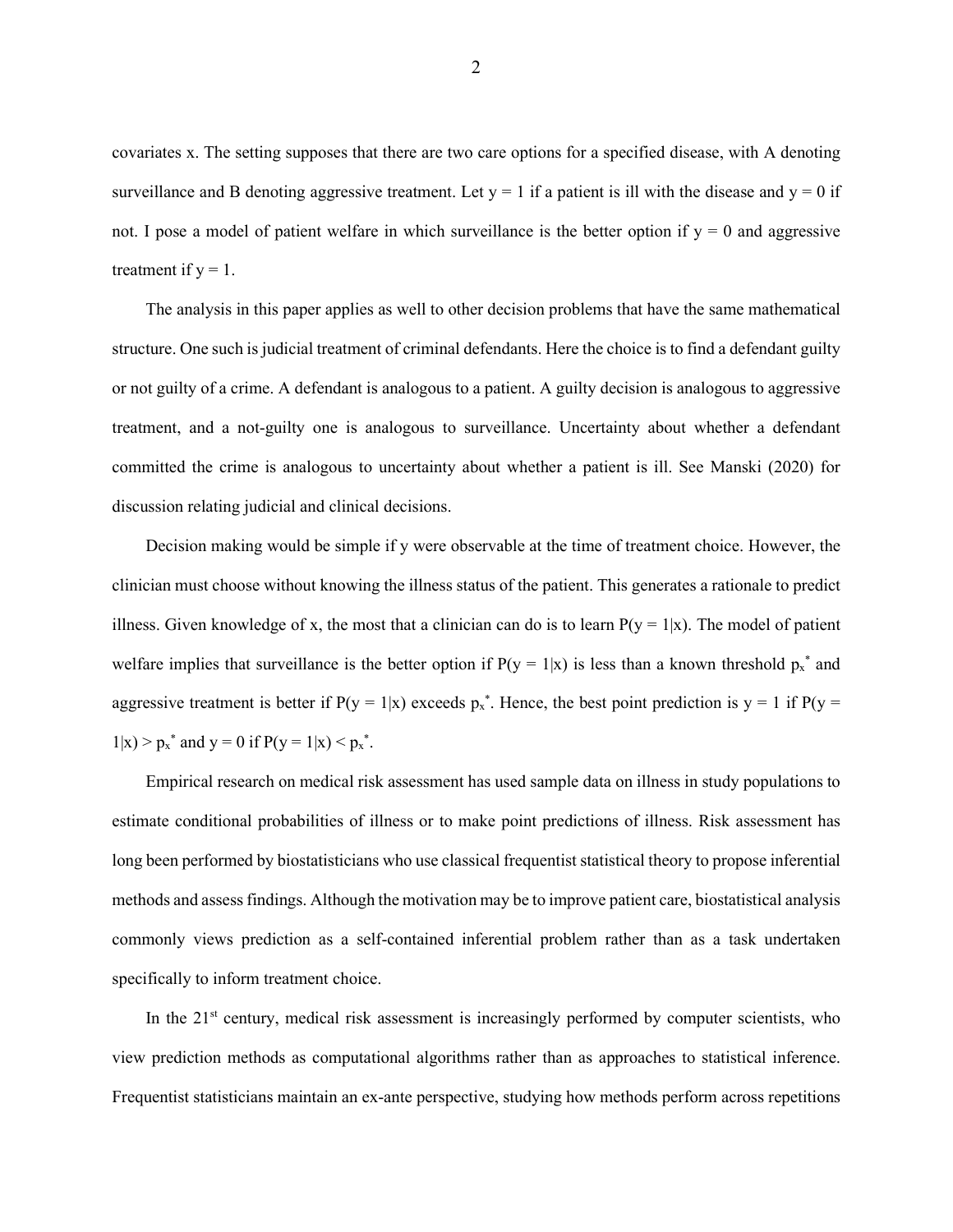of a sampling process. In contrast, computer scientists perform ex post evaluation, fitting an algorithm on a "training" sample and examining the accuracy of the predictions it yields on a "test" sample. Breiman (2001) argues for this approach, writing (p. 201): "Predictive accuracy on test sets is the criterion for how good the model is." Breiman does not explain why this is or should be the criterion. He just states it.

Measuring performance in this ex-post manner may have appeal to clinicians who lack expertise in statistical methodology but who may feel that they can appraise ex post prediction accuracy heuristically. However, by its nature, evaluation on a test sample cannot yield lessons that generalize beyond the particular test performed. Efron (2020), in an article contrasting the perspectives of statisticians and computer scientists, writes (p. S49): "In place of theoretical criteria, various prediction competitions have been used to grade algorithms in the so-called 'Common Task Framework.'. . . None of this is a good substitute for a so-far nonexistent theory of optimal prediction."

Efron is correct that prediction competitions are not a satisfactory way to evaluate prediction methods. However, he is not correct when he states that a theory of optimal prediction is "so-far nonexistent." Wald (1939, 1945, 1950) considered the general problem of using sample data to make decisions. He posed the task as choice of a *statistical decision function*, which maps potentially available data into a choice among the feasible actions. His development of statistical decision theory provides a broad framework for decision making with sample data, yielding optimal decisions when these are well-defined and proposing criteria for "reasonable" decision making more generally.

Wald recommended ex ante (frequentist) evaluation of statistical decision functions as *procedures* applied as the sampling process is engaged repeatedly to draw independent data samples. Whereas computer scientists measure performance when a prediction method is trained on one sample and used to predict outcomes in a test sample, statistical decision theory measures average performance across all possible training samples, when the objective is to predict outcomes in an entire population rather than a test sample.

The idea of a procedure transforms the inductive problem of evaluating a prediction method based on its performance in a single setting into the deductive problem of assessing the performance of a statistical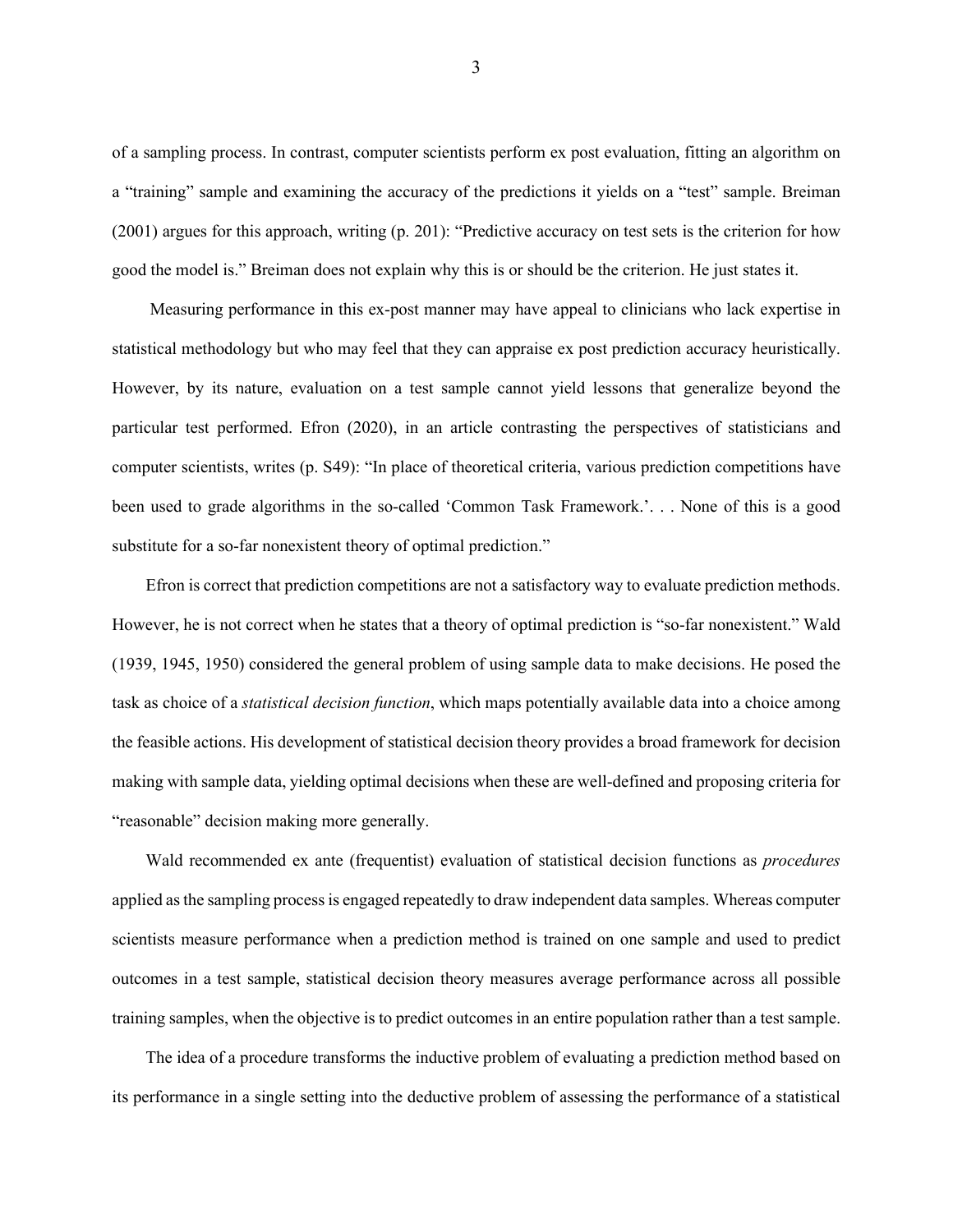decision function across realizations of the sampling process. It enables coherent study of treatment choice using sample data to make probabilistic predictions, with application to personalized medicine and elsewhere. This paper shows how.

The findings reported here add to a recent econometric literature using statistical decision theory to study treatment choice with sample data. See Manski (2004, 2005, 2007b, 2019b, 2021), Manski and Tetenov (2007, 2016, 2019, 2021), Hirano and Porter (2009, 2020), Stoye (2009, 2012), Tetenov (2012), Kitagawa and Tetenov (2018), Mbakop and Tabord-Meehan (2021), and Athey and Wager (2021).

Relative to this precedent work, part of the contribution of the present paper is its consideration of a class of treatment-choice problems that differs in some respects from those studied earlier. Part is its new application of the theme of *as-if optimization*, developed abstractly in Manski (2021). Part is its cautionary advice to clinical researchers and clinicians as they seek to interpret personalized medical risk assessments evaluated using traditional biostatistical criteria or prediction competitions.

Section 2 explains in broad terms how statistical decision theory enables study of treatment choice using sample data to make probabilistic predictions. I draw on and extend exposition in Manski (2021). Section 3 explains use of as-if optimization to choose between surveillance and aggressive treatment, first in generality and then when the data are generated by random sampling from  $P(y|x)$ . Section 4 studies as-if optimization using estimates of  $P(y|x)$  that combine data on persons with different covariate values. A particular innovation is to introduce a new form of analysis of kernel estimation. Section 5 concludes.

### 2. Statistical Decision Theory for Binary Treatment Choice

## 2.1. Basic Elements of Statistical Decision Theory

Wald began with the standard decision theoretic problem of a planner who must choose an action

4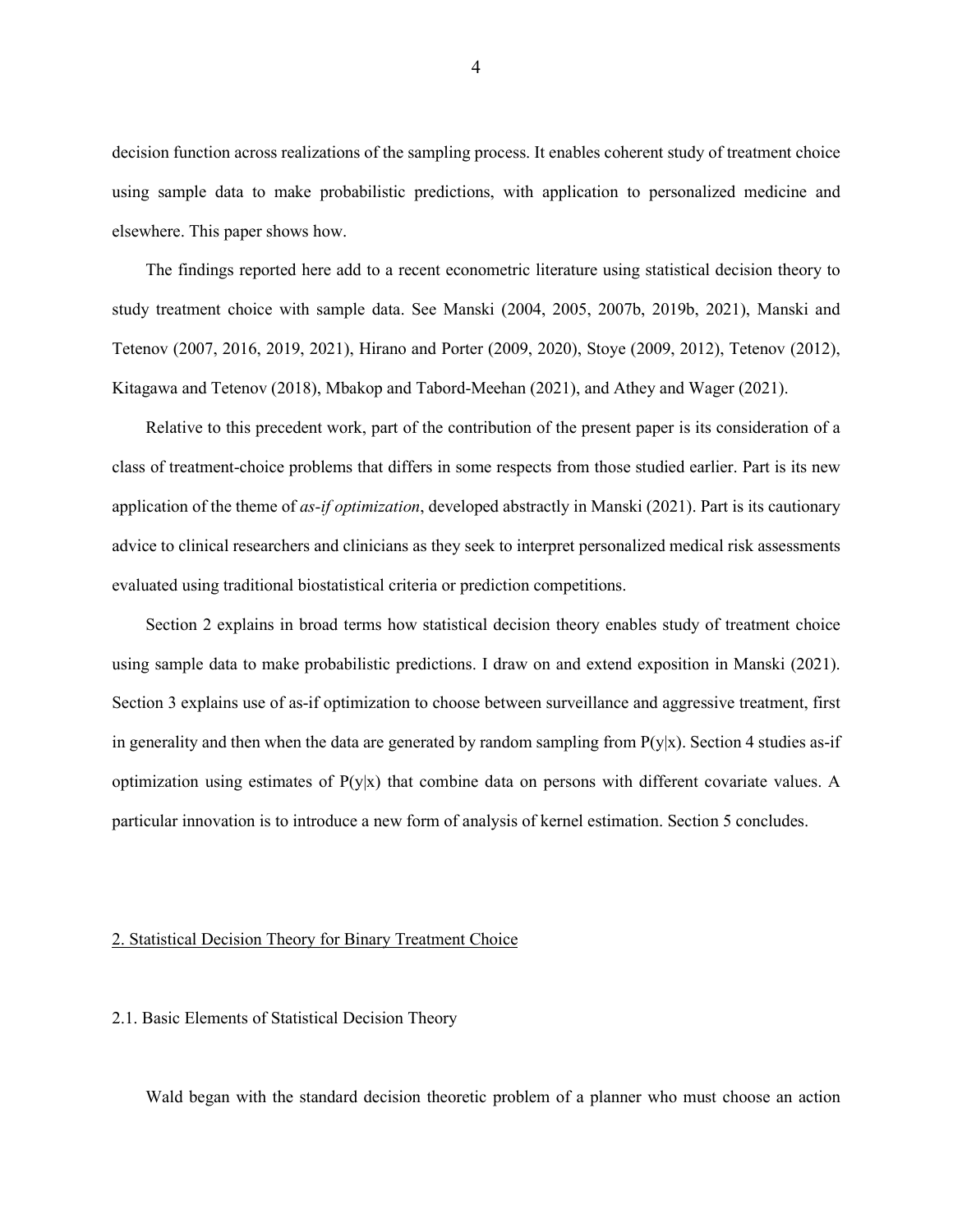yielding welfare that depends on an unknown state of nature. The planner specifies a state space listing the states considered possible. He chooses without knowing the true state. Wald added to this standard problem by supposing that the planner observes sample data that may be informative about the true state.

In the context of this paper, the action is a treatment choice, the unknown state of nature is the conditional probability distribution  $P(y|x)$ , and the sample data are informative about  $P(y|x)$ . I describe basic ideas in abstraction before applying them to this context.

#### 2.1.1. Decisions without Sample Data

First consider decisions without sample data. A planner faces a choice set C and believes that the true state of nature s<sup>\*</sup> lies in state space S. An objective function w( $\cdot$ ,  $\cdot$ ): C × S → R<sup>1</sup> maps actions and states into welfare. The planner ideally would maximize w(∙, s\* ) over C, but he does not know s\* . To choose an action, decision theorists have proposed various ways of using w( $\cdot$ ,  $\cdot$ ) to form functions of actions alone, which can be optimized. When posing extremum problems, I use max and min notation, without concern for the subtleties that sometimes make it necessary to use sup and inf operations.

One approach places a subjective probability distribution  $\pi$  on the state space, computes average statedependent welfare with respect to  $\pi$ , and maximizes subjective average welfare over C. The criterion solves

(1) 
$$
\max_{c \in C} \int w(c, s) d\pi.
$$

Another approach seeks an action that, in some sense, works uniformly well over all of S. This yields the maximin and minimax-regret (MMR) criteria. The maximin criterion solves the problem

(2) max min w(c, s).<br>  $c \in C$  s  $\in S$ 

The MMR criterion solves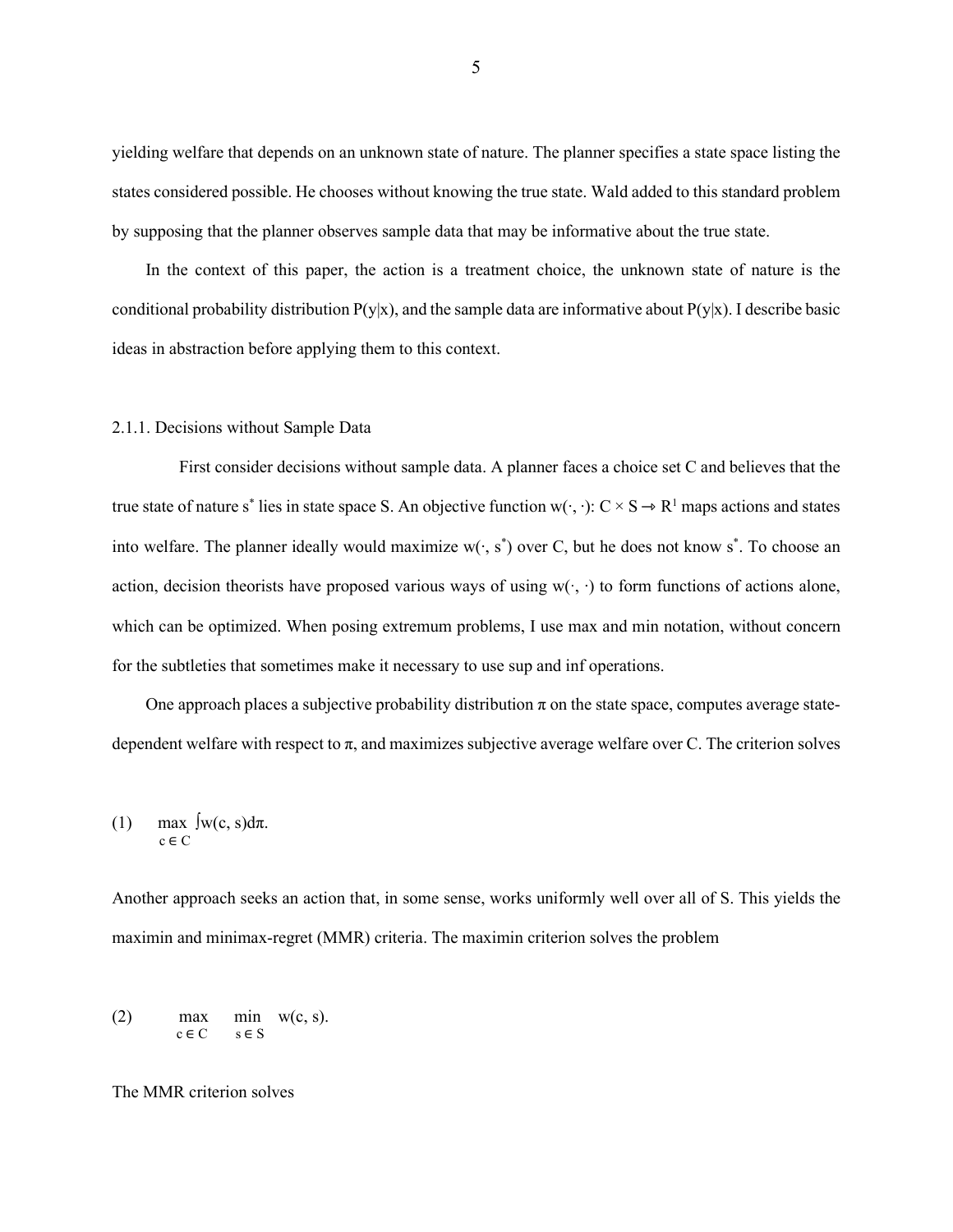(3) min max  $[\max_{c \in C} s \in S \text{ d} \in C$ 

Here max  $d \in C$  w(d, s) – w(c, s) is the *regret* of action c in state s. The true state being unknown, one evaluates c by its maximum regret over all states and selects an action that minimizes maximum regret. The maximum regret of an action measures its maximum distance from optimality across states.

#### 2.1.2. Statistical Decision Problems

Statistical decision problems suppose that the planner observes data generated by a sampling distribution. Knowledge of the sampling distribution is generally incomplete. To express this, one extends state space S to list the feasible sampling distributions, denoted ( $Q_s$ ,  $s \in S$ ). Let  $\Psi_s$  denote the sample space in state s;  $\Psi_s$  is the set of samples that may be drawn under distribution  $Q_s$ . The literature typically assumes that the sample space does not vary with s and is known. I assume this and denote the sample space as Ψ. Then a statistical decision function (SDF), c( $\cdot$ ):  $\Psi \rightarrow C$ , maps the sample data into a chosen action.

An SDF is a deterministic function after realization of the sample data, but it is a random function ex ante. Hence, the welfare achieved is a random variable ex ante. Wald's theory evaluates the performance of SDF c( $\cdot$ ) in state s by Q<sub>s</sub>{w[c( $\psi$ ), s]}, the ex-ante distribution of welfare that it yields across realizations ψ of the sampling process.

It remains to ask how a planner might compare the welfare distributions yielded by different SDFs. Wald proposed measurement of the performance of  $c(\cdot)$  in state s by its expected welfare across samples; that is,  $E_s\{w[c(\psi), s]\}\equiv \int w[c(\psi), s]dQ_s$ . Not knowing the true state, a planner evaluates  $c(\cdot)$  by the expected welfare vector  $(E_s\{w[c(\psi), s]\}, s \in S)$ .

Statistical decision theory has mainly studied the same decision criteria as has decision theory without sample data. Let  $\Gamma$  be a specified set of SDFs, each mapping  $\Psi \to C$ . The statistical versions of criteria (1), (2), and (3) are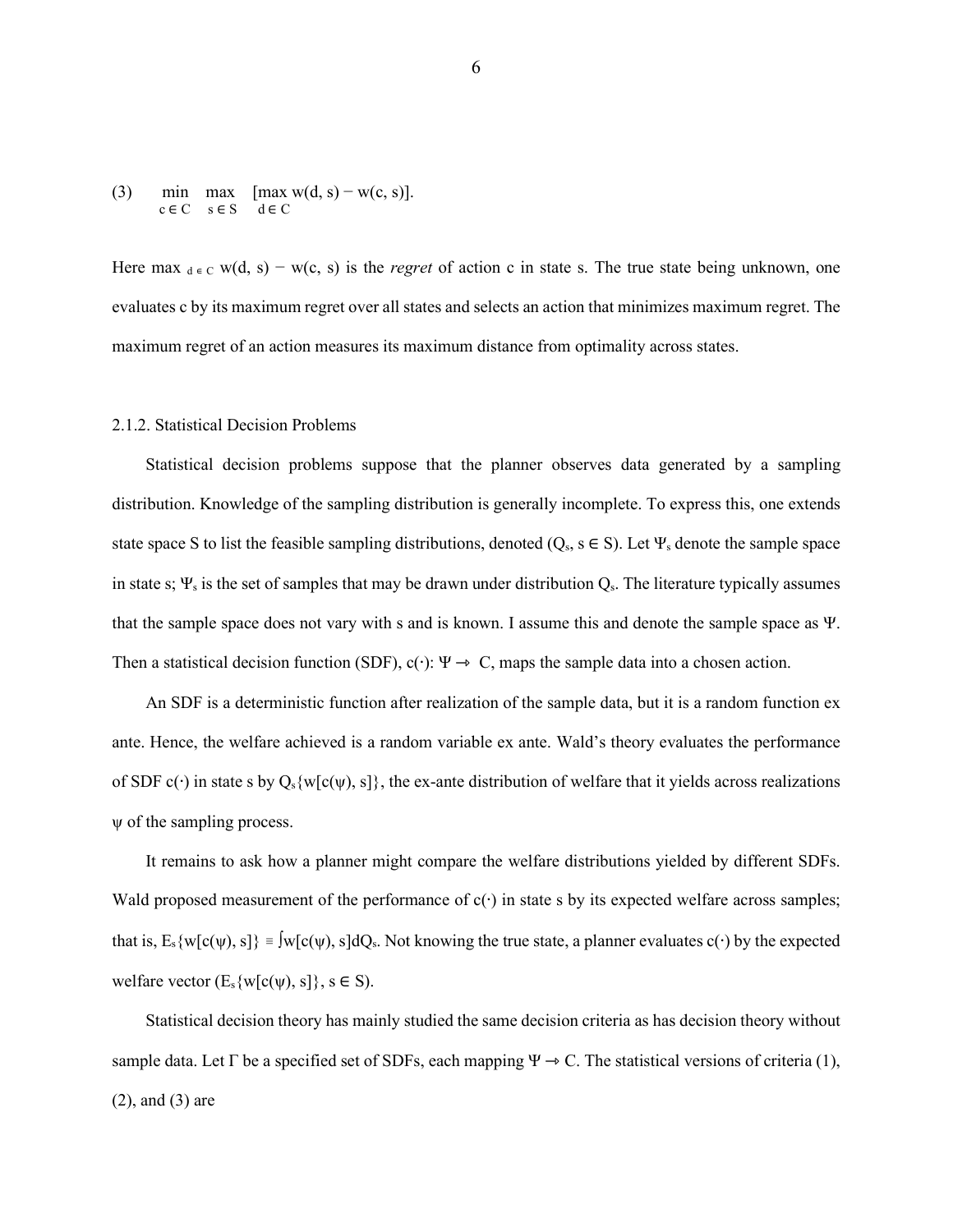(4) 
$$
\max_{c(\cdot) \in \Gamma} [E_s\{w[c(\psi), s]\} d\pi,
$$

(5) max min  $E_s\{w[c(\psi), s]\},\$ <br>  $c(\cdot) \in \Gamma$  s  $\in S$ 

(6) 
$$
\begin{array}{lll}\n\text{min} & \text{max} & (\text{max } w(d, s) - E_s \{w[c(\psi), s]\}). \\
\text{c}(\cdot) \in \Gamma & s \in S & d \in C\n\end{array}
$$

Observe that these ex-ante criteria for evaluation of performance differ fundamentally from the computer-science practice of ex-post evaluation of predictions on test samples. The Wald framework evaluates a decision criterion by its mean performance across all feasible samples, not by its performance in a particular sample. In the computer-science approach, some data collection process generates two datasets, say  $\psi_{tr}$  and  $\psi_{test}$ , denoted the training and test samples. The training sample is used to compute a predictor function, say pred( $\psi$ <sub>tr</sub>). The predictor function is applied to the test sample, the test being how well it predicts some feature of ψtest deemed to be of interest. Judgement of how well the predictor function performs is typically subjective rather than through use of a formal statistical criterion.[1](#page-7-0) Computer scientists often motivate their approach by stating that it protects against drawing misleading conclusions from prediction performance on the study sample, which may be unrealistically high due to so-called "overfitting" the data. Concern with overfitting does not arise in the Wald framework, which evaluates performance across all feasible samples, not in a particular study sample.

<span id="page-7-0"></span> $<sup>1</sup>$  The possibility of formal statistical analysis depends on how training and test samples are generated. In some cases,</sup> a well-understood sampling process generates data, which are then randomly split into training and testing subsamples. In other cases, an idiosyncratic process generates data, which are then randomly split as above. In yet other cases, separate idiosyncratic processes generate training and test samples. In principle, it should be possible to study cases of the first type using classical frequentist statistical theory. In cases of the second type, the initial data generation is not interpretable with statistical theory, but the randomized split into training and test samples may enable randomization inference. Cases of the third type may not be amenable to any formal statistical analysis.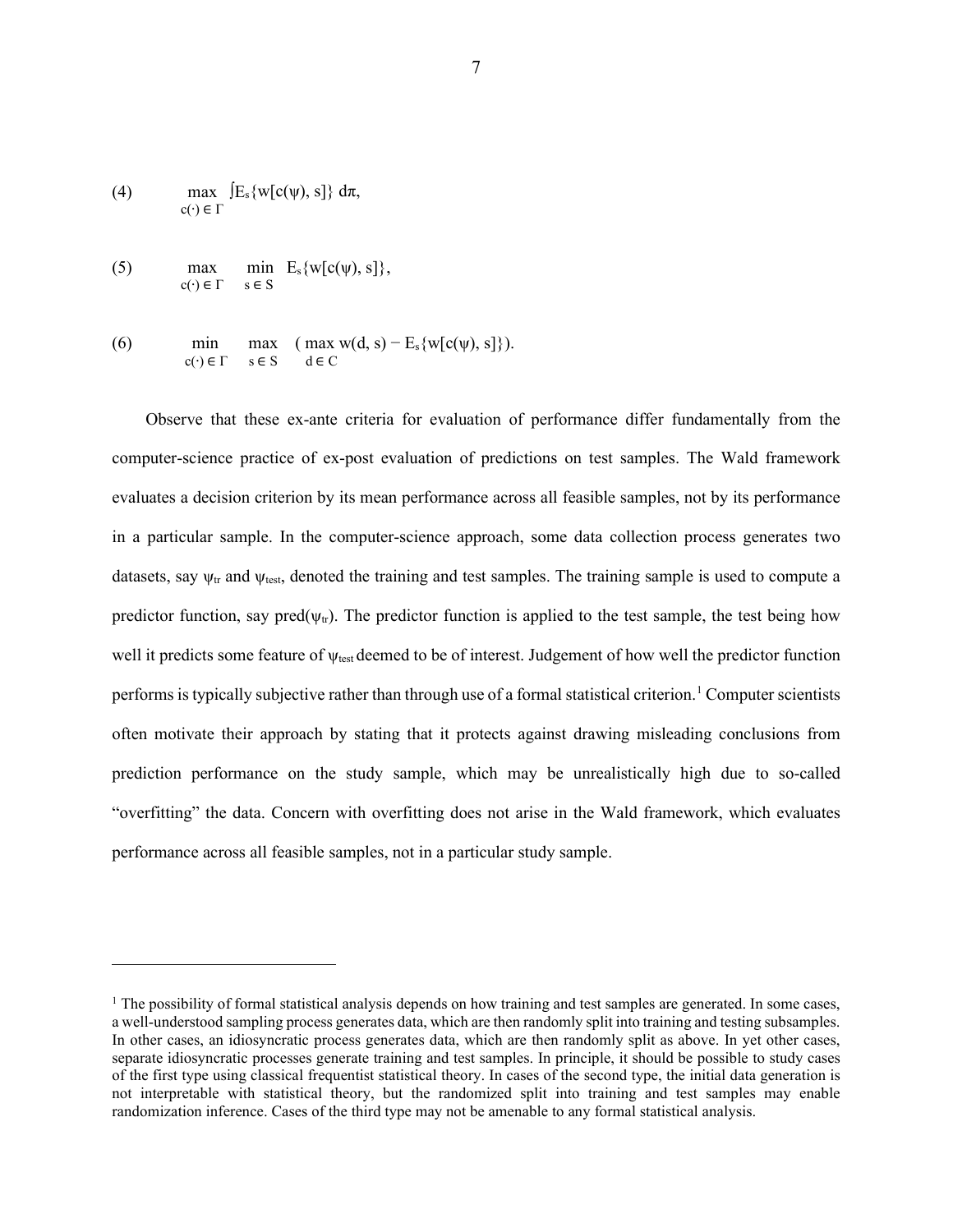Manski (2004, 2021) discuss and compare the properties of criteria  $(4) - (6)$ . To summarize some main points, maximization of subjective average welfare (4) may be appealing if one has a credible basis to place a subjective probability distribution on the state space, but not otherwise. Concern with specification of priors motivated Wald to study the maximin criterion (5). However, I see conceptual reasons to focus instead on the MMR criterion (6).

The conceptual appeal of using maximum regret to measure performance is that it quantifies how lack of knowledge of the true state of nature diminishes the quality of decisions. The term "maximum regret" is a shorthand for the maximum sub-optimality of a decision criterion across the feasible states of nature. An SDF with small maximum regret is uniformly near-optimal across all states. This is a desirable property.

Subject to regularity conditions ensuring that the relevant expectations and extrema exist, problems  $(4)$  – (6) offer criteria for decision making with sample data that are broadly applicable in principle. The primary challenge is computational. Problems  $(4) - (6)$  have tractable analytical solutions only in certain cases. Computation commonly requires numerical methods to find approximate solutions.

Expected welfare  $E_s\{w[c(y), s]\}$  typically does not have an explicit form, but it can be wellapproximated by Monte Carlo integration. One draws repeated values of  $\psi$  from distribution  $Q_s$ , computes the average value of w[c( $\psi$ ), s] across the values drawn, and uses this to estimate  $E_s\{w[c(\psi), s]\}$ . Monte Carlo integration can also be used in criterion (4) to approximate the subjective average of expected welfare.

The main computational challenges are determination of the extrema across actions in problem (6), across states in problems (5) – (6), and across SDFs in problems (4) – (6). Solution of max  $_{\text{d}\in\text{C}}$  w(d, s) in (6) is often straightforward but sometimes difficult. Finding extrema over S must cope with the fact that the state space commonly is uncountable. In applications where the quantity to be optimized varies smoothly over S, a simple approach is to compute the extremum over a suitable finite grid of states.

The most difficult computational challenge usually is to optimize over the feasible SDFs, Γ. No generally applicable approach is available. Hence, applications of statistical decision theory necessarily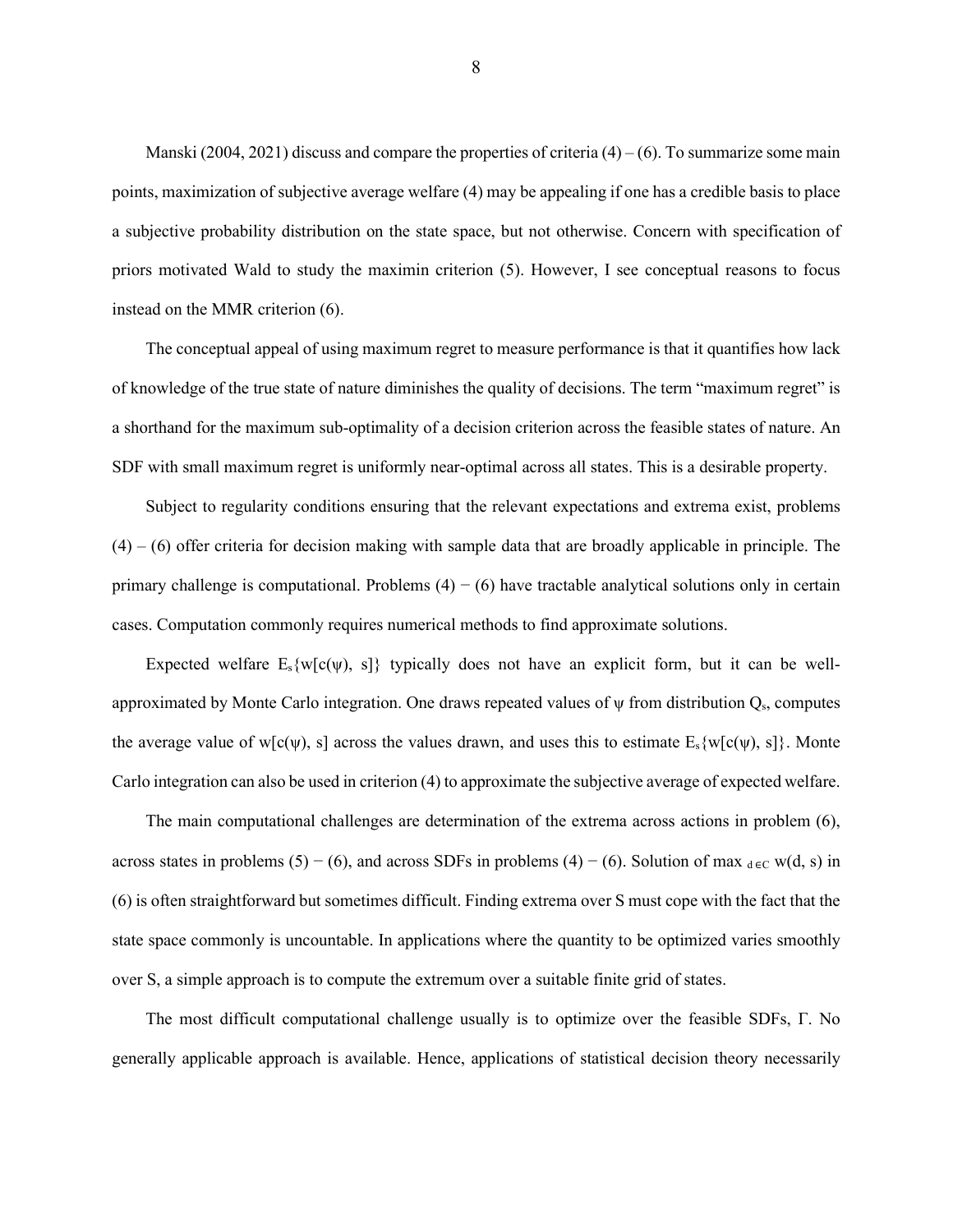proceed case-by-case. It may not be tractable to find the best feasible SDF, but one often can evaluate the performance of relatively simple SDFs that researchers use in practice. This paper studies illustrative cases.

#### 2.2. Binary Choice Problems

SDFs for binary choice have a simple structure. Manski (2021) shows that they can be viewed as hypothesis tests. Yet the Wald perspective on testing differs from the classical perspective of Neyman and Pearson (1928, 1933).

Let the choice set be  $C = \{A, B\}$ . An SDF c(⋅) partitions  $\Psi$  into two regions that separate the data yielding choice of each action. These are  $\Psi_{c(\cdot)A} \equiv [\psi \in \Psi : c(\psi) = A]$  and  $\Psi_{c(\cdot)B} \equiv [\psi \in \Psi : c(\psi) = B]$ . A test motivated by the choice problem partitions S into two regions, S<sub>A</sub> and S<sub>B</sub>, that separate the states in which actions A and B are uniquely optimal. Thus,  $S_A$  contains the states [s  $\in$  S: w(A, s) > w(B, s)] and  $S_B$  contains  $[s \in S: w(B, s) > w(A, s)]$ . The choice problem does not provide a rationale to allocate states where the actions yield equal welfare. A standard practice gives one action, say A, a privileged status and places states yielding equal welfare in S<sub>a</sub>. Then  $S_A \equiv [s \in S: w(A, s) \ge w(B, s)]$  and  $S_B \equiv [s \in S: w(B, s) \ge w(A, s)]$ .

In the language of testing, SDF c(⋅) performs a test with acceptance regions  $\Psi_{c(·)A}$  and  $\Psi_{c(·)B}$ . When  $\psi$  $\in \Psi_{c(\cdot)A}$ ,  $c(\cdot)$  accepts hypothesis {s  $\in S_A$ } by setting  $c(\psi) = A$ . When  $\psi \in \Psi_{c(\cdot)B}$ ,  $c(\cdot)$  accepts {s  $\in S_B$ } by setting  $c(\psi) = B$ . A test yields a Type I error when the true state lies in  $S_A$  but  $c(\psi) = B$ . It yields a Type II error when the true state lies in  $S_B$ , but  $c(\psi) = A$ .

Although SDFs for binary choice are interpretable as tests, Neyman-Pearson testing and statistical decision theory evaluate tests differently. Neyman-Pearson testing views states  $\{s \in S_A\}$  and  $\{s \in S_B\}$ asymmetrically, calling the former the null hypothesis and the latter the alternative. A longstanding convention has been to restrict attention to tests in which the probability of a Type I error is no larger than a predetermined value, usually 0.05, for all s  $\in S_a$ . Then one restricts attention to SDFs c(⋅) for which  $Q_s[c(\psi) = B] \leq 0.05$  for all  $s \in S_a$ .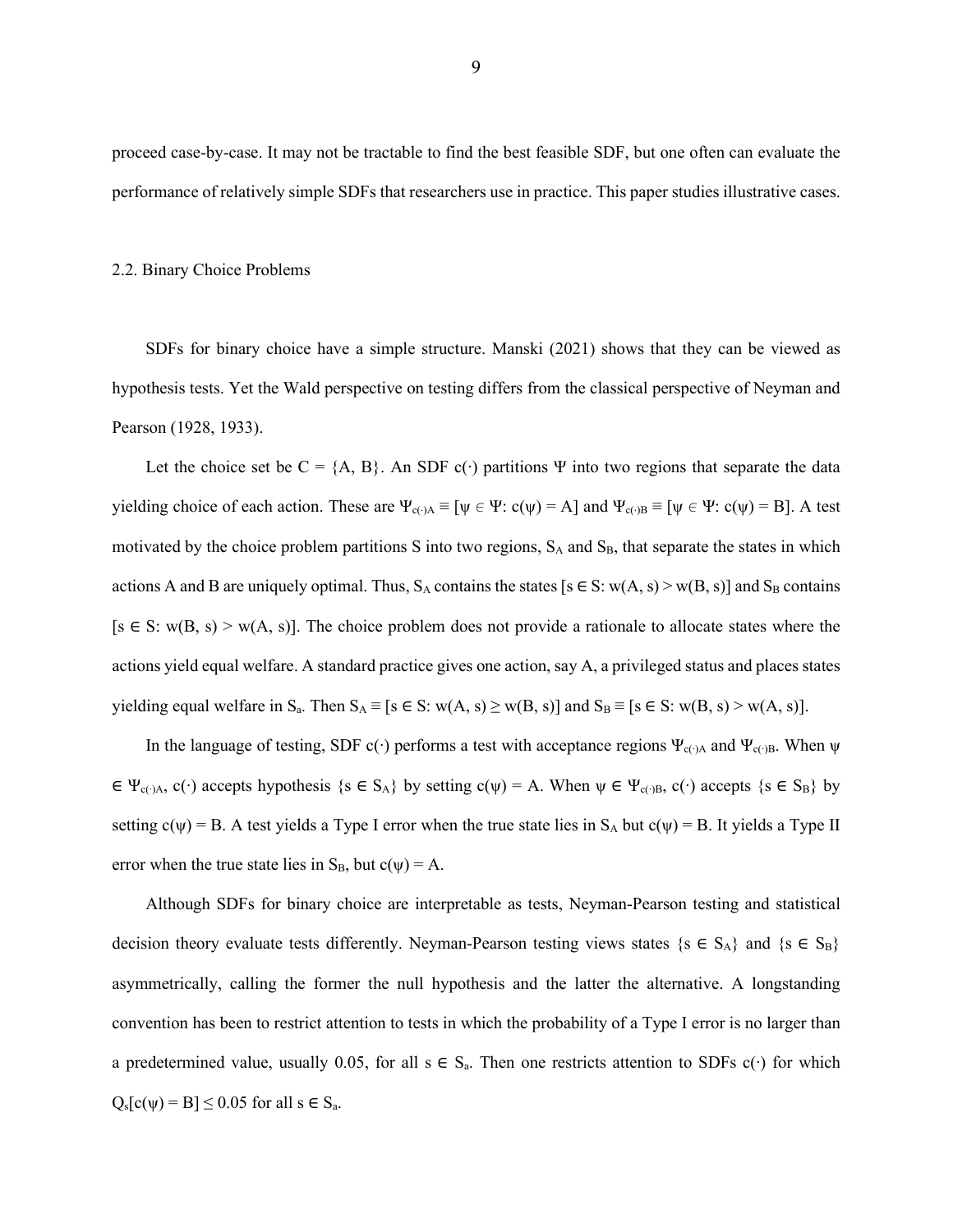Decision theory does not restrict attention to tests that yield a predetermined upper bound on the probability of a Type I error. Wald (1939) proposed evaluation of the performance of an SDF for binary choice by the expected welfare that it yields across realizations of the sampling process. The welfare distribution in state s in a binary choice problem is Bernoulli, with mass points max  $[w(a, s), w(b, s)]$  and min [w(a, s), w(b, s)]. These coincide if w(a, s) = w(b, s). When w(a, s)  $\neq$  w(b, s), let R<sub>c(</sub>⋅)s denote the probability that c(∙) yields an error, choosing the inferior action over the superior one. That is,

(7) 
$$
R_{c(y)} = Q_s[c(\psi) = b] \text{ if } w(a, s) > w(b, s),
$$

$$
= Q_s[c(\psi) = a] \text{ if } w(b, s) > w(a, s).
$$

These are the probabilities of Type I and Type II errors.

The probabilities that welfare equals max [w(a, s), w(b, s)] and min [w(a, s), w(b, s)] are  $1 - R_{c(y)}$  and Rc(∙)s. Hence, expected welfare is

(8) 
$$
E_s\{w[c(\psi), s]\} = R_{c(\cdot)s}\{\min[w(a, s), w(b, s)]\} + [1 - R_{c(\cdot)s}]\{\max[w(a, s), w(b, s)]\}
$$

$$
= \max[w(a, s), w(b, s)] - R_{c(\cdot)s'}[w(a, s) - w(b, s)].
$$

Observe that  $R_{c(·)s'}|w(a, s) - w(b, s)|$  is the expected regret of c(⋅). Thus expected regret, which was defined in abstraction in (6), has a simple form when choice is binary. It is the product of the error probability and the magnitude of the welfare loss when an error occurs.

#### 2.3. As-If Optimization

The concept of a statistical decision function embraces all mappings [data  $\rightarrow$  action]. An SDF need not perform inference; that is, it need not use data to draw conclusions about the true state of nature.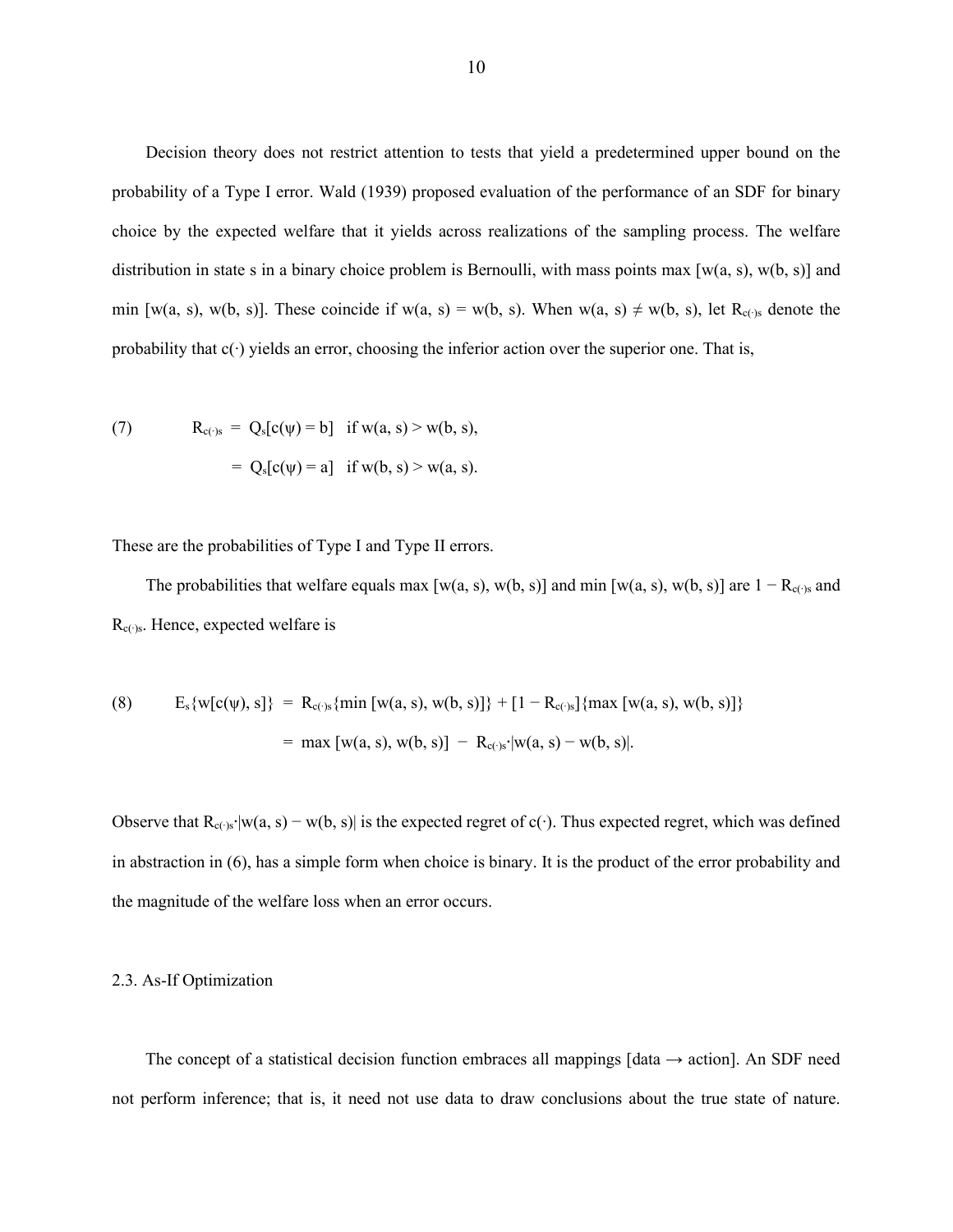Although SDFs need not perform inference, some do. These have the form  $\lceil \text{data} \rightarrow \text{inference} \rightarrow \text{action} \rceil$ , first performing inference and then using the inference to make a decision. There has been no accepted term for such SDFs, so Manski (2021) calls them *inference-based*.

A common type of inference-based SDF performs *as-if optimization*, also called *plug-in* or *two-step* decision making, choosing an action that optimizes welfare as if an estimate of the true state of nature actually is the true state. Formally, a point estimate is a function s( $\cdot$ ):  $\Psi \rightarrow S$  that maps data into the state space. As-if optimization means solving the problem max  $c \in C$  w[c, s( $\psi$ )]. The result is an SDF c[s( $\cdot$ )], where

(9) 
$$
c[s(\psi)] \in \operatorname*{argmax}_{c \in C} w[c, s(\psi)], \quad \psi \in \Psi.
$$

Traditionally, researchers have given computational and asymptotic statistical rationales for acting in the manner of (9). Computationally, using a point estimate to maximize welfare is easier than solving problems (4) to (6). To further motivate as-if optimization, statisticians and econometricians cite limit theorems of asymptotic theory. They hypothesize a sequence of sampling processes indexed by sample size and a corresponding sequence of estimates. They show that the sequence is consistent when specified assumptions hold. They may also derive the rate of convergence and limiting distribution of the estimate.

Computational and asymptotic arguments do not prove that as-if optimization provides a wellperforming SDF. Statistical decision theory evaluates as-if optimization in state s by the expected welfare,  $E_s\{w\{c[s(w)], s\}\}\)$ , that it yields across samples of specified size, not asymptotically. This is how I proceed below when studying treatment choice with sample data.

## 3. Choice Between Surveillance and Aggressive Treatment

I now use statistical decision theory to study a version of the medical problem of choice between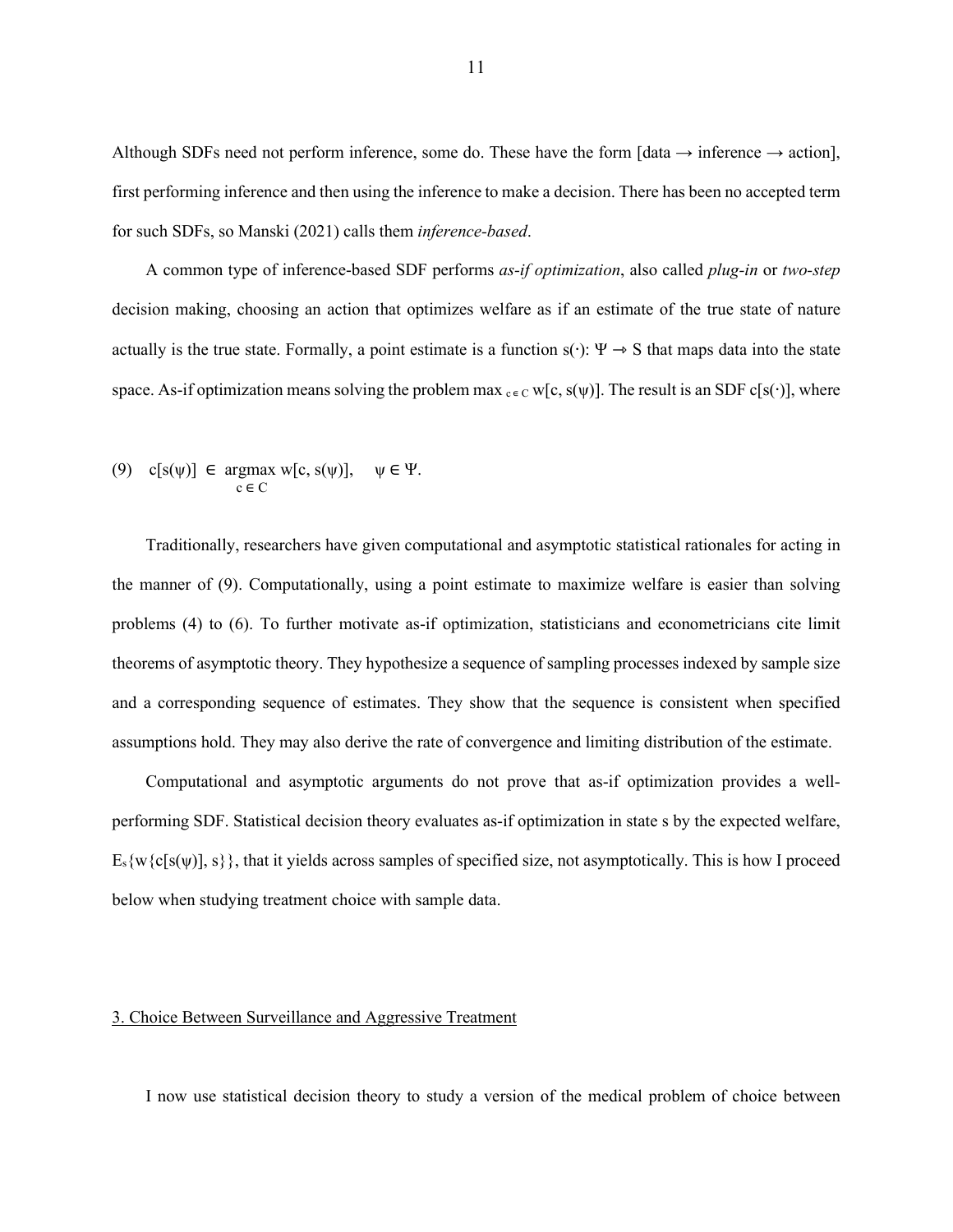surveillance and aggressive treatment. The broad problem concerns a clinician caring for patients with observed covariates x. There are two care options for a specified disease, with A denoting surveillance and B denoting aggressive treatment. The clinician must choose without knowing a patient's illness status;  $y =$ 1 if a patient is ill and  $y = 0$  if not. Observing x, the clinician can attempt to learn the conditional probability of illness,  $p_x = P(y = 1|x)$ . I suppose that the planner performs as-if optimization, using sample data to estimate  $p_x$  and acting as if the estimate is correct.

The version of the decision problem studied here maintains simplifying assumptions used in parts of the analysis in Manski (2018, 2019a). I assume that patient welfare with care option  $c \in \{A, B\}$  has the known form  $U_x(c, y)$ ; thus, welfare may vary with whether the disease occurs and with the patient covariates x. Aggressive treatment is better if the disease occurs, and surveillance is better otherwise. That is,

(10a)  $U_x(B, 1) > U_x(A, 1),$ 

(10b) 
$$
U_x(A, 0) > U_x(B, 0)
$$
.

The specific form of welfare function  $U_x(\cdot, \cdot)$  necessarily depends on the clinical context, but inequalities  $(10a) - (10b)$  are realistic in many settings.

I assume that the chosen care option does not affect whether the disease occurs; hence, a patient's illness probability is simply  $p_x$  rather than a function  $p_x(c)$  of the care option. With this assumption, treatment choice still matters because it may affect the severity of illness and patient experience of side effects. Aggressive treatment if beneficial to the extent that it lessens the severity of illness, but harmful if it yields side effects that do not occur with surveillance.

*Illustration*: A patient presents to a clinician with symptoms of a sore throat. The patient may have a streptococcal infection (y = 1) or a throat irritation (y = 0). Treatment A is to counsel the patient to rest and monitor body temperature until the result of a throat culture is obtained. Treatment B is immediate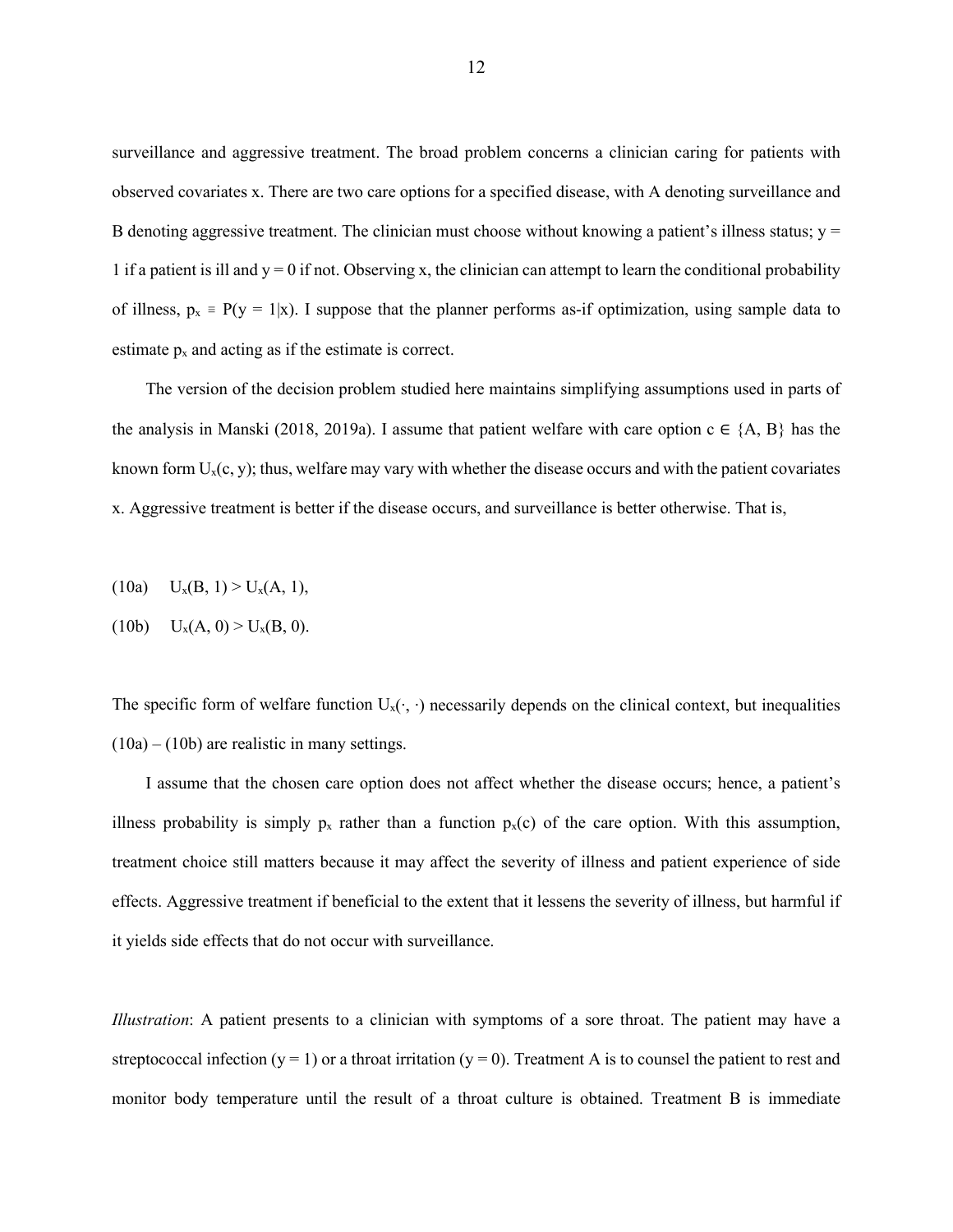prescription of an antibiotic. The antibiotic will lessen the severity of illness if  $y = 1$ , but it will have no beneficial effect if  $y = 0$ . Whether or not infection is present, the patient may suffer an adverse side effect from receipt of the antibiotic. ∎

The central difference between Manski (2018, 2019a) and the present paper is that I earlier supposed the clinician may have deterministic partial knowledge of  $p_x$  but has no informative sample data. Here I study treatment choice using sample data to estimate  $p_x$ . In the first part of this section, the estimate is an abstract function of sample data. This makes it easy to explain general principles. I subsequently specialize to settings where the data are drawn by random sampling of y conditional on x.

3.1. Treatment Choice with Knowledge of  $p_x$ 

## 3.1.1. Optimal Treatment Choice

Before considering decision making with sample data, suppose that the clinician knows  $p_x$  and chooses a treatment that maximizes expected patient welfare conditional on x. Then an optimal decision is

(11a) Choose A if 
$$
p_x \cdot U_x(A, 1) + (1 - p_x) \cdot U_x(A, 0) \ge p_x \cdot U_x(B, 1) + (1 - p_x) \cdot U_x(B, 0)
$$
,

(11b) Choose B if 
$$
p_x \cdot U_x(B, 1) + (1 - p_x) \cdot U_x(B, 0) \ge p_x \cdot U_x(A, 1) + (1 - p_x) \cdot U_x(A, 0)
$$
.

The decision yields optimal expected patient welfare

(12) 
$$
\max [p_x \cdot U_x(A, 1) + (1 - p_x) \cdot U_x(A, 0), p_x \cdot U_x(B, 1) + (1 - p_x) \cdot U_x(B, 0)].
$$

The optimal decision is easy to characterize when inequalities  $(10a) - (10b)$  hold. Let  $p_x^*$  denote the threshold value of  $p_x$  that makes options A and B have the same expected utility. This value is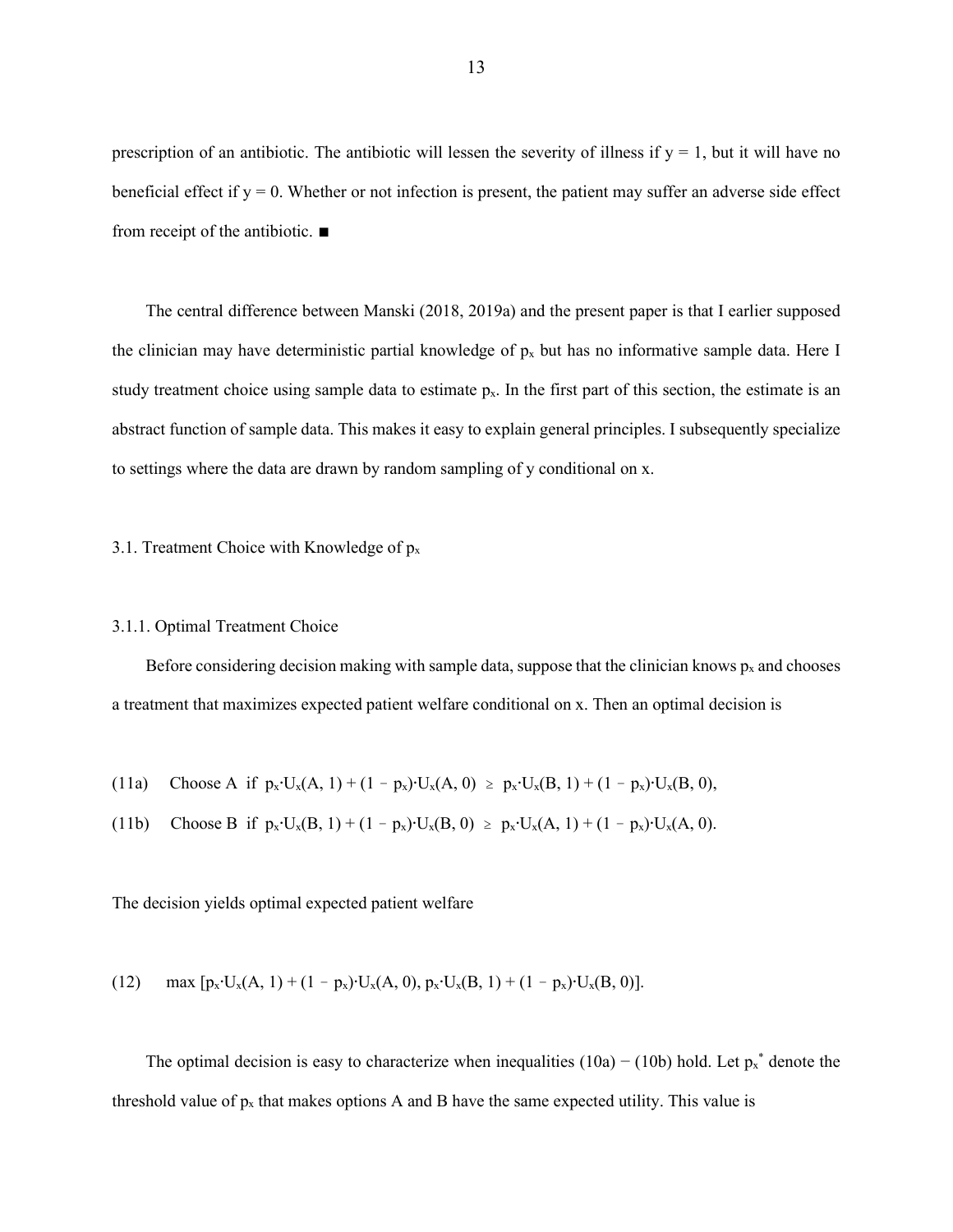(13) 
$$
p_x^* = \frac{U_x(A, 0) - U_x(B, 0)}{[U_x(A, 0) - U_x(B, 0)] + [U_x(B, 1) - U_x(A, 1)]}.
$$

Observe that  $0 \le p_x^* \le 1$ . Option A is optimal if  $p_x \le p_x^*$  and B if  $p_x \ge p_x^*$ . Thus, optimal treatment choice does not require exact knowledge of  $p_x$ . It only requires knowing whether  $p_x$  is larger or smaller than  $p_x^*$ .

## 3.1.2. Aggressive Treatment Neutralizes Disease

An instructive special case occurs when aggressive treatment neutralizes disease, in the sense that  $U_x(B, 0) = U_x(B, 1)$ . For example, aggressive treatment might be surgery to remove a localized tumor that may (y = 1) or may not (y = 0) be malignant. Suppose that surgery always eliminates cancer when present. Then surgery neutralizes disease. Being invasive and costly, performance of surgery has a negative side effect on welfare that is the same regardless of whether cancer is present.

Let  $U_{xB}$  denote welfare with aggressive treatment. Then  $(10) - (13)$  reduce to

(14) 
$$
U_x(A, 0) > U_{xB} > U_x(A, 1)
$$
.

- (15a) Choose A if  $p_x \cdot U_x(A, 1) + (1 p_x) \cdot U_x(A, 0) \ge U_{xB}$ ,
- (15b) Choose B if  $U_{xB} \ge p_x \cdot U_x(A, 1) + (1 p_x) \cdot U_x(A, 0)$ .
- (16) max  $[p_x \cdot U_x(A, 1) + (1 p_x) \cdot U_x(A, 0), U_{xB}]$ .

(17) 
$$
p_x^* = \frac{U_x(A, 0) - U_{xB}}{U_x(A, 0) - U_x(A, 1)}.
$$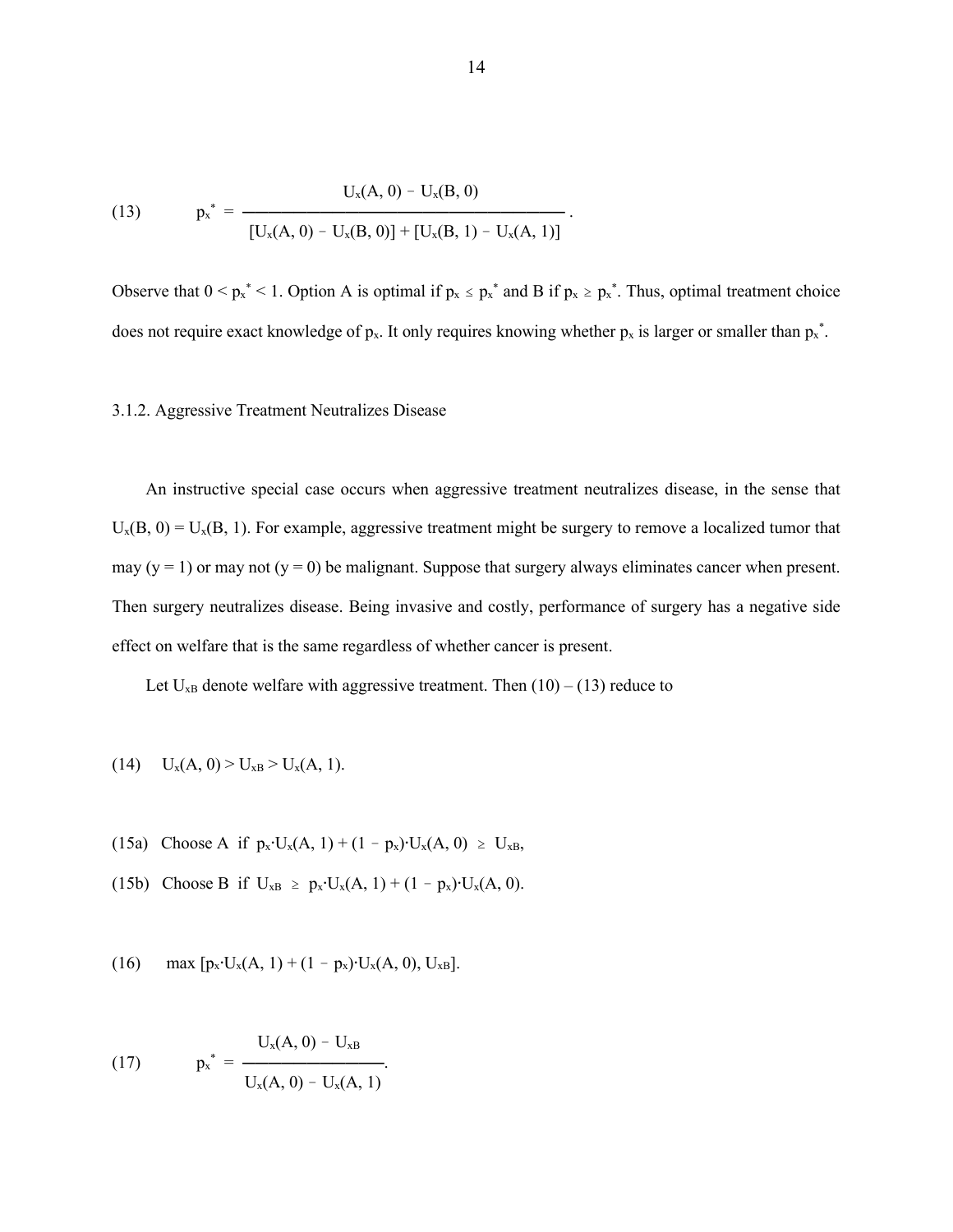Further simplification occurs when one normalizes the location and scale of welfare by setting  $U_x(A, \cdot)$ 0) = 1 and  $U_x(A, 1) = 0$ . Then (14) – (17) become

(18)  $1 > U_{xB} > 0$ .

- (19a) Choose A if  $1 p_x \ge U_{xB}$ ,
- (19b) Choose B if  $U_{xB} \ge 1 p_x$ .
- (20) max  $(1 p_x, U_{xB})$ .

(21) 
$$
p_x^* = 1 - U_{xB}
$$
.

I henceforth assume that aggressive treatment neutralizes disease and I normalize the welfare of surveillance as above.

### 3.2. Maximum Regret of As-If Optimization

Now suppose that the clinician does not know  $p_x$ . The state space lists all feasible values of  $p_x$ . With no knowledge,  $(p_{sx}, s \in S) = [0, 1]$ . With partial knowledge, S is a non-singleton proper subset of [0, 1]. In the abstract notation of Section 2, the objective function w( $\cdot$ ,  $\cdot$ ): C × S → R<sup>1</sup> has this form: w(A, s) =  $p_{sx} \cdot U_x(A, 1) + (1 - p_{sx}) \cdot U_x(A, 0)$  and  $w(B, s) = U_{xB}$ .

I assume that the clinician does not know whether  $p_x$  is smaller or larger than  $p_x^* = 1 - U_{xB}$ . Formally,  $p_{mx} < 1 - U_{xB} < p_{Mx}$ , where  $p_{mx} \equiv \min_{s \in S} p_{sx}$  and  $p_{Mx} \equiv \max_{s \in S} p_{sx}$ . Thus, the clinician cannot maximize expected patient welfare conditional on x.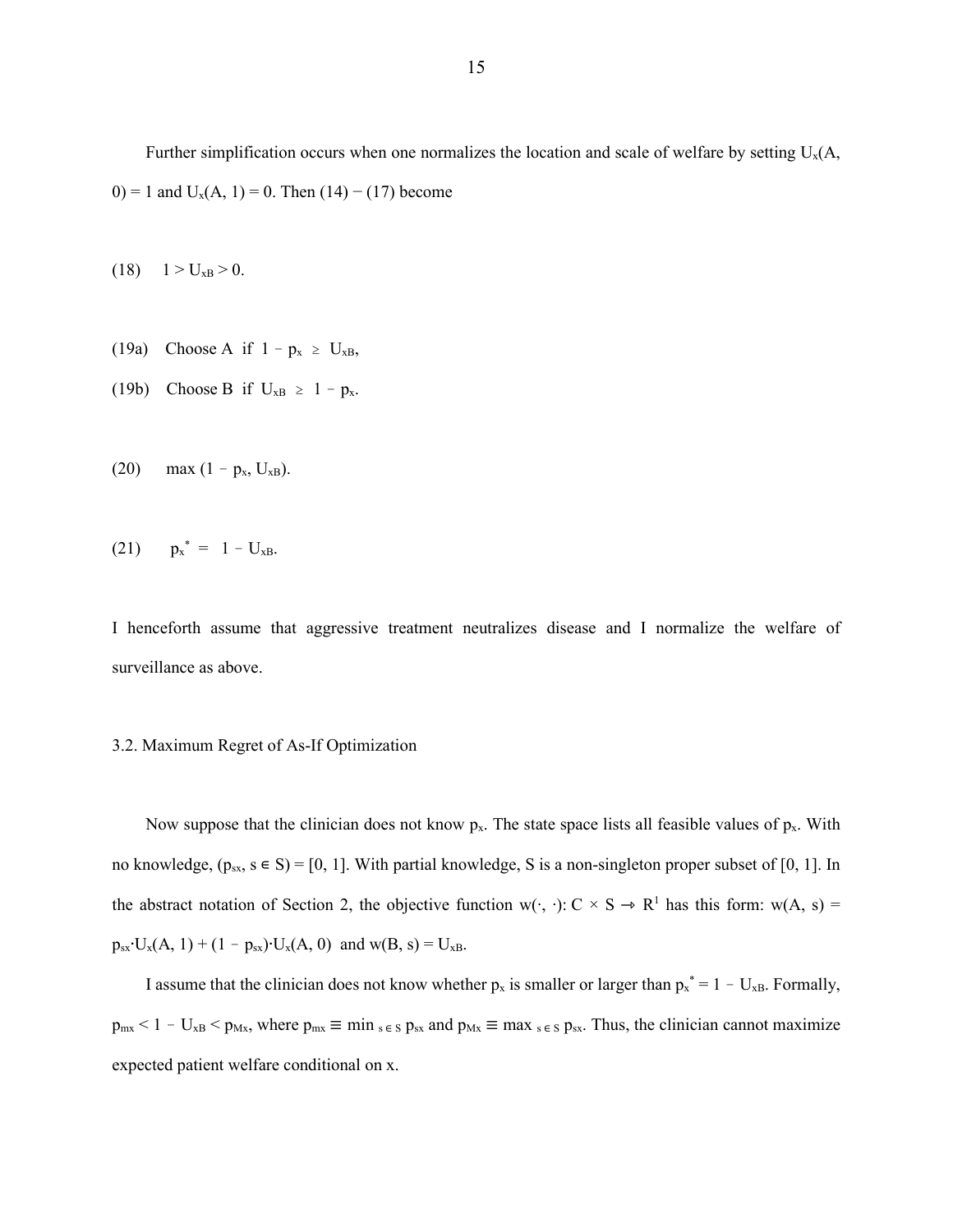The clinician uses sample data to estimate  $p_x$  and acts as if the estimate is correct. Let  $\Psi$  be a sample space and let  $Q_s$  be a sampling distribution with realizations  $\psi \in \Psi$ . Let  $\varphi_x(\psi)$  be a point estimate of  $p_x$ . The clinician maximizes expected welfare acting as if  $\varphi_x(\psi) = p_x$ . Thus, the chosen care option is A if  $1 - \varphi_x(\psi)$  $\geq U_{xB}$  and is B if  $U_{xB} > 1 - \varphi_x(\psi)$ . I analyze treatment choice from the perspective of maximum regret.

Let e[ $p_{sx}$ ,  $\varphi_x(\psi)$ ,  $U_{xB}$ ] denote the occurrence of an error in state s when  $\varphi_x(\psi)$  is used to choose treatment. That is,  $e[p_{sx}, \varphi_x(\psi), U_{xB}] = 1$  when  $p_{sx}$  and  $\varphi_x(\psi)$  yield different treatments, while  $e[p_{sx}, \varphi_x(\psi),$  $U_{xB}$ ] = 0 when  $p_{sx}$  and  $\varphi_x(\psi)$  yield the same treatment. Regret using estimate  $\varphi_x(\psi)$  is

(22) 
$$
R_{sx}[\varphi_x(\psi)] = \max (1 - p_{sx}, U_{xB}) - (1 - p_{sx}) \cdot 1[1 - \varphi_x(\psi) \ge U_{xB}] - U_{xB} \cdot 1[U_{xB} > 1 - \varphi_x(\psi)]
$$
  
\n
$$
= |(1 - p_{sx}) - U_{xB}| \cdot 1[1 - p_{sx} \ge U_{xB} > 1 - \varphi_x(\psi) \text{ or } 1 - p_{sx} < U_{xB} \le 1 - \varphi_x(\psi)]
$$
  
\n
$$
= |(1 - p_{sx}) - U_{xB}| \cdot e[p_{sx}, \varphi_x(\psi), U_{xB}].
$$

Expected regret across repeated samples is

(23) 
$$
E_s\{R_{sx}[\varphi_x(\psi)]\} = |(1 - p_{sx}) - U_{xB}| \cdot Q_s\{e[p_{sx}, \varphi_x(\psi), U_{xB}] = 1\}.
$$

Maximum expected regret across the state space is max  $s \in S$   $E_s$  { $R_{sx}[\varphi_x(\psi)]$  }.

Evaluation of estimate  $\varphi_x(\cdot)$  by the maximum regret of the treatment choices it yields is reminiscent of, but distinct in various respects from, analysis of plug-in decision making in the statistical-learning literature on *pattern recognition* or *classification* (e.g., Devroye *et al.,* 1996; Yang, 1999). Interpreted in the context of the present paper, researchers in that field have supposed that the welfare function is antisymmetric, with  $[U_x(A, 0) = c, U_x(B, 0) = d]$  and  $[U_x(A, 1) = d, U_x(B, 1) = c]$ , for some  $c > d$ . Then the threshold for decision making is  $p_x^* = \frac{1}{2}$ . They have assumed that the data are a random sample of persons from a population with heterogeneous covariate values. They have sought to measure the performance of a decision criterion by maximum regret when the criterion is applied across the population rather than to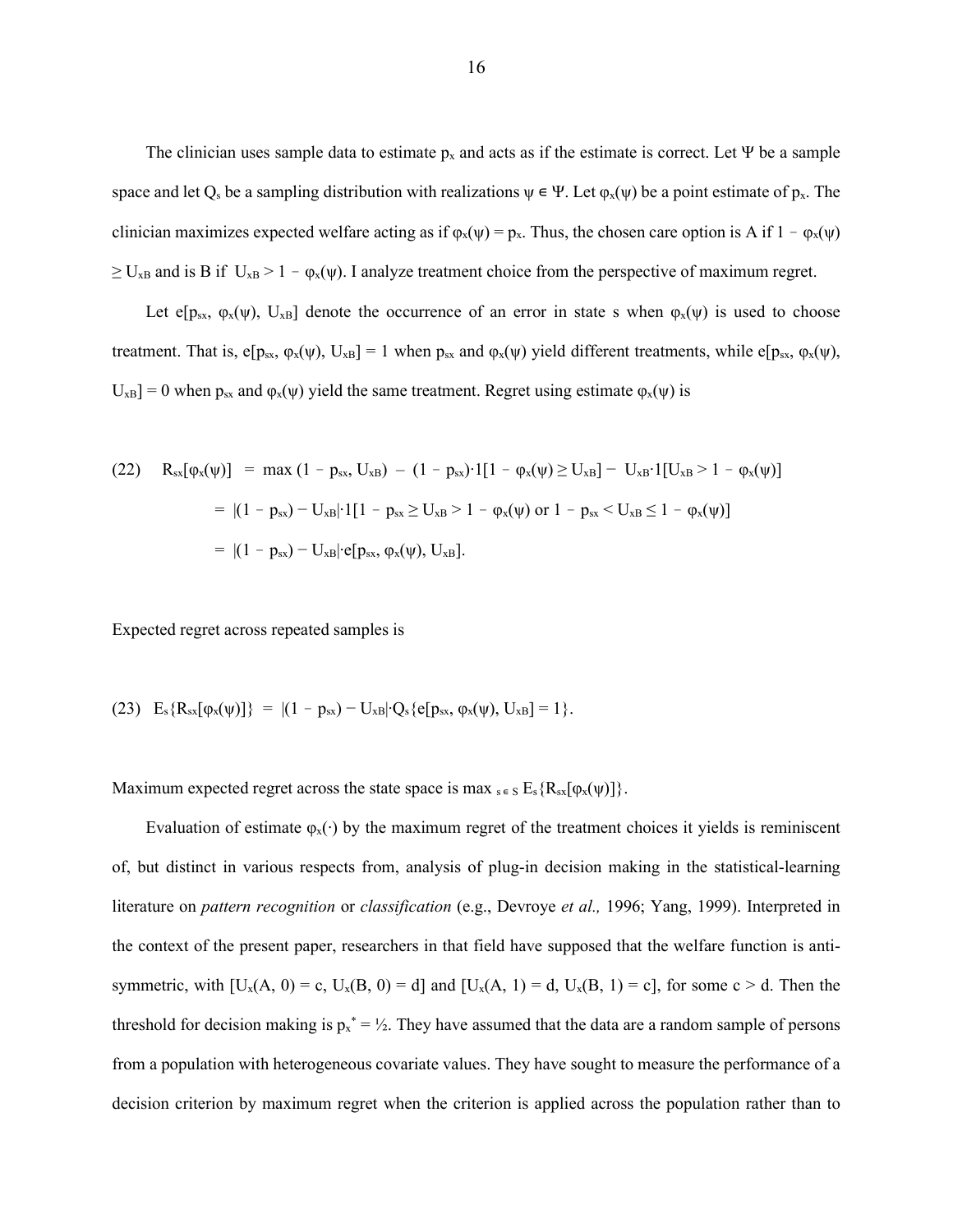persons with a specified covariate value. They have studied asymptotic questions of consistency and rates of convergence: does maximum regret converge to zero as sample size increases and, if so, how fast? As far as I am aware, they have not studied computation of finite-sample maximum regret, which is the focus of this paper.<sup>[2](#page-17-0)</sup>

Evaluation of  $\varphi_x(\cdot)$  by maximum regret differs fundamentally from computer-science evaluation by ex-post prediction accuracy. In that paradigm, one uses a training sample  $\psi_{tr}$  to compute  $\phi_x(\psi_{tr})$  and then uses this estimate to predict illness in a test sample  $\psi_{\text{test}}$ . A standard practice is to predict  $y = 1$  if  $\varphi_x(\psi_{\text{tr}})$ exceeds a specified threshold, say γ, and y = 0 otherwise. Prediction accuracy is measured by the *positive predictive value*, the fraction of the test sample with  $y = 1$  conditional on  $\varphi_x(\psi_{tr}) \ge \gamma$ , and the *negative predictive value*, the fraction of the test sample with  $y = 0$  conditional on  $\varphi_x(\psi_x) \leq \gamma$ . These measures of ex post prediction accuracy do not consider performance across samples or over the state space. Nor do they consider the patient welfare achieved when an estimate is used to choose a treatment.

#### 3.2.1. Computation of Maximum Regret

Numerical computation of maximum regret with as-if optimization is generally tractable. The error probability  $Q_s \{e[p_{sx}, \varphi_x(\psi), U_{xB}] = 1\}$  can be approximated by Monte Carlo integration. One draws repeated values of  $\psi$  from distribution  $Q_s$ . One computes the fraction of cases in which the values drawn generate estimates that yield errors in treatment choice. One uses this fraction to estimate the error probability. The statistical precision of the estimate of the error probability increases with the number of ψ values drawn.

<span id="page-17-0"></span><sup>2</sup> Another form of as-if optimization has been studied in econometrics and statistical learning theory. Rather than estimate  $p_x$  and then determine whether the estimate exceeds the threshold  $p_x^*$ , one directly estimates the indicator function  $1[p_x > p_x^*]$  and makes a decision accordingly. When the data are a random sample from a population with heterogeneous covariates, this approach yields the *maximum score* method of econometrics (Manski, 1975, 1985; Manski and Thompson, 1989) and the *empirical risk minimization* methods of statistical learning theory (Vapnik, 1999, 2000). Here too, researchers have mainly studied asymptotic questions of consistency and rates of convergence.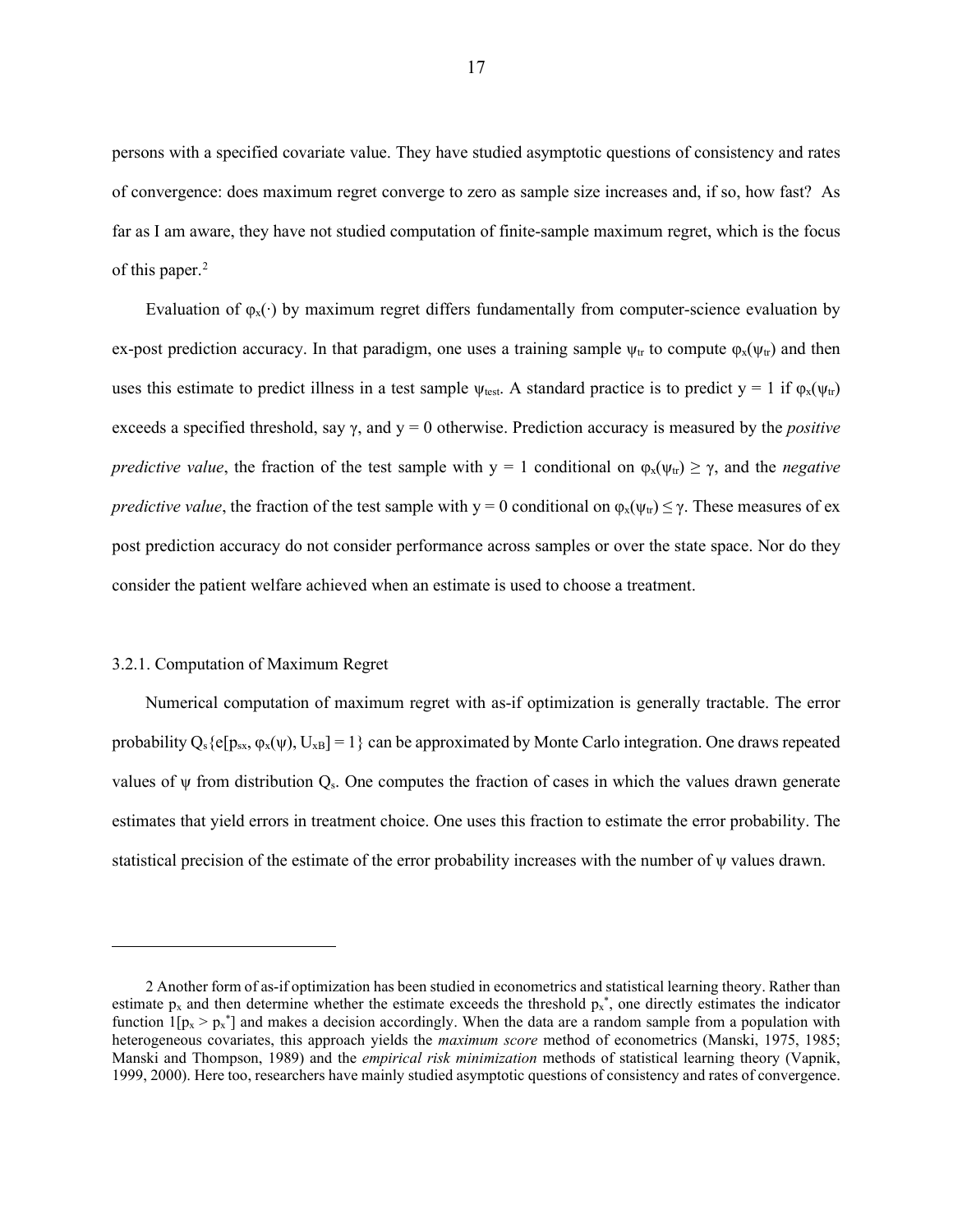Expected regret is easy to compute; it equals the error probability times  $|(1 - p_{sx}) - U_{xB}|$ . Maximizing regret must cope with the fact that the set ( $p_{sx}$ ,  $s \in S$ ) commonly is uncountable. Being a subset of [0, 1], this set is relatively simple in structure. A pragmatic approach is to maximize over a suitable finite grid of feasible probability values. Refining the grid increases the accuracy of the approximate solution.

Computation is particularly straightforward when the data are illness outcomes  $(y_i, i = 1, ..., N_x)$  that have been observed in a random sample of  $N_x$  persons drawn from a study population with illness probability  $p_x$ . The ordering of the observations in a random sample is immaterial, so the sample space may be defined to be the number  $n_x$  of observed illness outcomes; thus,  $\Psi = \{0, 1, 2, \ldots, N_x\}$ . The sampling distribution in state s is the Binomial distribution  $Q_s = B(p_{sx}, N_x)$ , where

(24) 
$$
f(n_x; p_{sx}, N_x) \equiv N_x! [n_x! \cdot (N_x - n_x)!]^{-1} p_{sx}^{n_x} (1 - p_{sx})^{Nx - n_x}
$$

is the probability of observing  $n_x$  illnesses.

In this setting, expected regret has the form

(25a) 
$$
E_s \{R_{sx}[\varphi_x(\psi)]\} = [(1 - p_{sx}) - U_{xB}] \cdot B[U_{xB} > 1 - \varphi_x(n); p_{sx}, N_x]
$$
 for  $s \in S_A$ ,  
(25b)  $E_s \{R_{sx}[\varphi_x(\psi)]\} = [U_{xB} - (1 - p_{sx})] \cdot B[U_{xB} \le 1 - \varphi_x(n); p_{sx}, N_x]$  for  $s \in S_B$ ,

where  $S_A = (s \in S: 1 - p_{sx} \ge U_{xB})$  and  $S_B = (s \in S: 1 - p_{sx} < U_{xB})$  were defined in Section 2.2. Computing maximum regret when performing as-if optimization with estimate  $\varphi_x(\cdot)$  requires maximizing (25a) over s  $\in S_A$  and maximizing (25b) over  $s \in S_B$ . Maximum regret over S is the larger of these sub-maxima. The sub-maximization problems usually do not have explicit solutions. However, the fact that n has the Binomial distribution makes it easy to perform numerical maximization. Illustrative findings are given in Section 4.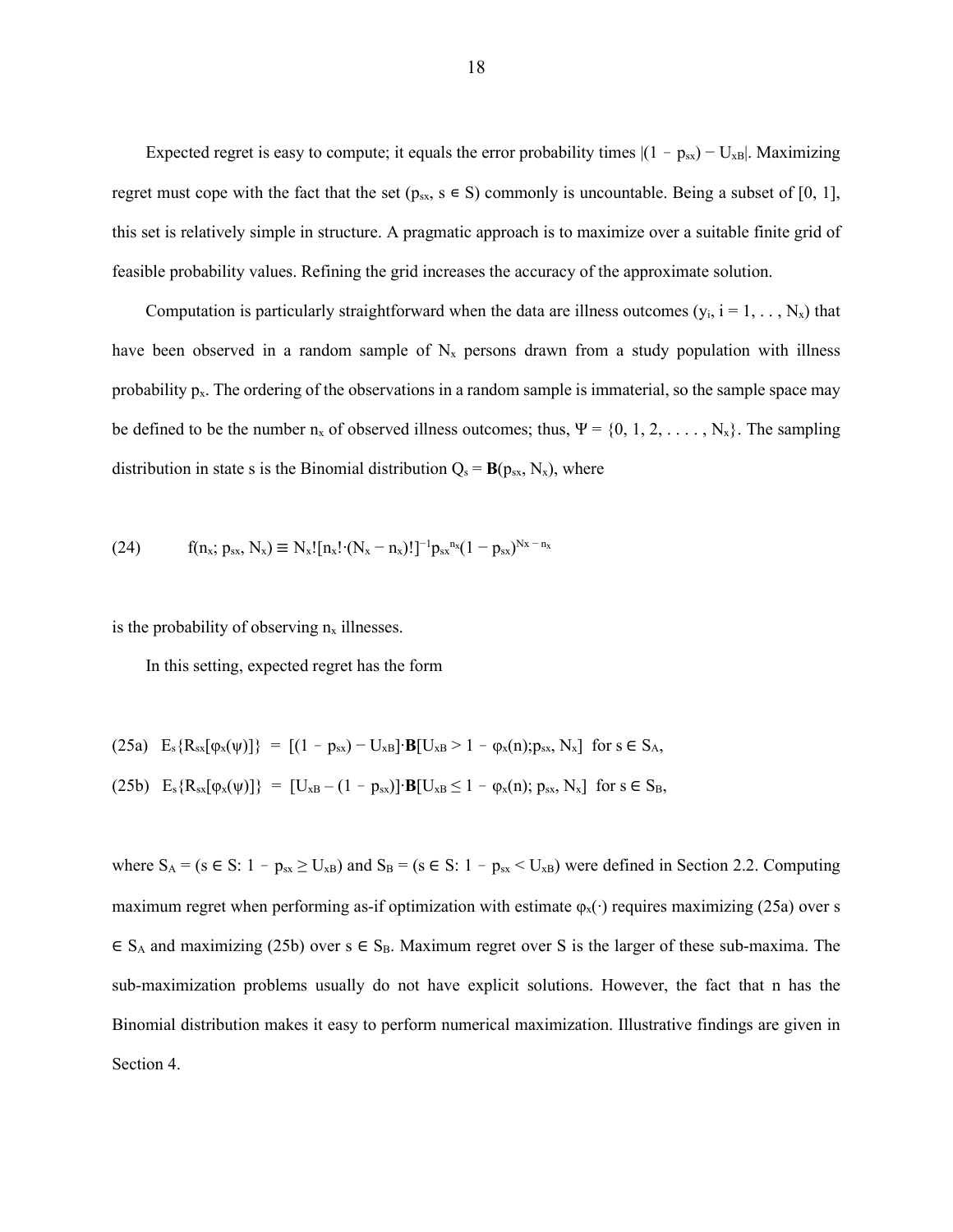While numerical computation of maximum regret must be the norm, extreme cases with no informative sample data or with one observation of y drawn at random from  $p_x$  are amenable to simple analysis. An analytical upper bound on maximum regret is available when multiple observations of y are drawn at random from  $p_x$  and the sample illness frequency is used to estimate  $p_x$ . Sections 3.3 through 3.6 present the findings.

#### 3.3. Minimax Regret with No Data

Suppose that one observes no sample data. Then the estimate must be a constant  $\varphi_x$  rather than a random variable  $\varphi_x(\psi)$ . Under the maintained assumption that  $p_{mx} \equiv \min_{s \in S} p_{sx} < 1 - U_{xB} < p_{Mx} \equiv \max_{s \in S} p_{sx}$ s p<sub>sx</sub>, the minimax regret estimate is given in Proposition 1. The proofs of this and all subsequent propositions are collected in an Appendix.

Proposition 1: Consider as-if optimization with no sample data, using an estimate  $\varphi_x$ . Estimates such that  $U_{xB} > 1 - \varphi_x$  minimize maximum regret if  $(1 - p_{mx}) - U_{xB} \leq U_{xB} - (1 - p_{Mx})$ . Estimates such that  $U_{xB} \leq 1 \varphi_x$  minimize maximum regret if  $(1 - \rho_{mx}) - U_{xB} \geq U_{xB} - (1 - \rho_{mx})$ . The minimum achievable value of maximum regret is

(26) min $[(1 - p_{mx}) - U_{xB}, U_{xB} - (1 - p_{Mx})]$ .

The MMR results simplify if the clinician has no prior knowledge, so  $p_{mx} = 0$  and  $p_{mx} = 1$ . Then  $\varphi_x$ such that  $U_{xB} > 1 - \varphi_x$  minimize maximum regret if  $1 - U_{xB} \leq U_{xB}$ , whereas  $\varphi_x$  such that  $U_{xB} \leq 1 - \varphi_x$ minimize maximum regret if  $1 - U_{xB} \geq U_{xB}$ . Thus,  $\varphi_x$  such that  $U_{xB} > 1 - \varphi_x$  minimize maximum regret if  $\frac{1}{2} \leq U_{\rm xB}$ , and  $\varphi_{\rm x}$  such that  $U_{\rm xB} \leq 1 - \varphi_{\rm x}$  minimize maximum regret if  $\frac{1}{2} \geq U_{\rm xB}$ . The minimum achievable value of maximum regret is min  $(1 - U_{xB}, U_{xB})$ .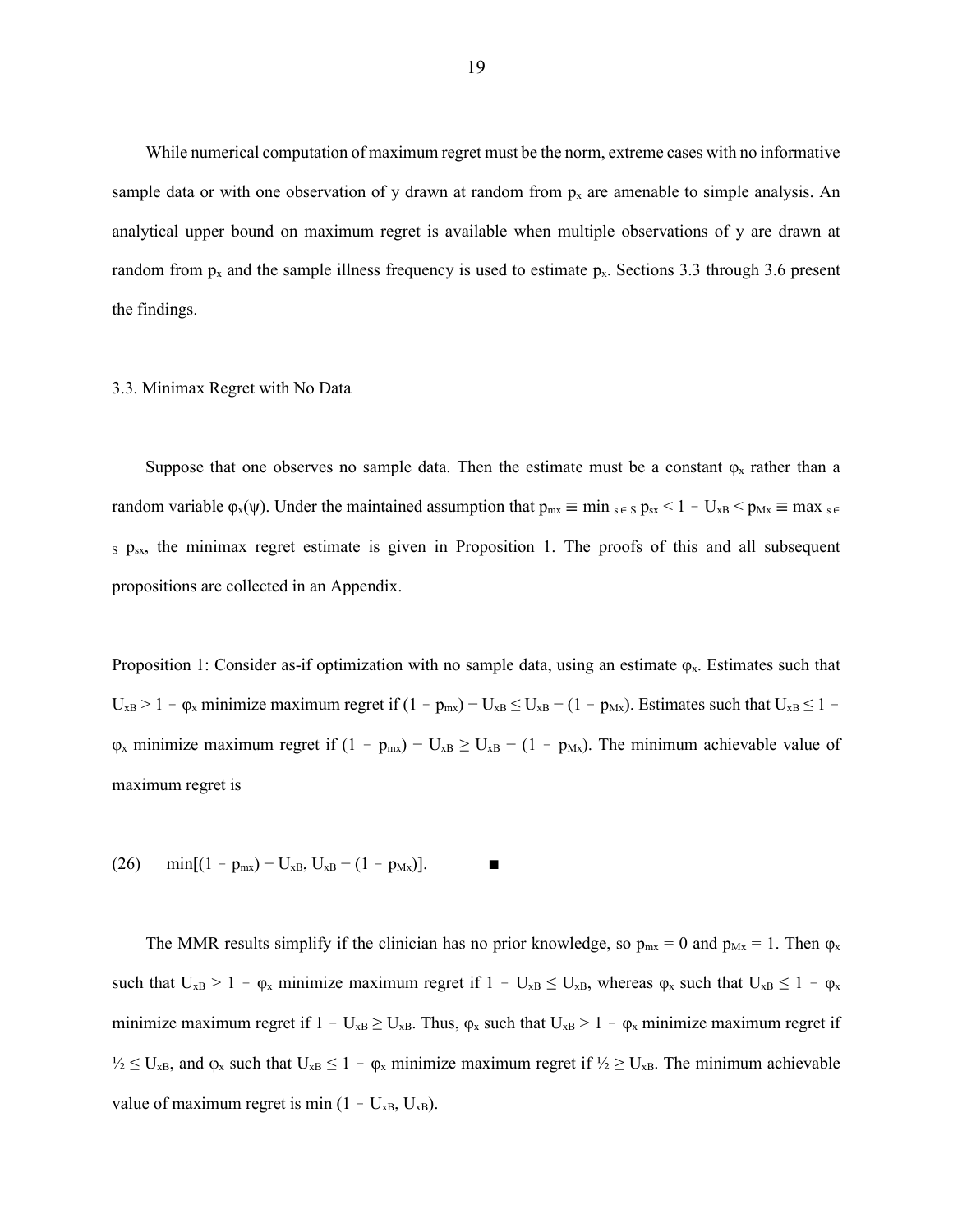3.4. Minimax Regret with Uninformative Sample Data

Suppose that one does not observe data that are informative about the true state of nature s<sup>\*</sup>. Nevertheless, it is always possible to generate random data that are uninformative about s\* and use them to estimate p<sub>x</sub>. One may specify a distribution on the interval [0, 1] and estimate p<sub>x</sub> by a realization drawn from this distribution.

As-if optimization with an estimate based on uninformative data may seem pointless, but it opens new possibilities for treatment choice relative to the situation with no data at all. Estimates were deterministic in that case, so error probabilities could take only the value 0 or 1. Now estimates can be random variables and error probabilities can take any value in  $[0, 1]$ . I show that this makes it possible to reduce maximum regret. The present analysis is broadly similar to my earlier work (Manski, 2009, 2021) showing that randomization improves on deterministic binary treatment choice, but it differs in the details.

Formally, one specifies a sample space  $\Psi_0$ , a sampling distribution  $Q_0$  on  $\Psi_0$ , and an estimate  $\varphi_0(x)$ :  $\Psi_0 \to [0, 1]$ . One programs a random number generator to draw realizations  $\psi$  with distribution  $Q_0$ , and one uses  $\varphi_{0x}(\psi)$  to estimate p<sub>x</sub>. The minimax regret estimate is given in Proposition 2.

Proposition 2: Consider as-if optimization with uninformative sample data, using an estimate  $\varphi_{0x}(\cdot)$ . Let  $q_{0x}$  $\equiv Q_0[U_{xB} > 1 - \varphi_{0x}(\psi)]$ . Estimates such that

(27) 
$$
q_{0x} = \frac{U_{xB} - (1 - p_{Mx})}{p_{Mx} - p_{mx}}
$$

minimize maximum regret. The minimum achievable value of maximum regret is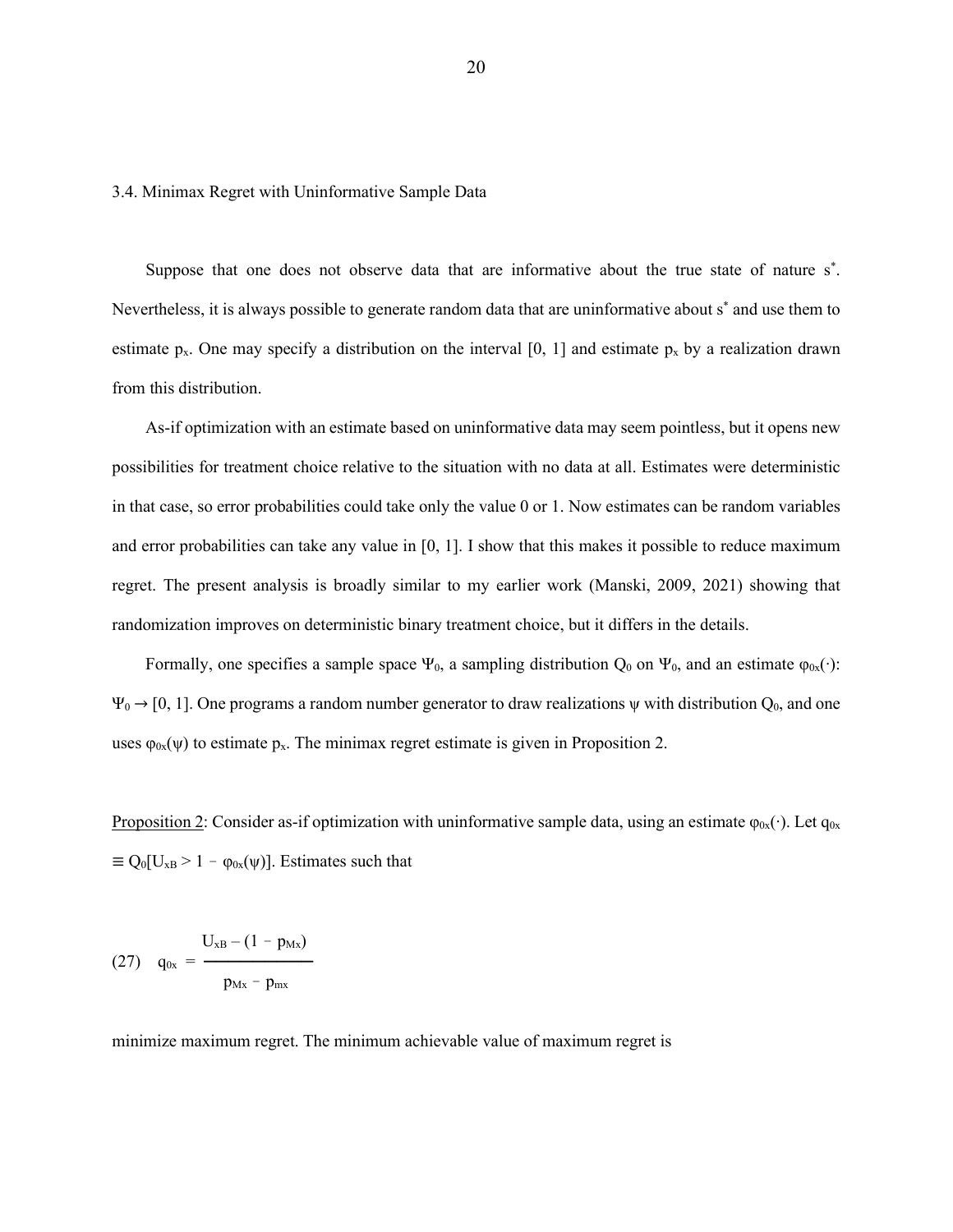(28) 
$$
\frac{[(1 - p_{mx}) - U_{xB}] \cdot [U_{xB} - (1 - p_{Mx})]}{p_{Mx} - p_{mx}}
$$

Proposition 1 showed that minimum achievable maximum regret using no sample data is (26). Expression (28) is smaller than (26) under the maintained assumption that  $p_{mx} < 1 - U_{xB} < p_{Mx}$ . Thus, as-if optimization with uninformative sample data reduces minimum achievable maximum regret relative to treatment choice with no sample data.

3.5. Minimax Regret with One Illness Observation Drawn at Random from  $p_x$ 

Here and in Section 3.6, I suppose that one observes  $N_x$  illness outcomes drawn at random from  $p_x$ . It is then natural to consider as-if optimization with estimate  $\varphi_x(n_x) = n_x/N_x$ , which uses the sample rate of illness to estimate the illness probability. Proposition 3 gives the exact value of maximum regret when  $N_x$  $= 1$  and the state space is  $S = [0, 1]$ . Section 3.6 derives an upper bound on maximum regret that holds for any specified value of  $N_x$ .

Proposition 3: Let  $S = [0, 1]$ . Let the sample data be one illness observation drawn at random from  $p_x$ . Consider as-if optimization with estimate  $[\varphi_x(0) = 0, \varphi_x(1) = 1]$ . The value of maximum regret is

(29) 
$$
\max_{s \in S} E_s \{ R_{sx}[\varphi_x(\psi)] \} = \frac{1}{4} \max[(1 - U_{xB})^2, U_{xB}^2]. \quad \blacksquare
$$

The proposition shows that as-if optimization with estimate  $[\varphi_x(0) = 0, \varphi_x(1) = 1]$  substantially outperforms treatment choice with data-invariant estimates or uninformative data when  $U_{xB} = \frac{1}{2}$ . Using the sample data yields maximum regret 1/16. Using no data or uninformative data yield maximum regret ½ or <sup>1</sup>/4 respectively. However, as U<sub>xB</sub> moves away from <sup>1</sup>/<sub>2</sub>, performance with estimate [φ<sub>x</sub>(0) = 0, φ<sub>x</sub>(1) = 1]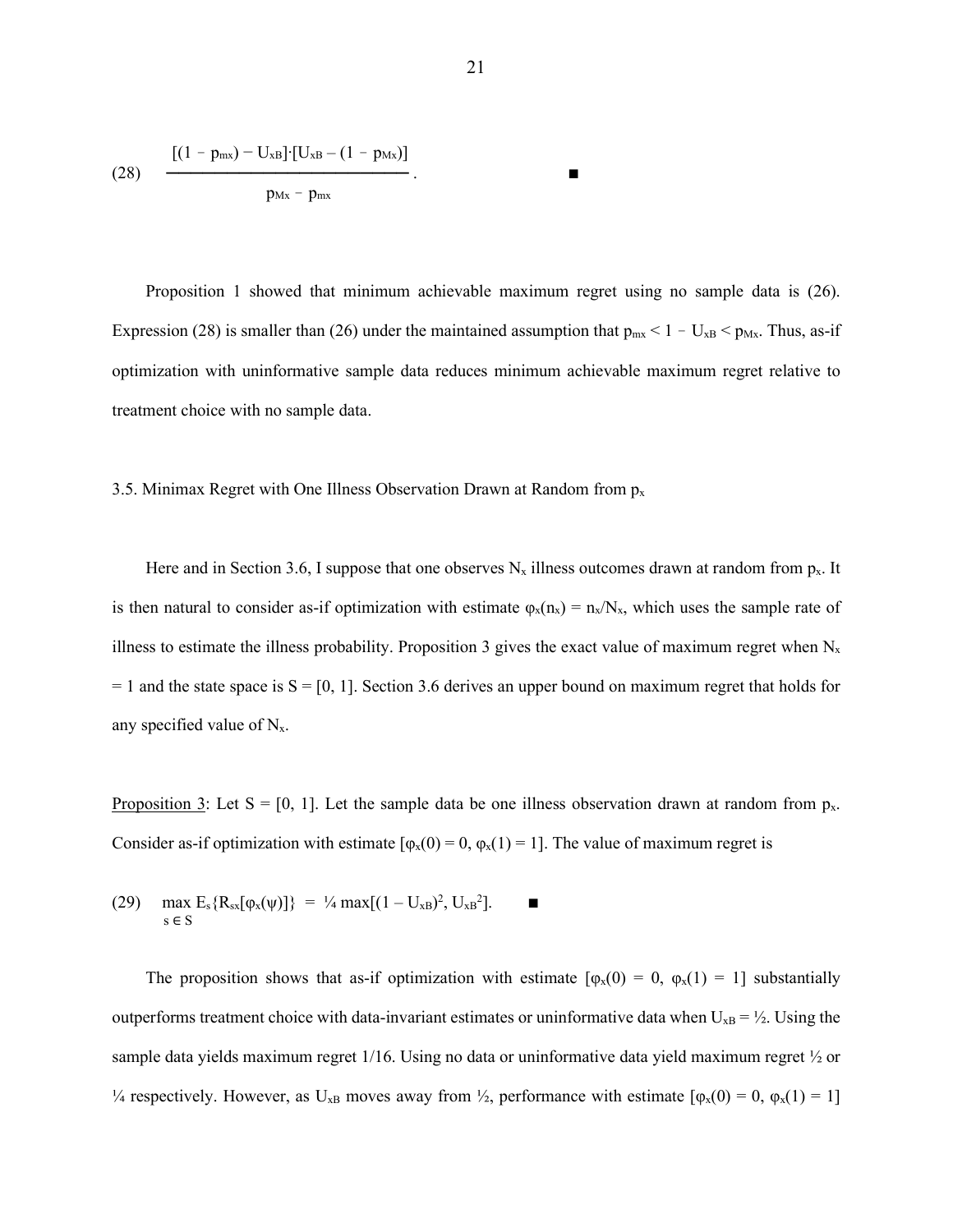deteriorates and performance not using the data improves. Indeed, as-if optimization with the data-invariant estimates  $[\varphi_x(0) = 0, \varphi_x(1) = 0]$  and  $[\varphi_x(0) = 1, \varphi_x(1) = 1]$  have smaller maximum regret when  $U_{xB} < 3$  –  $2\sqrt{2}$  and  $U_{xB} > 2(\sqrt{2}-1)$  respectively.

3.6. Upper Bound on Maximum Regret Using the Sample Illness Rate to Estimate  $p_x$ 

Now suppose that one observes  $N_x \ge 1$  illness outcomes drawn at random from  $p_x$  and performs as-if optimization with estimate  $\varphi_x(n_x) = n_x/N_x$ . Asymptotic theory suggests this approach to treatment choice. The Strong Law of Large Numbers implies that  $n_x/N_x \rightarrow p_x$  almost surely as  $N_x \rightarrow \infty$ .

An analytical finite-sample justification stems from a large-deviations inequality of Hoeffding (1963) for averages of bounded random variables, which shows that  $Q_s(n_x/N_x - p_{sx} > \delta) \leq exp(-2N_x\delta^2)$  and  $Q_s(p_{sx}$  $-n_x/N_x > \delta$ ) ≤ exp(-2N<sub>x</sub> $\delta^2$ ) for all  $\delta > 0$ . These inequalities yield an upper bound on maximum regret, whose magnitude depends on the known values of ( $p_{mx}$ ,  $p_{Mx}$ ,  $U_{xB}$ ). Proposition 4 gives the bound.

Proposition 4: Consider as-if optimization with estimate  $\varphi_x(n) = n_x/N_x$ . Then, for all  $\delta > 0$ ,

(30) 
$$
\max_{s \in S} E_s[R_{sx}(n_x/N_x)] \leq \delta + \{ \max[(1 - p_{mx}) - U_{xB}, U_{xB} - (1 - p_{Mx})] \} \cdot \exp(-2N_x \delta^2).
$$

Minimizing the analytical bound (30) over  $\delta > 0$  yields a tighter bound that can be determined numerically. Given any value of  $(p_{mx}, p_{Mx}, U_{xB})$ , the bound decreases to zero if  $\delta \to 0$  and  $N_x \delta^2 \to \infty$ . Hence, the maximum regret of as-if optimization with estimate  $\varphi_x(n) = n_x/N_x$  converges to zero as  $N_x \to \infty$ .

Bound (30) is simple and useful, but it is not sharp. Numerical computation of maximum regret is straightforward and shows that the exact value is sometimes much less than the bound. Hence, exact numerical computation is recommended in practice.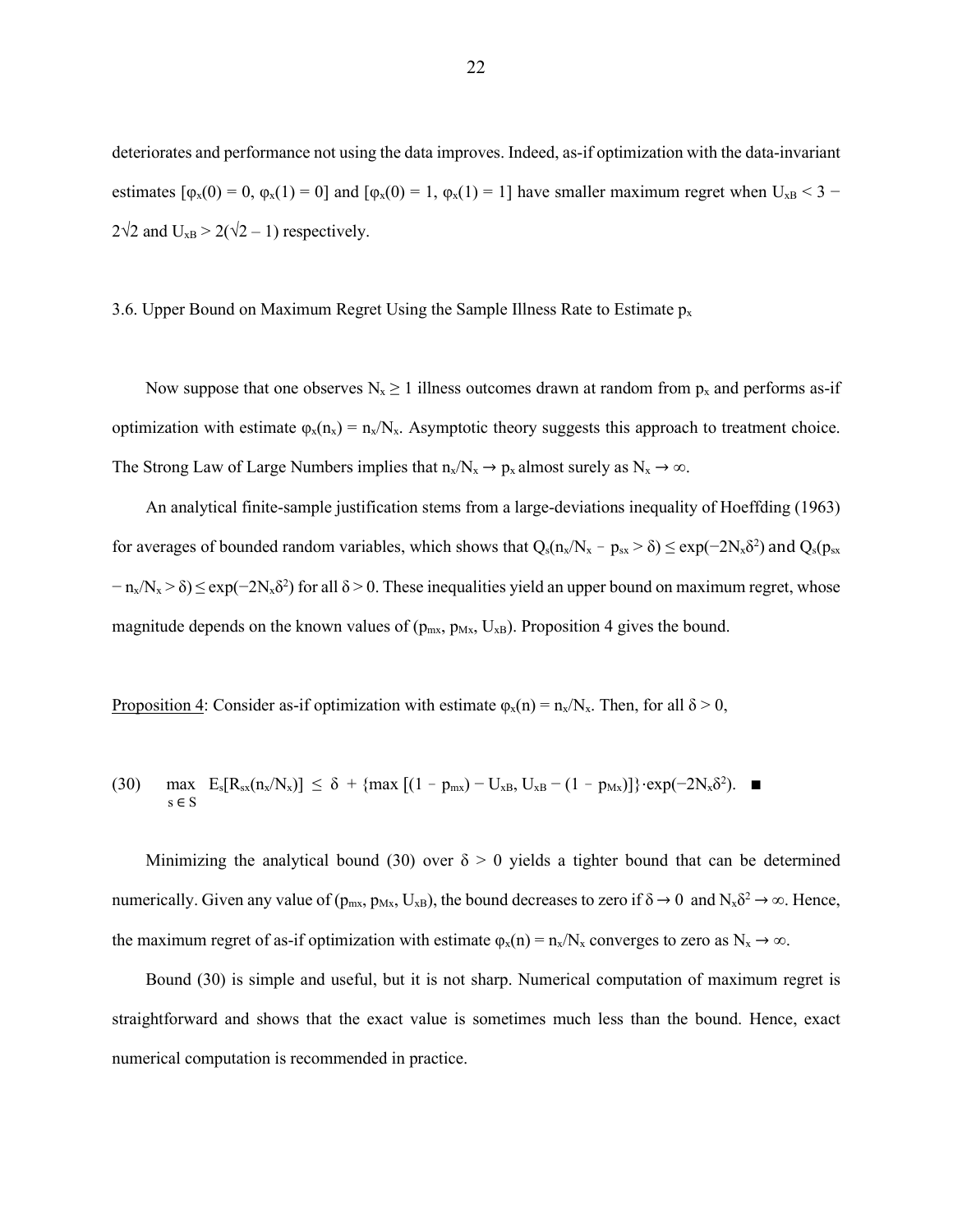## 4. As-If Optimization Using Data on Persons with Different Covariates

Researchers often analyze data on outcomes for persons with heterogeneous covariates. When the decision problem is to choose a treatment for someone with a specific covariate value, data on persons with other covariates are not informative per se. However, these data may be informative when assumptions are imposed that relate the outcome distributions of persons with different covariates. An important subject for methodological research is to learn what is achievable with various combinations of data and assumptions. I demonstrate here, continuing to focus on maximum regret.

I focus on the instructive, simple setting where persons have either of two covariate values,  $x = 0$  and  $x = 1$ . Persons with  $x = 0$  and  $x = 1$  may be similar in some respects, but they differ in some way. State s now indexes a possible pair ( $p_{s0}$ ,  $p_{s1}$ ) of conditional illness probabilities. Let random samples of N<sub>0</sub> outcomes be drawn from  $p_0$  and  $N_1$  outcomes be drawn from  $p_1$ , these sample sizes being predetermined. Then the data are the numbers of ill persons in each sample,  $n_0$  and  $n_1$  respectively.<sup>[3](#page-23-0)</sup>

Let the decision problem be to choose a treatment for a person with  $x = 0$ . The question of interest is the extent to which observation of  $(n_0, n_1)$  improves treatment choice relative to observation of  $n_0$  alone. Proposition 2 showed that observation of sample data can improve treatment choice even when the data are uninformative about  $p_0$ , because the data provide a means to randomize treatment choice. In this section, I consider settings in which one maintains assumptions that make observation of  $n_1$  informative about  $p_0$ .

In the absence of assumptions that suitably restrict the state space, observation of  $n_1$  is not informative about  $p_0$ . Under random sampling, the joint sampling distribution of  $(n_0, n_1)$  in state s is the Binomial product

<span id="page-23-0"></span><sup>&</sup>lt;sup>3</sup> Considering N<sub>0</sub> and N<sub>1</sub> to be predetermined simplifies regret analysis relative to a setting where persons are sampled at random from the population at large. In that setting,  $(N_0, N_1, n_0, n_1)$  are jointly random variables. With  $(N_0, N_1)$ predetermined, only  $(n_0, n_1)$  are random. Moreover,  $n_0$  and  $n_1$  are statistically independent of one another. The analysis performed here applies with sampling at random from the population at large if one measures performance by expected regret conditional on realized values of  $(N_0, N_1)$  rather than by unconditional expected regret.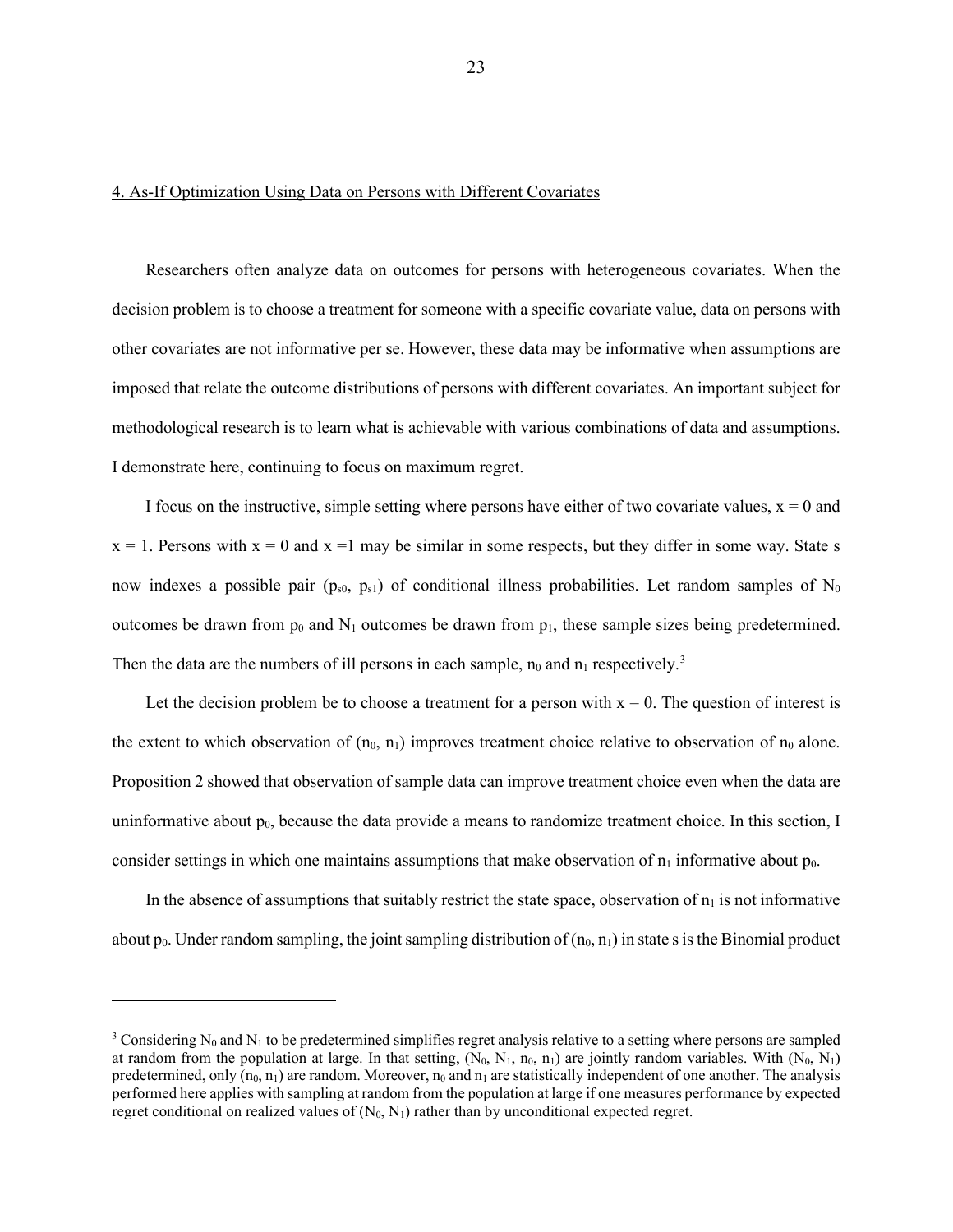$\mathbf{B}(p_{s0}, N_0) \times \mathbf{B}(p_{s1}, N_1)$ . The distribution of  $n_1$  varies with the value of  $p_{s1}$ , but not with the value of  $p_{s0}$ . Hence,  $n_1$  is uninformative about  $p_0$ .

Observation of  $n_1$  becomes informative when the state space has non-rectangular structure. A rectangular state space has the form  $S = S_0 \times S_1$ , where  $S_0$  and  $S_1$  index the feasible values of  $p_0$  and  $p_1$ respectively. Then the feasible values of  $p_0$  do not vary with the value of  $p_1$ . If S is non-rectangular, the feasible  $p_0$  vary with p<sub>1</sub>. Hence, observation of  $n_1$  may be informative about  $p_0$ , via p<sub>1</sub>. Sections 4.1 and 4.2 examine two settings with non-rectangular state spaces.

#### 4.1. Bounded Variation Between Illness Probabilities

One may find it credible to assume that  $p_0$  and  $p_1$  are not too different from one another. Thus, one may impose a *bounded-variation* assumption of the form

(31) 
$$
p_{s1} + \lambda_{-} \le p_{s0} \le p_{s1} + \lambda_{+}
$$
, all  $s \in S$ ,

for specified  $\lambda$ -  $\leq \lambda$ +. The implications of bounded variation assumptions for identification of conditional probabilities have been studied by Manski and Pepper (2000, 2018) and Manski (2018). As far as I am aware, the only precedent work studying the implications for decision making with finite-sample data is Stoye (2012), who studied a class of treatment choice problems whose structure differs from the problem examined here.

*Illustration*: Manski (2018) examined how life span varies with (age, sex, race, hypertension status). Let x  $= 0$  and  $x = 1$  respectively denote black and white males of age 50 who have been diagnosed with hypertension. Let  $p_x$  denote the conditional probability of death prior to age 70. The study conjectured that black males tend to face health disadvantages relative to white males beyond hypertension and, hence, that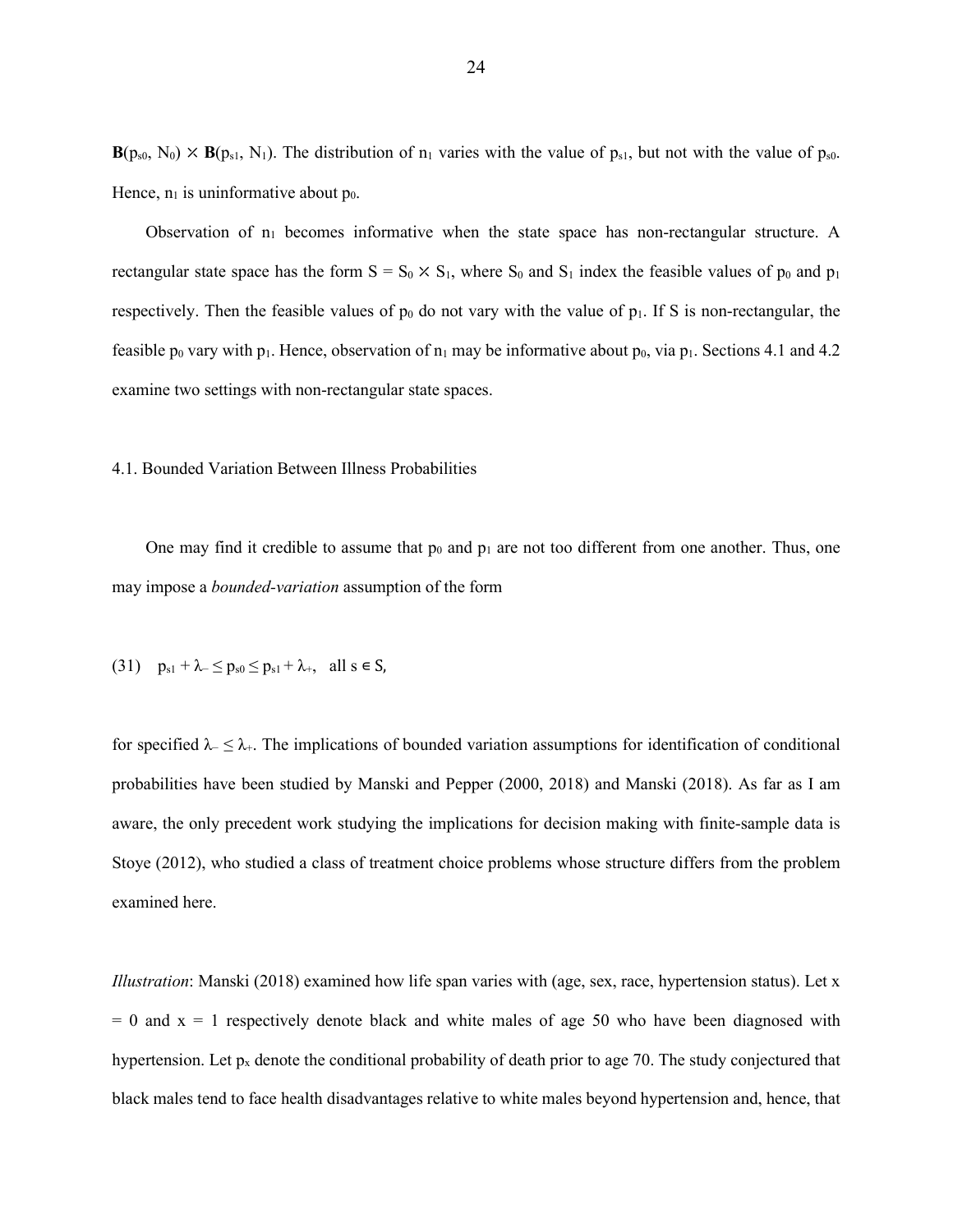black males tend to have lower life spans than white males, conditional on current age and hypertension status. This yields the bound  $p_1 \leq p_0$ . Going further, one might find it credible that the probability of death prior to age 70 is at most a specified amount greater for blacks than whites, say 0.2. Then (31) holds with  $\lambda$ - = 0 and  $\lambda$ + = 0.2. ■

## 4.1.1. Estimation Using the Combined Sample Average

One might use the combined sample average  $(n_0 + n_1)/(N_0 + N_1)$  to estimate p<sub>0</sub>. In the statistical literature, estimation by a combined average rather than by  $n_0/N_0$  is called *dimension reduction*. Statisticians usually analyze dimension reduction as a tradeoff between variance and bias, the objective being to minimize the mean square error of prediction. Combining samples increases the total sample size from  $N_0$ to  $N_0 + N_1$ , increasing precision. However, the quantity being estimated is now a weighted average of  $p_0$ and  $p_1$ , which differs from  $p_0$  if  $p_1 \neq p_0$ .

The intuition of a tradeoff between variance and bias extends to evaluation of maximum regret in binary treatment choice. However, maximum regret when using an estimate of  $p_0$  in treatment choice differs from the maximum mean square error of the estimate. Hence, the mathematical analysis differs.

As-if optimization with estimate  $(n_0 + n_1)/(N_0 + N_1)$  yields smaller maximum regret than using  $n_0/N_0$ for some values of the parameters ( $p_{m0}$ ,  $p_{M0}$ ,  $U_{0B}$ ,  $N_0$ ,  $N_1$ ,  $\lambda$ ,  $\lambda$ +), but larger maximum regret for other values. Combining samples is obviously preferable when  $\lambda = \lambda_+ = 0$ , as (31) reduces to  $p_{s1} = p_{s0}$  for all s. It also holds when  $\lambda$ − and  $\lambda$ + are not too far from zero. In these cases, the benefit of increasing sample size from N<sub>0</sub> to (N<sub>0</sub> + N<sub>1</sub>) exceeds the imperfection of using data on persons with illness probability  $p_1$  to estimate illness probability  $p_0$ . Given specified values of the parameters, maximum regret using the two estimates can be computed numerically and compared. See Section 4.1.2.

As a prelude, Propositions 5 and 6 present analytical findings indicating when combining samples outperforms using n<sub>0</sub>/N<sub>0</sub>. To simplify analysis, these propositions assume that  $p_{m1} = 0$ ,  $p_{M1} = 1$ , and that the bound in (31) is symmetric.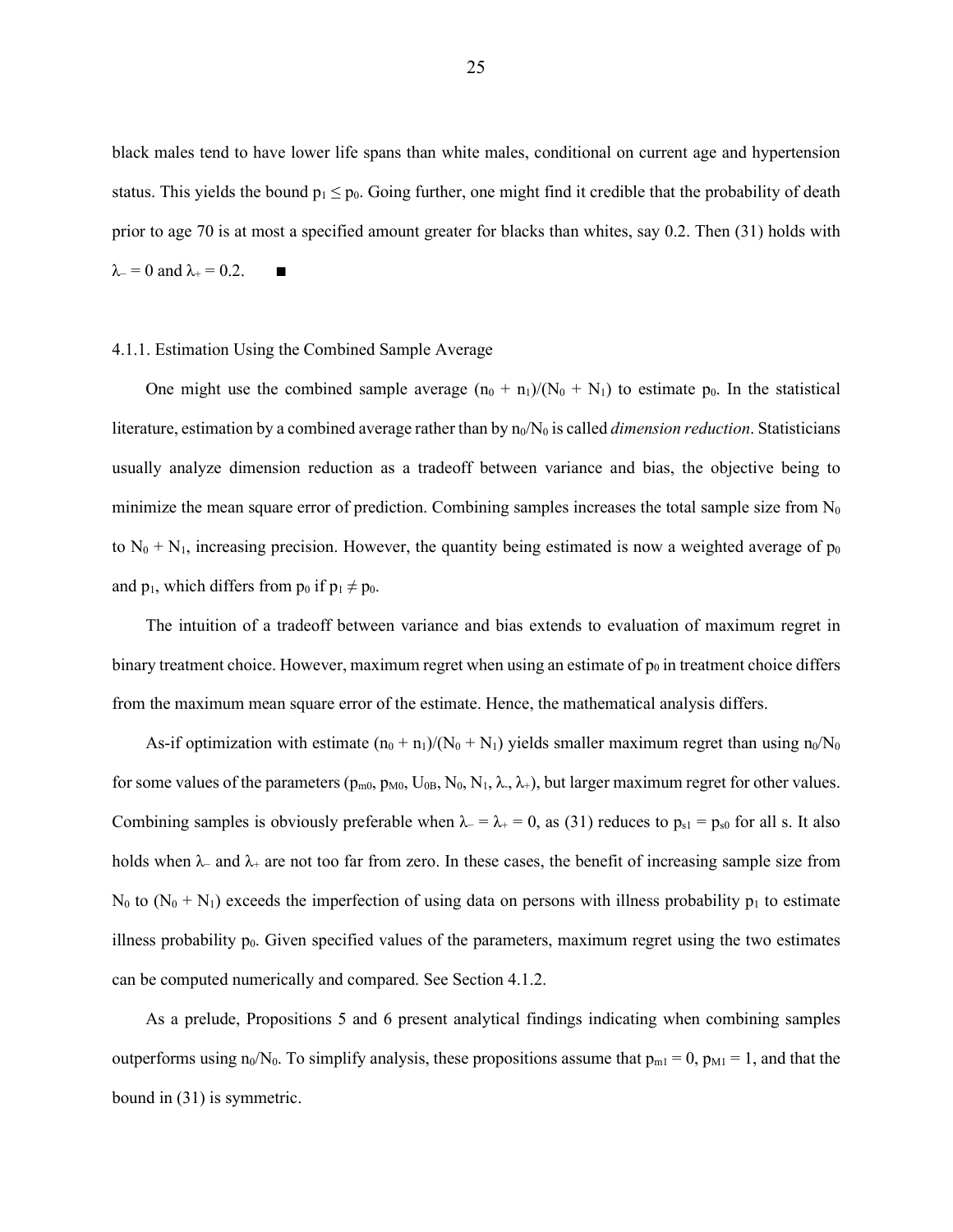The first result concerns the special case where  $N_0 = 0$  and  $N_1 = 1$ . When  $N_0 = 0$ , disregarding data for persons with  $x = 1$  implies treatment choice with a data-invariant estimate. The estimate that uses the data is n<sub>1</sub>. Proposition 5, which extends Proposition 3, gives maximum regret for as-if optimization using this estimate, provided that the bound on  $p_0$  specified in (31) is symmetric and not too wide.

Proposition 5: Let  $0 \le \lambda \le \min$  (U<sub>0B</sub>, 1 – U<sub>0B</sub>). Let (31) hold, with  $\lambda_+ = \lambda$  and  $\lambda_- = -\lambda$ . Let  $p_{m1} = 0$  and  $p_{M1} =$ 1. Let the sample data be one realization drawn at random from p1. Consider as-if optimization with estimate  $n_1$ . The value of maximum regret is

(32) 
$$
\max_{s \in S} E_s[R_{s0}(n_1)] = \frac{1}{4} \max[[(1 - U_{0B}) + \lambda]^2, (U_{0B} + \lambda)^2].
$$

Proposition 6, which extends Proposition 4, gives the second result.

Proposition 6: Let  $0 \le \lambda$ . Let (31) hold, with  $\lambda_+ = \lambda$  and  $\lambda_- = -\lambda$ . Let  $p_{m1} = 0$  and  $p_{M1} = 1$ . Consider as-if optimization with the estimate  $(n_0 + n_1)/(N_0 + N_1)$ . Let  $\alpha_1 \equiv N_1/(N_0 + N_1)$ . Then

(33) max Es{Rs0[(n0 + n1)/(N0 + N1)]} ≤ s <sup>∈</sup> <sup>S</sup> (δ + α1λ) + {max [(1 pm0) − U0B, U0B − (1 pM0)]}⋅exp[−2(N<sup>0</sup> + N1)δ<sup>2</sup> ]. ∎

Comparison of bounds (33) and (30) shows that the first term of (33) exceeds that in (30), being ( $\delta + \alpha_1 \lambda$ ) rather than δ. However, the second term of (33) is less than that in (30), as  $exp[-2(N_0 + N_1)\delta^2]$  is less than  $exp(-2N_0\delta^2)$ . Hence, the upper bound on maximum regret using estimate  $(n_0 + n_1)/(N_0 + N_1)$  is smaller than the one using estimate  $n_0/N_0$  when  $\alpha_1\lambda$  is sufficiently small and  $N_1$  is sufficiently large.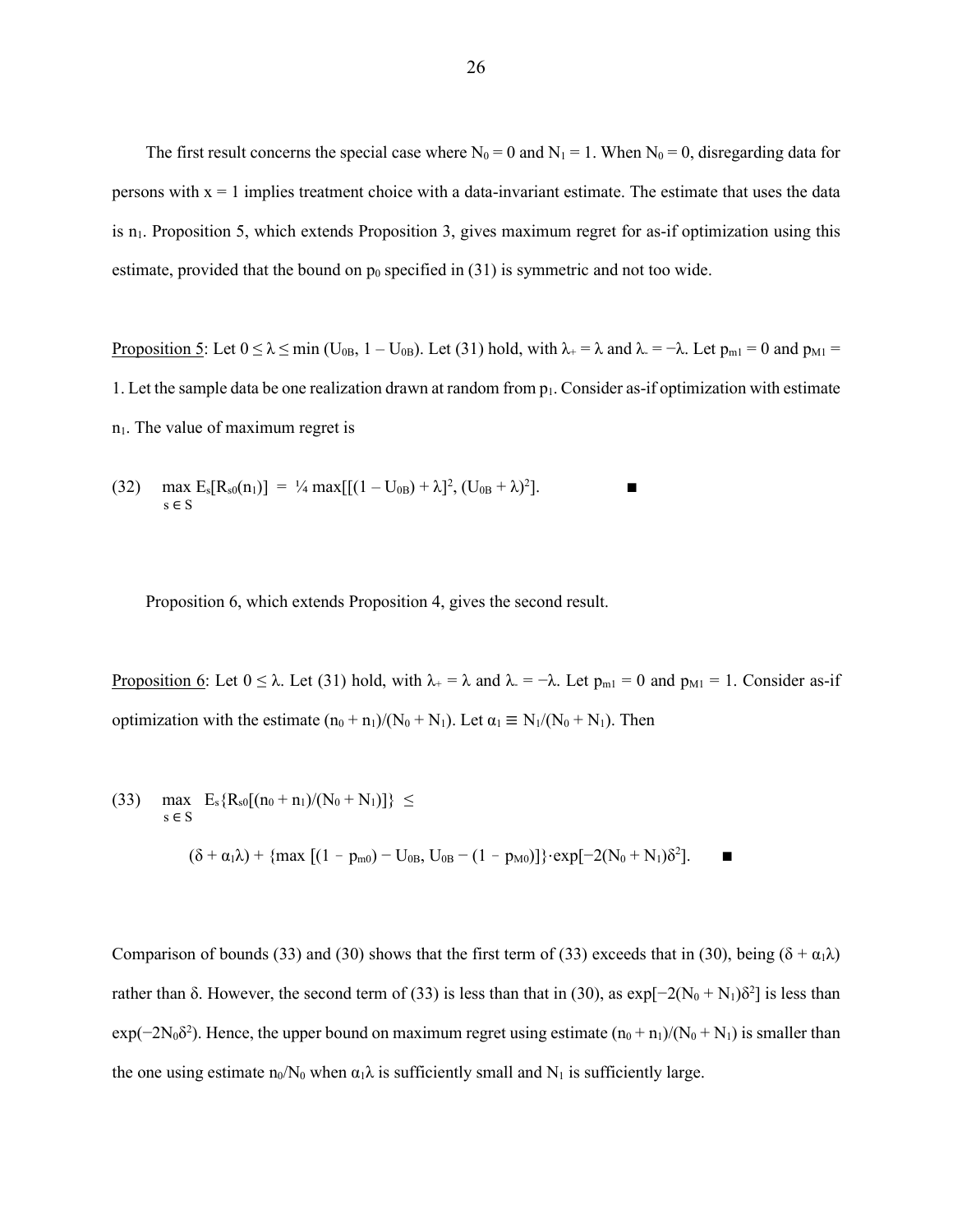#### 4.1.2. Estimation Using a Weighted Sample Average

The sample averages  $(n_0 + n_1)/(N_0 + N_1)$  and  $n_0/N_0$  provide polar ways to estimate p<sub>0</sub>. The former acts as if  $p_1 = p_0$ , whereas the latter acts as if  $p_1$  and  $p_0$  may be arbitrarily different from one another. Between the two poles, one might consider estimation by a weighted average, data with  $x = 0$  being weighted more heavily than data with  $x = 1$ . Such an estimate is

(34) 
$$
\varphi_0(n_0, n_1) = (w_0 n_0 + w_1 n_1)/(w_0 N_0 + w_1 N_1),
$$

where  $\frac{1}{2} \leq w_0 \leq 1$  and  $w_1 = 1 - w_0$  are the weights. Weighted-average estimates perform partial dimension reduction, bridging the gap between complete dimension reduction ( $w_0 = \frac{1}{2}$ ) and no reduction ( $w_0 = 1$ ).

Equation (34) is a simple form of the kernel estimate studied in the statistical literature on nonparametric regression. However, maximum-regret analysis of the performance of the estimate when used in binary treatment choice differs considerably from standard analysis of kernel estimation. To the extent that statisticians have performed finite-sample analysis, the usual concern has been the maximum mean square of an estimate. The literature mainly studies asymptotic properties of estimates---convergence of mean square error to zero, convergence in probability, and rates of convergence as sample size increases. Theorems typically assume that x is a real vector whose distribution has positive density in a neighborhood of a value of interest. With some exceptions, theorems assume that the conditional expectation  $E(y|x)$  varies smoothly with x in a local sense, such as being differentiable, rather than a global sense such as being Lipschitz or Hölder continuous. Thus, they typically do not impose bounded-variation assumptions such as (34), which bound the difference between  $E(y|x = x_1)$  and  $E(y|x = x_0)$  at specified covariate values. Donoho *et al.* (1995) reviews many findings.

Given specified values of ( $p_{m0}$ ,  $p_{M0}$ ,  $U_{0B}$ ,  $N_0$ ,  $N_1$ ,  $\lambda$ ,  $\lambda$ ,  $w_0$ ), maximum regret using a weighted-average estimate can be computed numerically. Moreover, one can vary  $w_0$  and determine the weighting that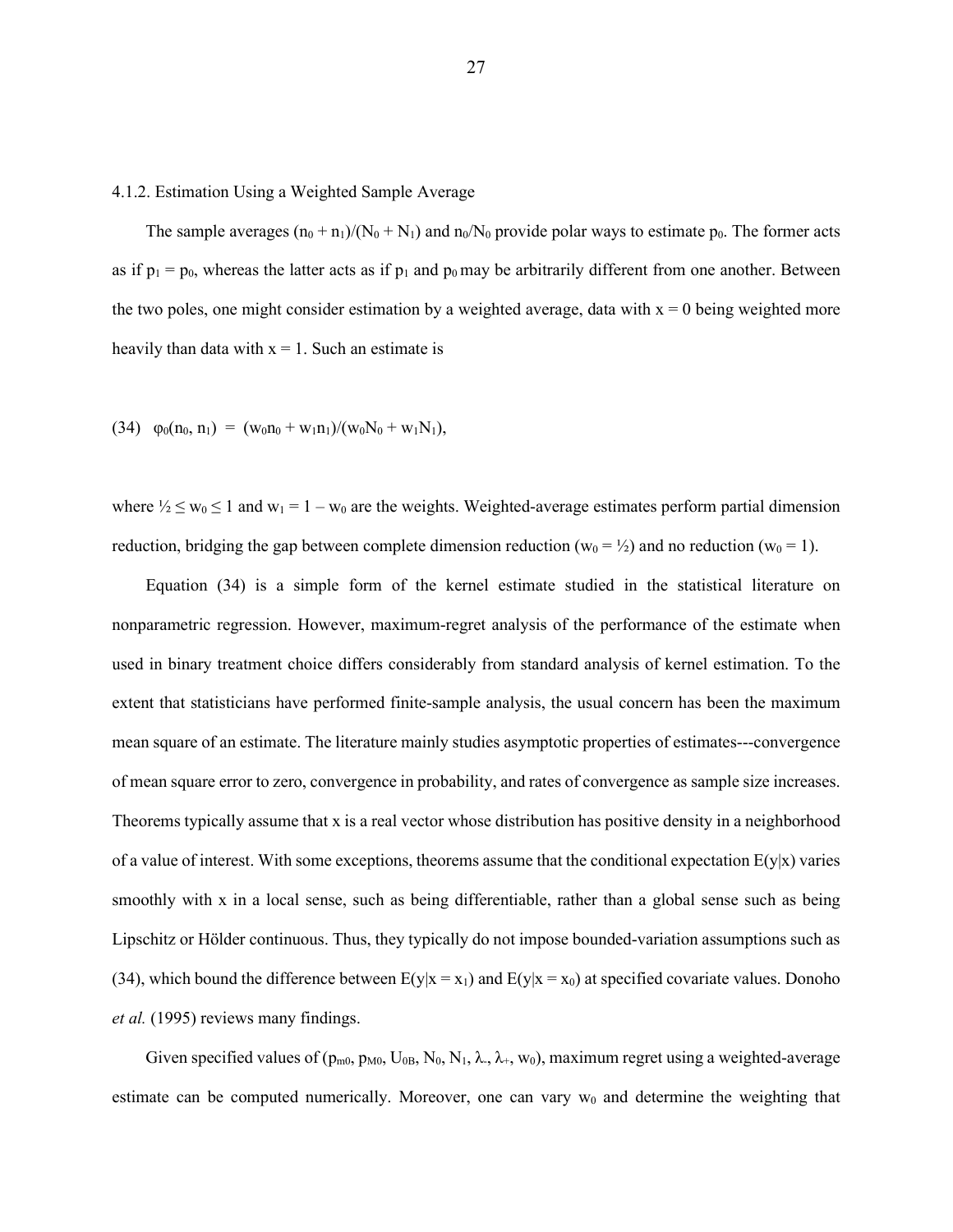minimizes maximum regret among all weighted averages. To illustrate, I use the problem of treating bleeds in patients with immune thrombocytopenia (ITP).

*Illustration*: ITP is an autoimmune disease characterized by low platelet counts and increased risk of bleeding. When a patient with ITP presents in a hospital emergency department, a difficult clinical problem is to predict whether the patient is experiencing a *critical bleed*  $(y = 1)$  or not  $(y = 0)$ .<sup>[4](#page-28-0)</sup> A critical bleed warrants aggressive treatment, while surveillance is preferable otherwise.

Assume that aggressive treatment neutralizes disease by stopping a critical bleed, but it may have side effects whose implications for patient welfare are measured by  $U_{xB}$ . The treatment decision is made with knowledge of patient covariates x, but without knowledge of y. Given knowledge of  $p_x$ , the conditional probability that a bleed is critical, the optimal decision is surveillance if  $1 - p_x \ge U_{xB}$  and aggressive treatment if  $1 - p_x \leq U_{xB}$ . Suppose that,  $p_x$  not being known, treatment choice will be made by as-if optimization with a weighted average estimate.

For specificity, let  $x = 0$  and  $x = 1$  respectively denote female and male patients who have the same observed attributes other than gender. Suppose that available clinical knowledge and assessment of patient welfare makes it credible to set  $p_{m0} = 0.2$ ,  $p_{M0} = 0.6$ ,  $\lambda = -0.1$ ,  $\lambda_{+} = 0.1$ , and  $U_{0B} = 0.6$ . Table 1 reports maximum regret computed for various values of  $(N_0, N_1, w_0)$  as well as the value of minimax regret, with the optimal weight in parentheses: [5](#page-28-1)

<span id="page-28-0"></span><sup>4</sup> A Panel developing guidelines for emergency management of ITP has defined a critical bleed to be "a bleed in a critical anatomical site including intracranial, intraspinal, intraocular, retroperitoneal, pericardial, or intramuscular with compartment syndrome; or an ongoing bleed that results in hemodynamic instability or respiratory compromise." See Surotich *et al.* (2021).

<span id="page-28-1"></span><sup>&</sup>lt;sup>5</sup> The findings in the table were computed as described in Section 3.2.1. At each specified value of  $(N_0, N_1, w_0)$ , the error probability in a particular state of nature  $(p_{s0}, p_{s1})$  was approximated by Monte Carlo integration across 20,000 simulated samples. In each pseudo-sample, it was determined whether as-if optimization with the simulated estimate yields an error in treatment choice. The fraction of errors across the 20,000 simulations was used to estimate the error probability and, hence, expected regret. Maximum regret over the state space was approximated by computation of expected regret on a uniform 50 by 50 grid of feasible values for  $(p_0, p_1)$ .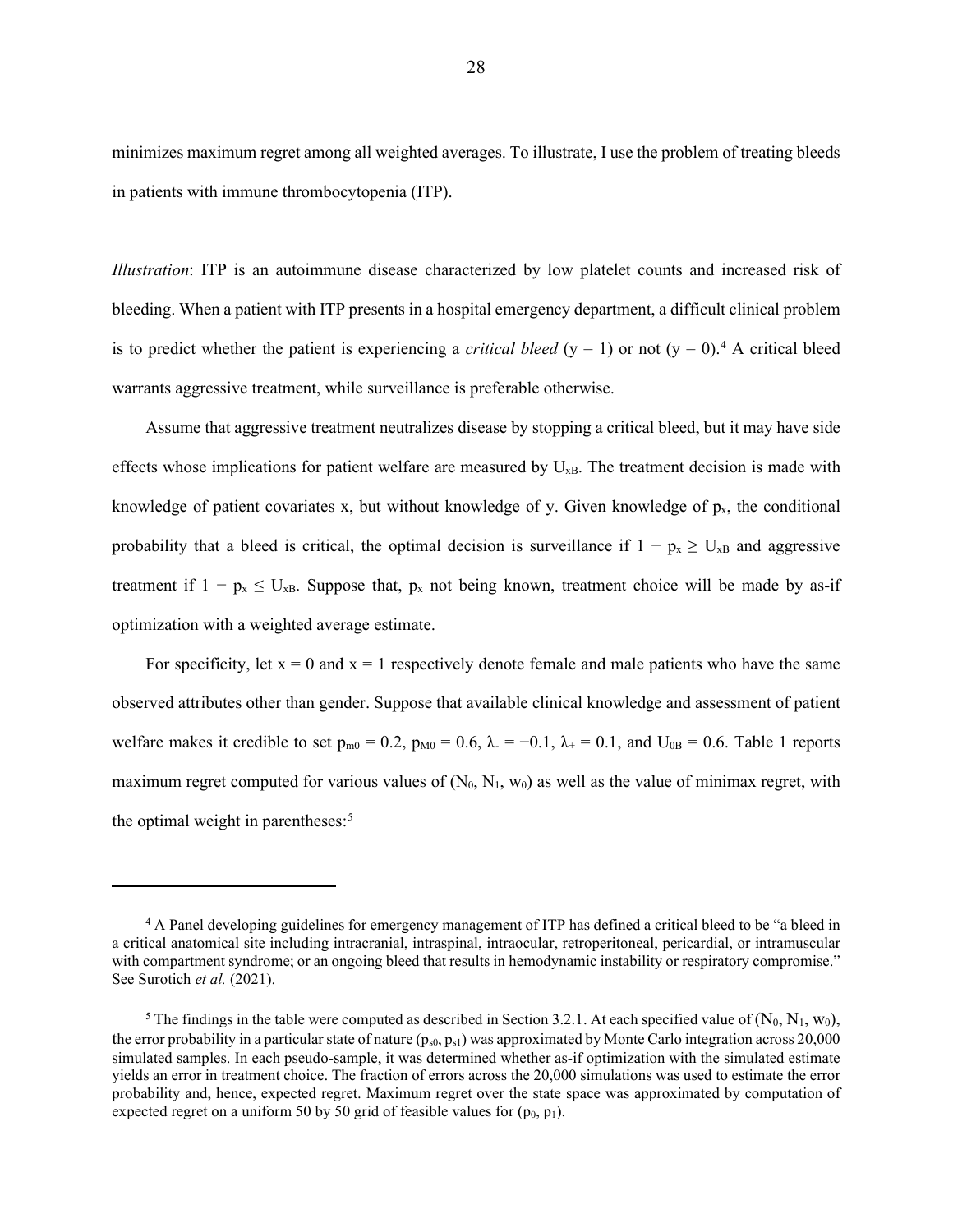|                         | $w_0 = 0.5$ | $w_0 = 0.6$ | $w_0 = 0.7$ | $w_0 = 0.8$ | $w_0 = 0.9$ | $w_0 = 1.0$ | <b>MMR</b>       |
|-------------------------|-------------|-------------|-------------|-------------|-------------|-------------|------------------|
|                         |             |             |             |             |             |             | (optimal weight) |
| $N_0 = 10$ , $N_1 = 10$ | 0.041       | 0.033       | 0.031       | 0.031       | 0.030       | 0.040       | 0.030(0.751)     |
| $N_0 = 5$ , $N_1 = 15$  | 0.051       | 0.039       | 0.039       | 0.039       | 0.039       | 0.065       | 0.034(0.863)     |
| $N_0 = 15, N_1 = 5$     | 0.033       | 0.026       | 0.026       | 0.023       | 0.026       | 0.031       | 0.023(0.752)     |
| $N_0 = 20$ , $N_1 = 20$ | 0.033       | 0.026       | 0.023       | 0.022       | 0.021       | 0.026       | 0.021(0.858)     |
| $N_0 = 10, N_1 = 30$    | 0.043       | 0.034       | 0.032       | 0.031       | 0.029       | 0.040       | 0.026(0.911)     |
| $N_0 = 30, N_1 = 10$    | 0.023       | 0.019       | 0.018       | 0.016       | 0.017       | 0.020       | 0.016(0.800)     |

Table 1: Maximum Regret with Weighted-Average Estimates

Several features of the findings are noteworthy. First, holding  $w_0$  fixed, increasing sample size reduces maximum regret. Doubling both N<sub>0</sub> and N<sub>1</sub> roughly reduces maximum regret by a factor of  $\sqrt{2}$ . Second, holding w<sub>0</sub> and the total sample size N<sub>0</sub> + N<sub>1</sub> fixed, re-allocating sample from  $x = 1$  to  $x = 0$  always reduces maximum regret. Third, holding  $(N_0, N_1)$  fixed, maximum regret is minimized when the weight lies between the polar cases  $w_0 = 0.5$  and  $w_0 = 1$ . The optimal weight is closer to  $w_0 = 1$  when sample size is larger.

### 4.1.3. Estimation by Weighted Averages across Patients with Multiple Covariate Values

Estimation of  $p_0$  by a weighted average of outcomes extends easily from the case of a binary covariate to ones where patients have multiple observed covariate values. Let  $k = 0, \ldots, K$  index distinct covariate values, with  $p_k$  denoting the conditional probability of illness for persons with value  $x_k$ . For each k, let  $N_k$ be the number of sampled such patients, which I take to be predetermined, and let  $n_k$  be the number observed to be ill. $^6$  $^6$ 

At each specified value of  $(N_0, N_1)$ , the optimal weight was approximated by computing maximum regret over the uniform grid w<sub>0</sub>  $\in$  [0.50, 0.51, 0.52, . . , 0.98, 0.99, 1].

<span id="page-29-0"></span><sup>&</sup>lt;sup>6</sup> To expand on a point made earlier, considering the sample sizes  $(N_k, k = 0, \ldots, K)$  to be predetermined simplifies regret analysis relative to a setting where persons are sampled at random from the population at large. In that setting,  $(N_k, n_k, k = 0, \ldots, K)$  are jointly random. With the N<sub>k</sub> predetermined, the only random variables are  $(n_k, k = 0, \ldots, K)$ K), which are statistically independent of one another. The present analysis applies with sampling at random from the population at large if performance is measured by expected regret conditional on the realized sample sizes rather than by unconditional expected regret.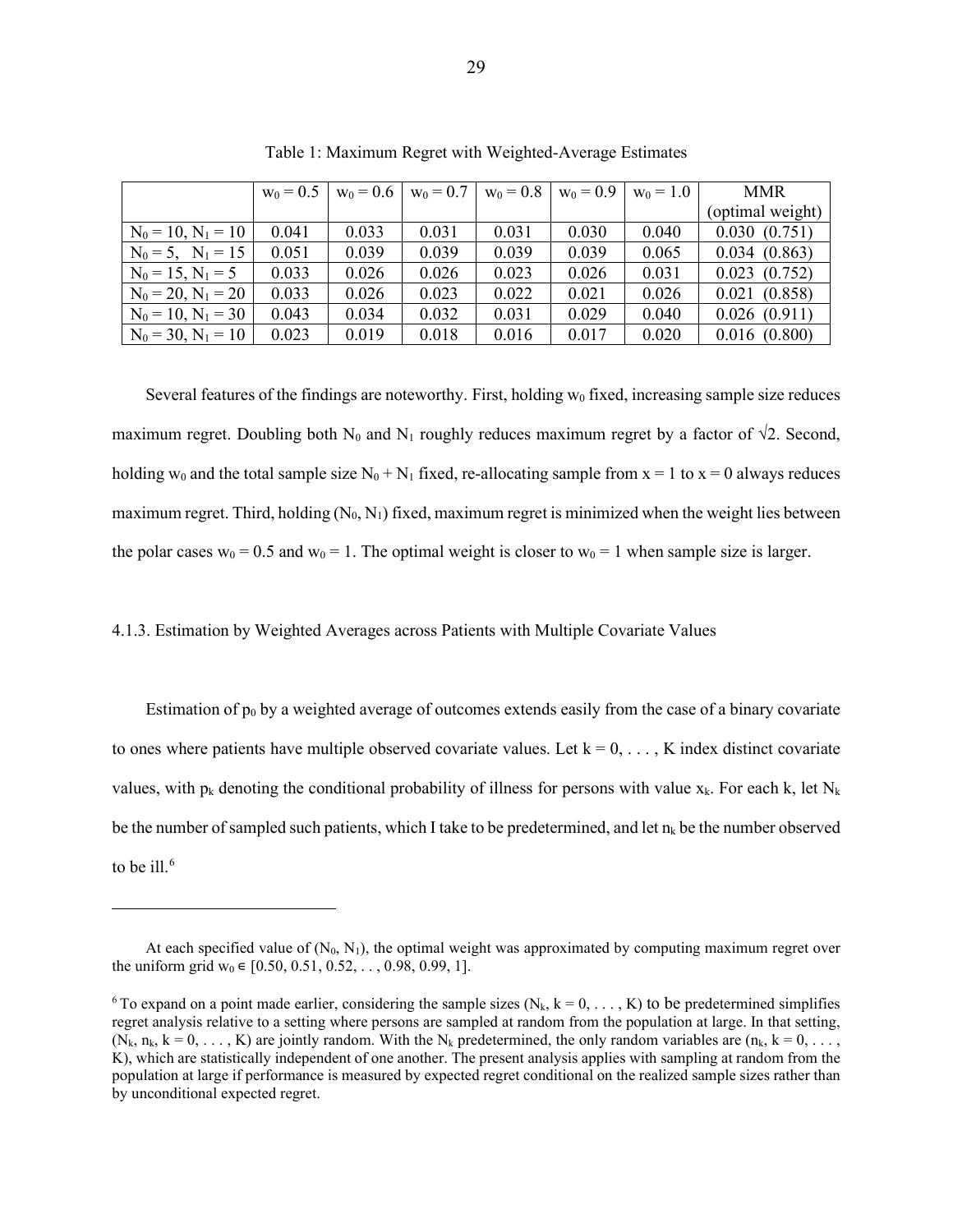Let the weights satisfy  $0 \le w_k$  for all k and  $\sum_{k=0,\dots,K} w_k = 1$ . Let  $w_kN_k > 0$  for at least one value of k. Then a weighted average estimate has the form

$$
(35) \quad \phi_0(n_k, \, k=0, \, \ldots, \, K) \, = \, \frac{\sum\limits_{k\, =\, 0, \, \ldots \, ,\, K} \! w_k n_k}{\sum\limits_{k\, =\, 0, \, \ldots \, ,\, K} \! w_k N_k} \, .
$$

Given a specification of the state space, the maximum regret of as-if optimization with estimates of form (35) can be computed numerically and optimal weights determined. For example, one might specify S to satisfy this bounded-variation assumption:

(36) 
$$
p_{sk} + \lambda_{k-} \le p_{s0} \le p_{sk} + \lambda_{k+}, k = 1, ..., K, all s \in S.
$$

When the objective is binary treatment choice, analysis of the type sketched here has considerable appeal relative to conventional asymptotic statistical study of kernel estimates. Performance is measured by maximum regret in decision making rather than by maximum mean square error, a concept distant from the decision problem. Exact numerical findings are obtainable for relevant finite sample sizes. In principle, analysis of maximum regret is possible for any specification of the state space. One need not maintain local smoothness assumptions of the types usually imposed in research on kernel estimation of regressions.

### 4.1.4. Bounded Variation Assumptions and the Curse of Dimensionality

I find it interesting to observe that estimation with bounded-variation assumptions is not systematically subject to the *curse of dimensionality*. Traditionally, study of the curse of dimensionality has considered estimation of a regression when the covariates are a finite-dimensional real vector, under a maintained assumption of local smoothness of the regression function. Increasing dimensionality means extending the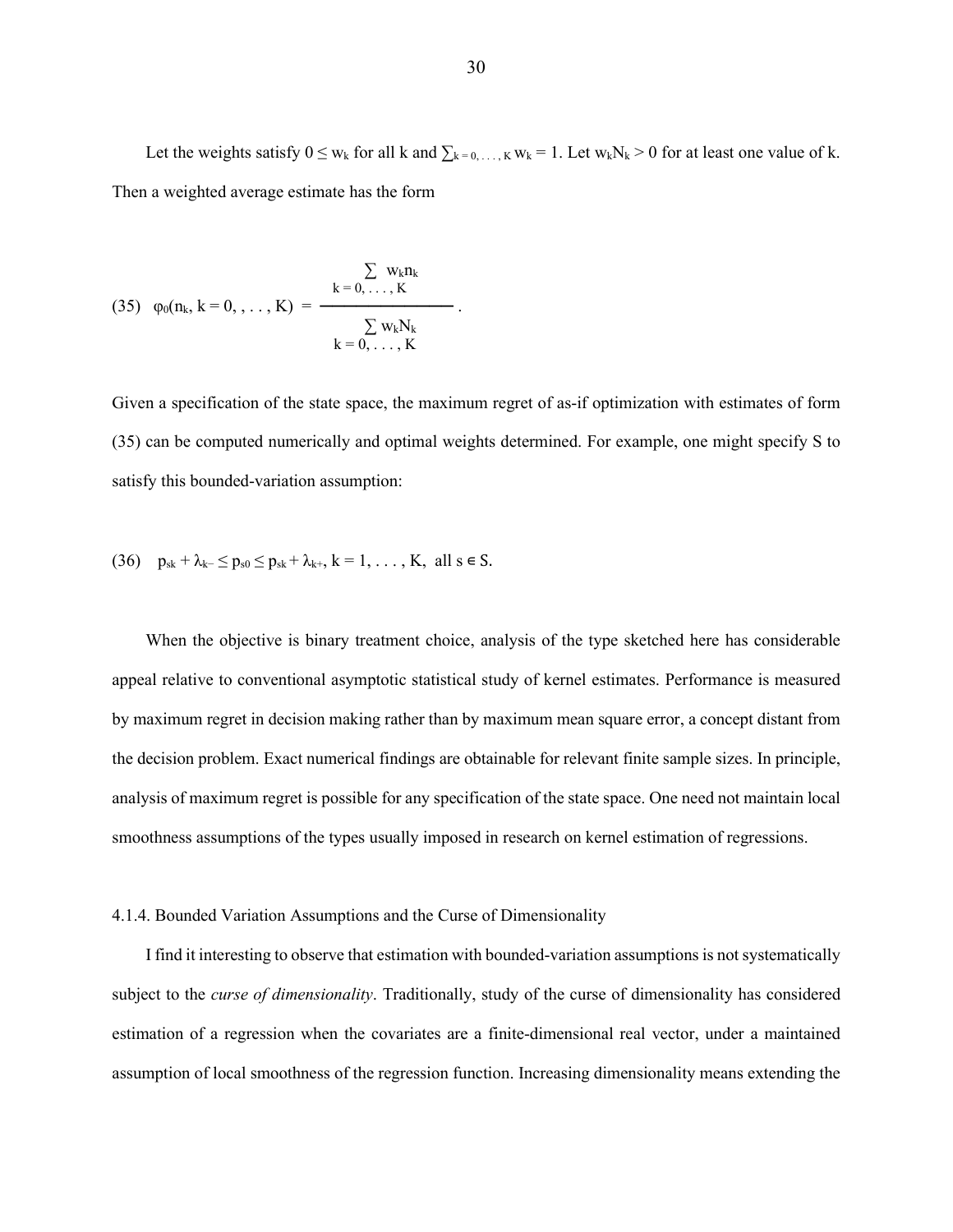length of the covariate vector.

The problem is often described by considering a random sample of specified size, each of whose members has an observed J-dimensional real covariate vector x and an observed outcome y. Under usual local smoothness assumptions, the sampling probability with which the covariate value  $x_i$  of each observation i lies within a specified Euclidean distance  $\varepsilon > 0$  of a covariate value of interest, say  $x_0$ , is of order  $\varepsilon^J$  when  $\varepsilon$  is small. Hence, increasing the dimensionality of the covariate space lessens the information that the data yield about the conditional expectation  $E(y|x = x_0)$ .

In this paper, covariates may lie in a general space, not necessarily a real vector space. To maintain comparability with the traditional setup, let x be a real vector and consider increasing dimensionality. Thus, the extended covariate vector is  $(x, w)$ , where w is a real vector. Let  $(x = x_0, w = w_0)$  be the extended covariate vector of a patient to be treated. Now the objective is to learn  $P(y = 1|x = x_0, w = w_0)$  rather than  $P(y = 1 | x = x_0)$ . Whereas the data originally were  $[(y_{ki}, x_{ki}), i = 1, ..., N_k, k = 0, ..., K]$ , they now are  $[(y_{ki}, x_{ki}), j = 1, ..., N_k, k = 0, ..., K]$  $x_{ki}$ ,  $w_{ki}$ ),  $i = 1, \ldots, N_k$ ,  $k = 0, \ldots, K$ ].

How does dimensional refinement affect estimation with bounded variation assumptions? The answer depends on the applied setting. Whereas inequalities (36) bounded the difference between  $P(y = 1|x = x_0)$ and  $[P(y = 1 | x = x_k), k = 1, ..., K]$ , a clinician might now seek to credibly bound the difference between  $P(y$  $= 1|x = x_0, w = w_0)$  and  $[P(y = 1|x = x_k, w = w_k), k = 1, ..., K]$ . Some of the latter bounds may be tighter than the former ones and others may be looser, depending on the illness and the covariates. Overall, refinement of dimensionality may improve estimation in some applications and weaken it in others.

#### 4.2. Ecological Inference

Return to the setting with two covariate values. A bounded-variation assumption directly connects the illness probabilities  $p_0$  and  $p_1$ . A different way to connect  $p_0$  and  $p_1$  materializes if one has empirical knowledge of the marginal probability of illness in the patient population, say p, and the fractions of the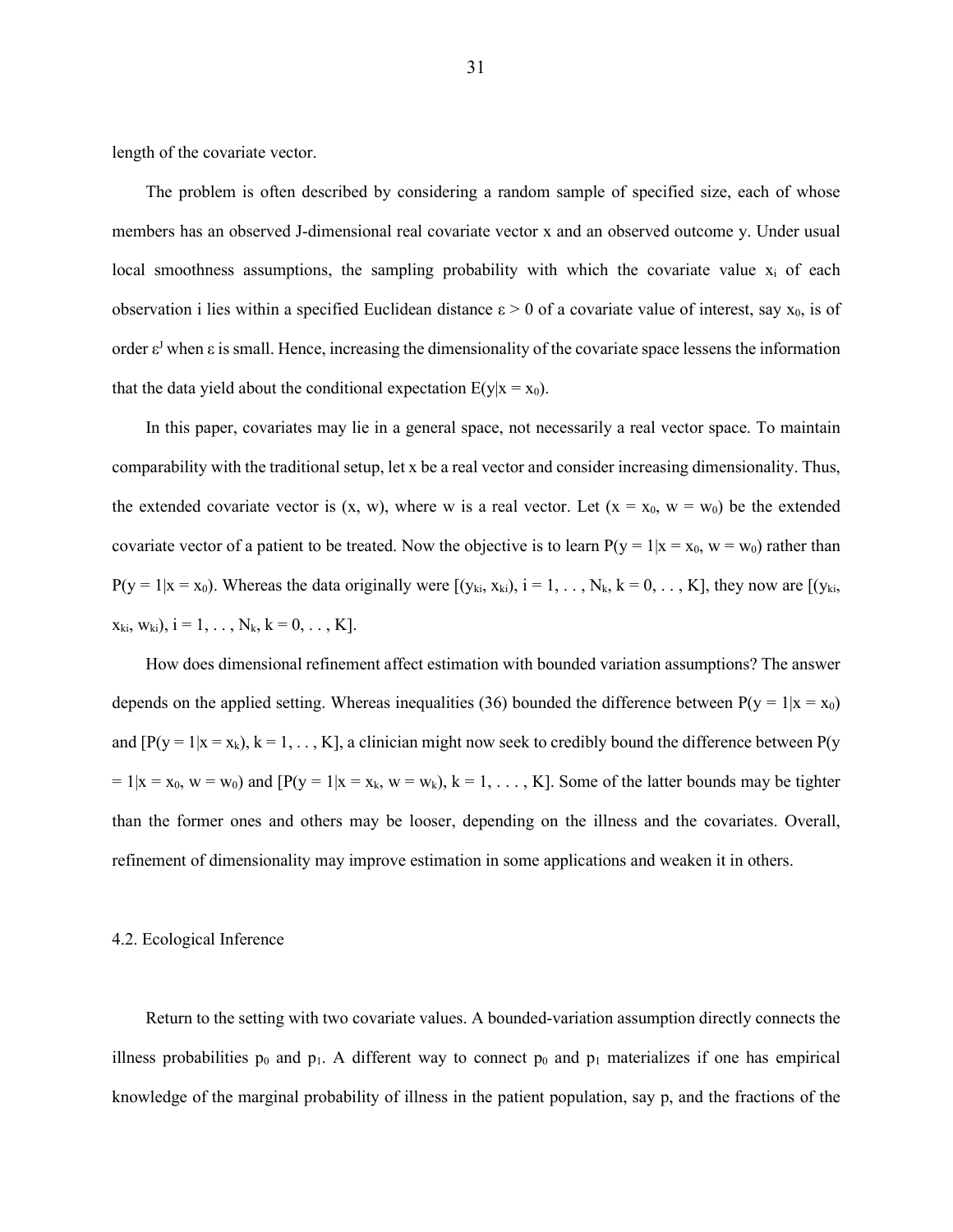population who have each covariate value, say  $r_0$  and  $r_1$ . For example, suppose that x is a binary measure of obesity and the illness of concern is liver cirrhosis. Public data sources may record the overall rates of obesity and cirrhosis in a population, but not the rate of cirrhosis conditional on obesity status. Then the public data reveal  $(p, r_0, r_1)$ , but not  $(p_0, p_1)$ .

Research on the *ecological inference* problem studies the logic of inference on  $(p_0, p_1)$  given knowledge of  $(p, r_0, r_1)$ . The connection among these quantities is shown by the Law of Total Probability

(37)  $p = p_0r_0 + p_1r_1$ .

Duncan and Davis (1953) observed that (37) implies a computable bound on  $p_0$ , namely

(38) max $[0, (p - r_1)/r_0] \le p_0 \le \min(1, p/r_0)$ .

The subsequent literature generalizes this finding to settings with general real-valued outcomes. Manski (2018) reviews this work and gives an application to medical decision making.

When evaluating the performance of treatment-choice rules, one may use equation (37) to shrink the state space relative to what it would be in the absence of knowledge of  $(p, r_0, r_1)$ . Consider any initial state space S, embodying the available restrictions on the true state without knowledge of  $(p, r_0, r_1)$ . The state space using this knowledge is the non-rectangular set (s  $\in S$ : p =  $p_{s0}r_0 + p_{s1}r_1$ ).

To date, analysis of ecological inference has assumed empirical knowledge only of  $(p, r_0, r_1)$ , with no sample data on outcomes conditional on covariates. Suppose that one can combine knowledge of  $(p, r_0, r_1)$ with observation of outcomes  $(n_0, n_1)$  in random samples of sizes  $(N_0, N_1)$ . Beyond shrinking the state space, one can use (37) when estimating p<sub>0</sub>. A simple idea emerges by rewriting (37) as  $p_0 = (p - p_1r_1)/r_0$ . Thus, if  $p_1$  were known,  $p_0$  would be known as well. Sample data  $(n_0, n_1)$  do not reveal  $p_1$  but, when  $N_1 > 0$ , one may use  $n_1/N_1$  to estimate p<sub>1</sub>. This yields  $[p - (n_1/N_1)r_1]/r_0$  as an estimate of p<sub>0</sub>. This estimate is well-behaved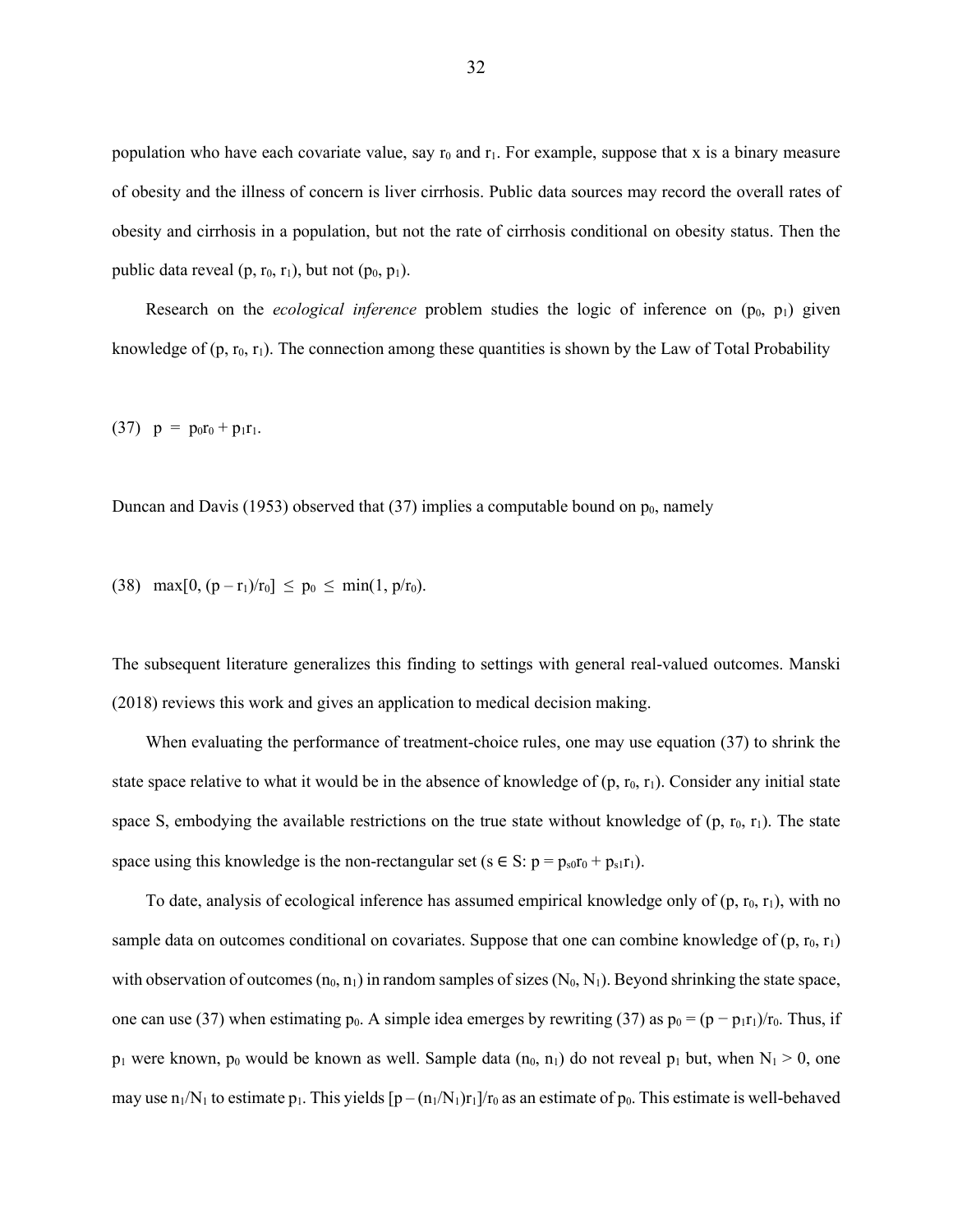in classical statistical terms, in the sense of being consistent as  $N_1 \rightarrow \infty$ . However, it is inefficient because it does not use the data  $n_0$ .

To achieve greater precision in estimation, classical statistical thinking suggests minimization of total sample prediction error under square loss, subject to constraint (37). The mean of a probability distribution is the best predictor of a random draw under square loss; hence,  $p_0$  and  $p_1$  are the best population predictors of illness conditional on  $x = 0$  and  $x = 1$  respectively. When  $(p, r_0, r_1)$  are unknown, this motivates unconstrained least squares estimation, yielding n<sub>0</sub>/N<sub>0</sub> and  $n_1/N_1$  as estimates. When (p,  $r_0$ ,  $r_1$ ) are known, it suggests constrained least squares estimation, namely

(39) 
$$
\min_{(\theta_0, \theta_1) \in [0, 1]^2 : p = \theta_{0T0} + \theta_1 r_1} \qquad \sum_{i=1, ..., N_0} (y_{0i} - \theta_0)^2 + \sum_{i=1, ..., N_1} (y_{1i} - \theta_1)^2.
$$

This constrained minimization problem has an explicit solution, which may be interior to or on the boundary of the state space.<sup>[7](#page-33-0)</sup> Solving (37) for  $\theta_1$  as a function of  $\theta_0$  yields  $\theta_1 = \frac{p - \theta_0 r_0}{r_1}$ . Inserting this into (39) and solving the first-order condition in  $\theta_0$  yields the tentative solution

(40) 
$$
\theta_0^* = \frac{\sum_{i=1,\dots,N_0} (Y_{0i}) - \frac{r_0}{r_1} \sum_{i=1,\dots,N_1} (Y_{1i}) + \frac{pr_0 N_1}{r_1^2}}{\left(N_0 + \frac{N_1 r_0^2}{r_1^2}\right)}.
$$

This is the solution if max  $\left\{0, \frac{p-r_1}{r_0}\right\}$  $\left\{\frac{-r_1}{r_0}\right\} \leq \theta_0^* \leq \min\left\{1, \frac{p}{r_0}\right\}$  $\left\{\frac{p}{r_0}\right\}$ . If  $\theta_0^* < \max\left\{0, \frac{p-r_1}{r_0}\right\}$  $\left\{\frac{-r_1}{r_0}\right\}$ , there is a corner solution at  $\theta_0 = \max\left\{0, \frac{p-r_1}{r_0}\right\}$  $\left\{\frac{-r_1}{r_0}\right\}$ . If  $\theta_0^* > \min\left\{1, \frac{p}{r_0}\right\}$  $\left\{\frac{p}{r_0}\right\}$ , there is a corner solution at  $\theta_0 = \min\left\{1, \frac{p}{r_0}\right\}$  $\frac{p}{r_0}$ .

Given specified values of ( $p_{m0}$ ,  $p_{M0}$ ,  $U_{0B}$ ,  $N_0$ ,  $N_1$ ,  $p$ ,  $r_0$ ,  $r_1$ ), the approximate maximum regret of as-if optimization using the constrained least squares estimate can be computed numerically. To illustrate, let

<span id="page-33-0"></span><sup>7</sup> I am grateful to Michael Gmeiner for the derivation, which is obtainable from the author of this paper.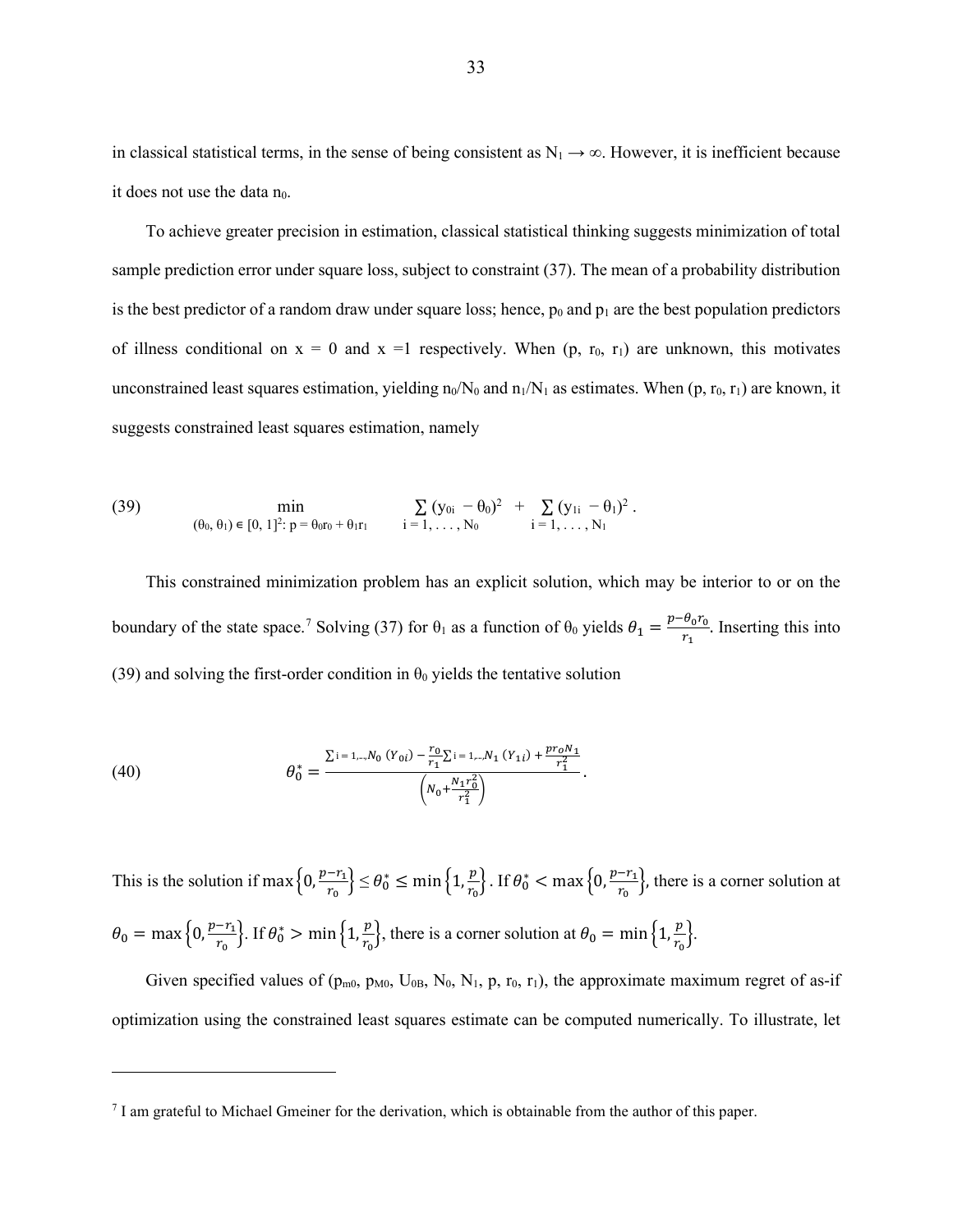$(p_{m0} = 0, p_{M0} = 1, U_{0B} = \frac{1}{2}, p = \frac{1}{2}, r_0 = 0.7, r_1 = 0.3)$  and consider the two sample-size pairs  $(N_0, N_1) = (10,$ 10) and (20, 20). Approximating the state space by a grid of 100 values for  $p_0$  and maximizing over this grid, the resulting values of maximum regret are 0.011 and 0.008 respectively.

# 5. Conclusion

This paper carries further my research applying statistical decision theory to treatment choice with sample data, using maximum regret to evaluate the performance of treatment rules. The methodological innovation relative to past work is to study as-if optimization with alternative estimates of illness probabilities, when choosing between surveillance and aggressive treatment. To render the analysis transparent and informative, I studied a relatively simple but decidedly nontrivial formalization of the decision problem. Extending the analysis to more complex and realistic forms of the problem offers much scope for future research.

Beyond the specific analysis performed here, the paper sends a broad message. It is always important to address decision making with care but particularly so in medical settings, where the stakes are often high. Biostatisticians and computer scientists have addressed medical risk assessment in indirect ways, the former applying classical statistical theory and the latter measuring prediction accuracy in test samples. Neither approach is satisfactory. Statistical decision theory provides a coherent, generally applicable methodology.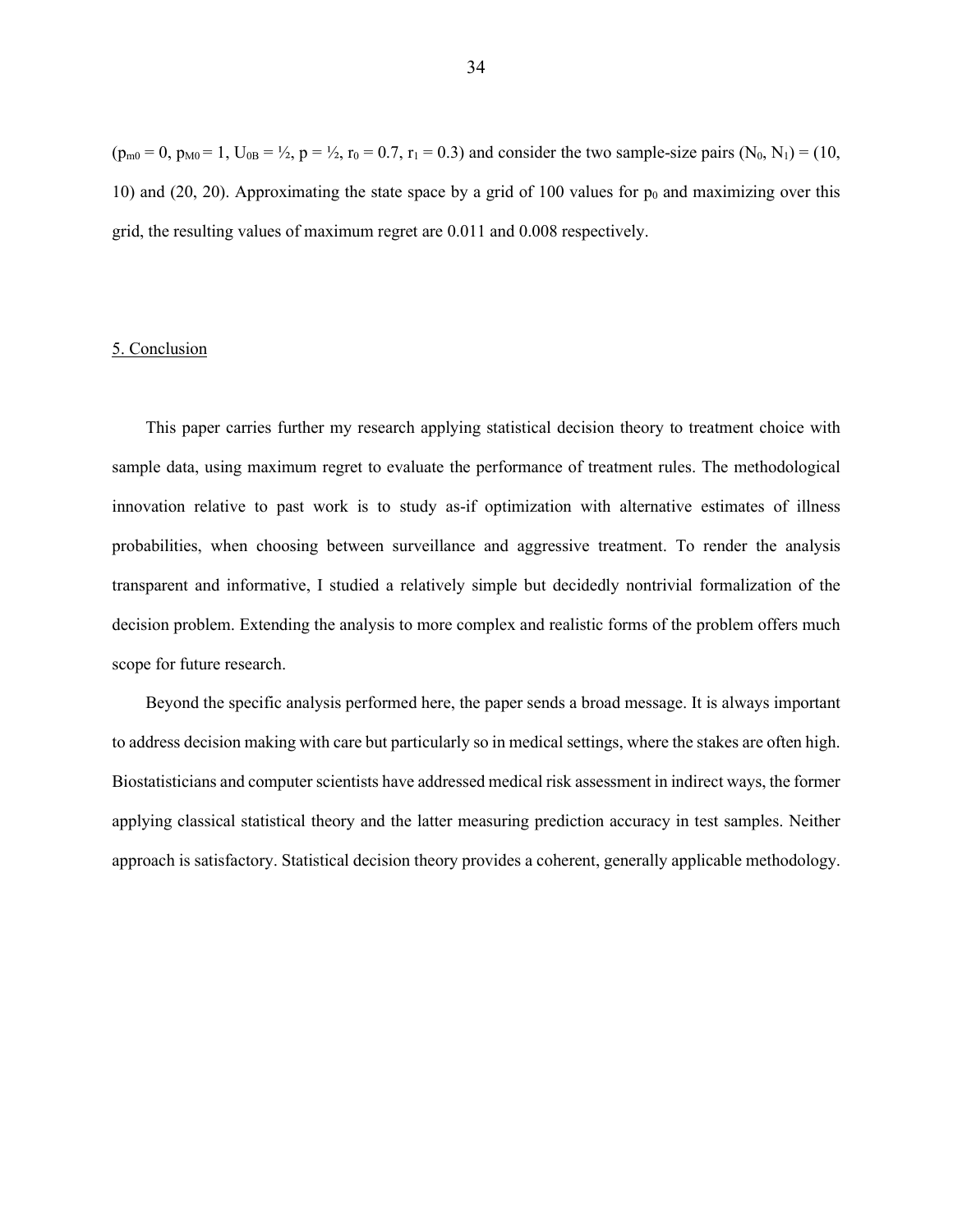### Appendix: Proofs of Propositions

*Proof of Proposition 1*: The error probability in state s takes the value 0 or 1, with

- (A1a)  $Q_s[e(p_{sx}, \varphi_x, U_{xB})] = 1 = 0$  if  $min(1 p_{sx}, 1 \varphi_x) \ge U_{xB}$  or  $max(1 p_{sx}, 1 \varphi_x) \le U_{xB}$ ,
- (A1b)  $Q_s[e(p_{sx}, \varphi_x, U_{xB}) = 1] = 1$  if  $1 p_{sx} \ge U_{xB} > 1 \varphi_x$  or  $1 p_{sx} < U_{xB} \le 1 \varphi_x$ .

Expected regret in state s is

- (A2a) R<sub>sx</sub>( $\varphi$ <sub>x</sub>) = max [0, (1 p<sub>sx</sub>) U<sub>xB</sub>] if U<sub>xB</sub> > 1  $\varphi$ <sub>x</sub>,
- (A2b)  $R_{sx}(\varphi_x) = \max [0, U_{xB} (1 p_{sx})]$  if  $U_{xB} \le 1 \varphi_x$ .

To compute maximum regret across S, recall the maintained assumption that  $p_{mx} \equiv min_{s \in S} p_{sx} < 1 - U_{xB}$  $p_{\text{Mx}} \equiv \max_{s \in S} p_{\text{sx}}$ . It follows from (A2a)–(A2b) that

(A3a) 
$$
\max_{s \in S} R_{sx}(\varphi_x) = \max [0, (1 - p_{mx}) - U_{xB}] = (1 - p_{mx}) - U_{xB}
$$
 if  $U_{xB} > 1 - \varphi_x$ ,

(A3b) max  $R_{sx}(\varphi_x) = \max [0, U_{xB} - (1 - p_{Mx})] = U_{xB} - (1 - p_{Mx})$  if  $U_{xB} \le 1 - \varphi_x$ .  $\mathbf{s} \in \mathcal{S}$ 

These findings yield the estimates that minimize maximum regret.

Q. E. D.

*Proof of Proposition 2*: The error probability in state s with estimate  $\varphi_{0x}(\cdot)$  is

$$
(A4) \quad Q_{o}\{e[p_{sx}, \varphi_{0x}(\psi), U_{xB}]=1\} \; = \; Q_{0}[1-p_{sx} \geq U_{xB}>1-\varphi_{0x}(\psi) \; \; or \; \; 1-p_{sx} \leq U_{xB} \leq 1-\varphi_{0x}(\psi)].
$$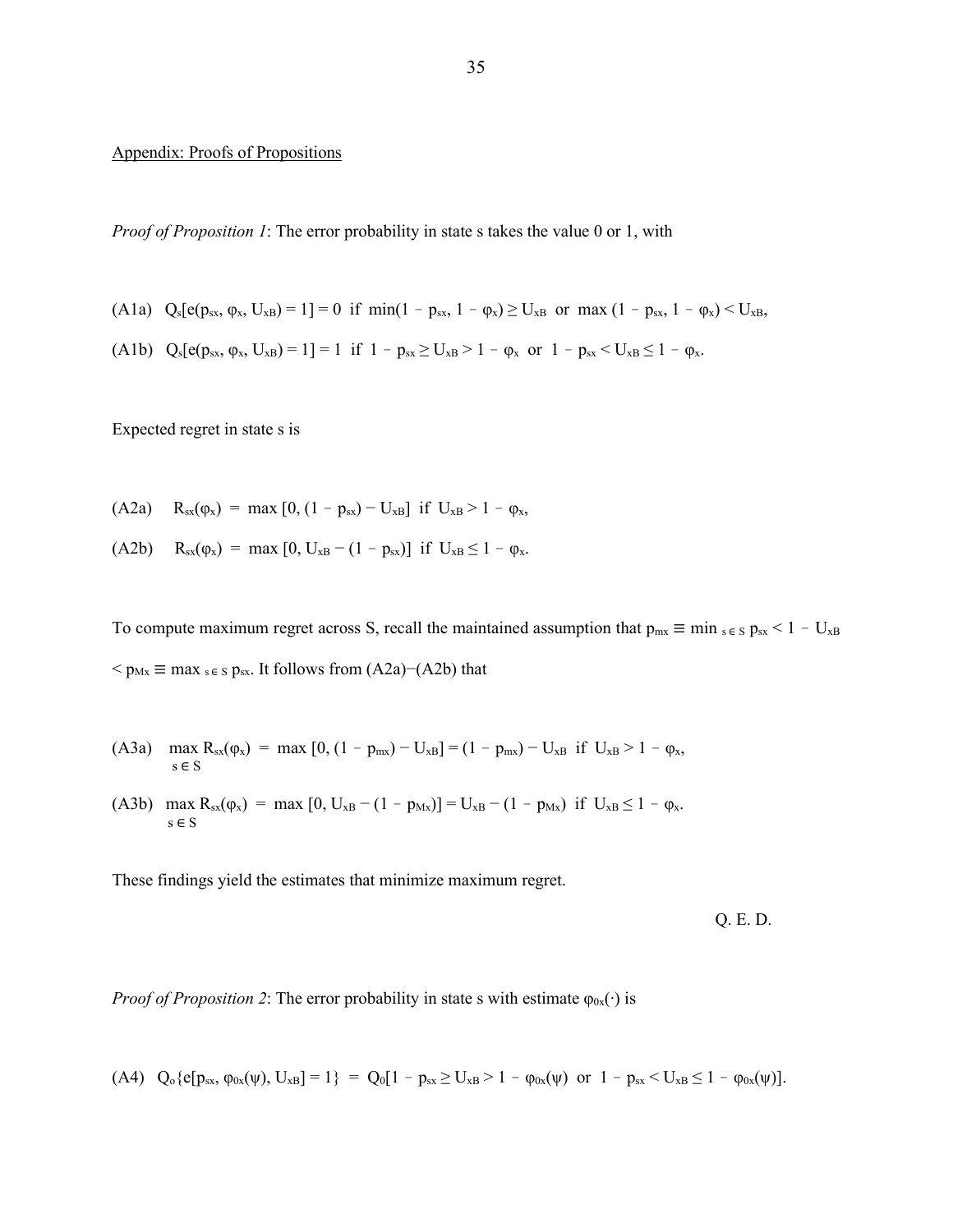### Expected regret is

(A5)  $E_s\{R_{sx}[\varphi_x(\psi)]\} = |(1 - p_{sx}) - U_{xB}|\cdot Q_0\{e[p_{sx}, \varphi_{0x}(\psi), U_{xB}]\} = 1\}.$ 

This expression differs from  $(23)$  in that the sampling distribution is the known  $Q_0$  rather than a statedependent Qs.

To study maximum regret, partition S into the regions  $S_A = (s \in S: 1 - p_{sx} \ge U_{xB})$  and  $S_B = (s \in S: 1 - p_{sx} \ge U_{bx})$  $p_{sx}$  < U<sub>xB</sub>). It follows from (A4) and (A5) that

(A6a) 
$$
E_s \{R_{sx}[\varphi_x(\psi)]\} = [(1 - p_{sx}) - U_{xB}] \cdot Q_0[U_{xB} > 1 - \varphi_{0x}(\psi)] = [(1 - p_{sx}) - U_{xB}] \cdot q_{0x}
$$
 for  $s \in S_A$ ,  
(A6b)  $E_s \{R_{sx}[\varphi_x(\psi)]\} = [U_{xB} - (1 - p_{sx})] \cdot Q_0[U_{xB} \le 1 - \varphi_{0x}(\psi)] = [U_{xB} - (1 - p_{sx})] \cdot (1 - q_{0x})$  for  $s \in S_B$ .

Maximum regret across s ∈ S<sub>A</sub> and s ∈ S<sub>B</sub> are  $[(1 - p_{mx}) - U_{xB}]$ • $q_{0x}$  and  $[U_{xB} - (1 - p_{Mx})] (1 - q_{0x})$ respectively. Hence, maximum regret over the entire state space is

(A7) 
$$
\max_{s \in S} E_s \{R_{sx}[\varphi_x(\psi)]\} = \max \{[(1 - p_{mx}) - U_{xB}] \cdot q_{0x}, [U_{xB} - (1 - p_{Mx})] \cdot (1 - q_{0x})\}.
$$

To minimize maximum regret, consider the right-hand side of  $(A7)$  as a function of  $q_{0x}$ . The expression  $[(1 - p_{mx}) - U_{xB}]$ ⋅q<sub>0x</sub> increases linearly from 0 to  $(1 - p_{mx}) - U_{xB}$  as q<sub>0x</sub> increases from 0 to 1. The expression [U<sub>xB</sub> – (1 -  $p_{Mx}$ )]⋅(1 -  $q_{0x}$ ) decreases linearly from U<sub>xB</sub> – (1 -  $p_{Mx}$ ) to 0 as  $q_{0x}$  increases from 0 to 1. Hence, estimates that minimize maximum regret over  $q_{0x} \in [0, 1]$  are those for which  $q_{0x}$  solves the equation

$$
(A8) \quad [(1 - p_{mx}) - U_x(B)] \cdot q_{0x} = [U_{xB} - (1 - p_{Mx})] \cdot (1 - q_{0x}).
$$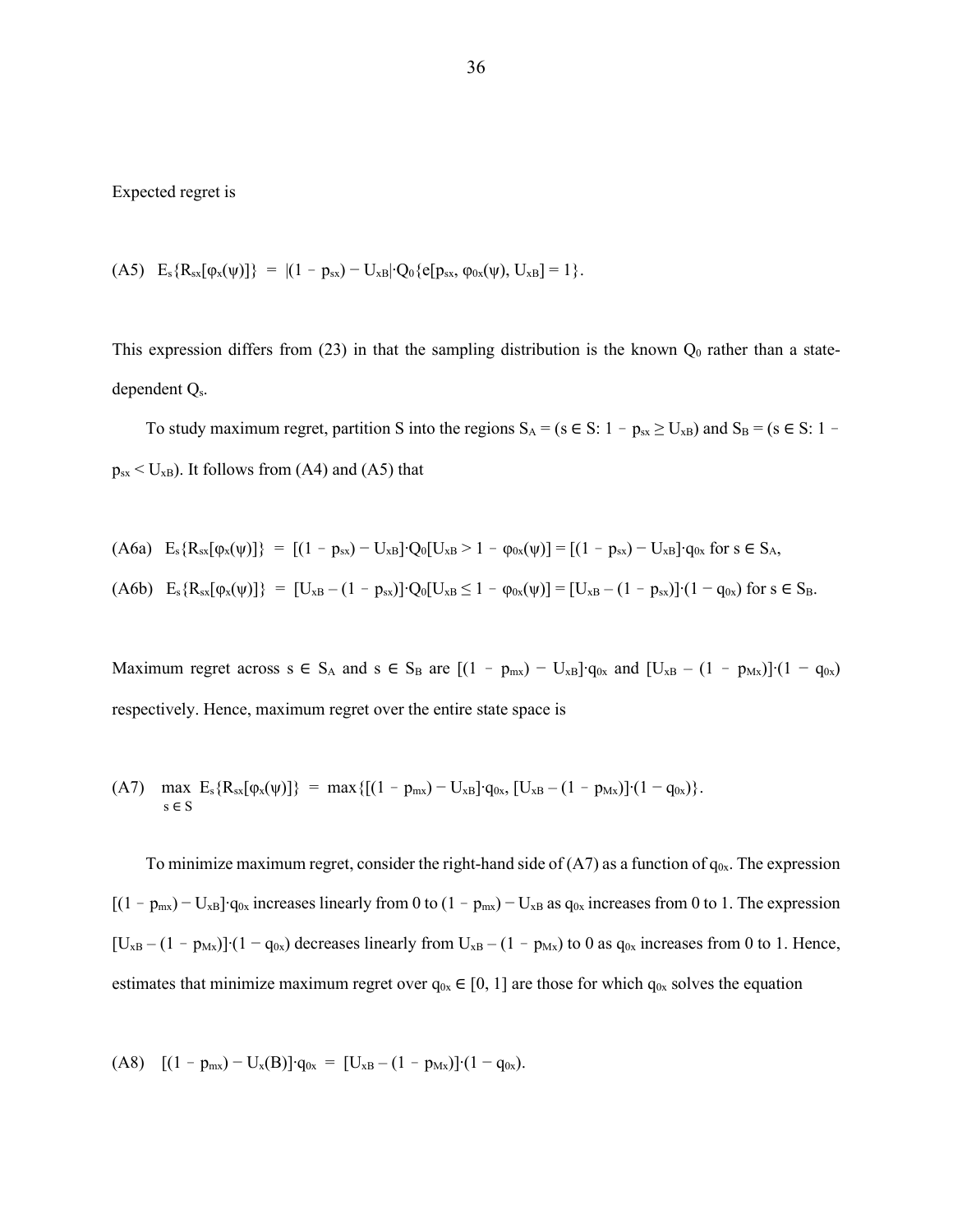The unique solution is

$$
\text{(A9)} \quad q_{0x} = \frac{U_{xB} - (1 - p_{Mx})}{U_{xB} - (1 - p_{Mx}) + [(1 - p_{mx}) - U_{xB}]} = \frac{U_{xB} - (1 - p_{Mx})}{p_{Mx} - p_{mx}}.
$$

Inserting this into (A7) gives the minimum achievable value of maximum regret, stated in (28).

$$
Q.E.D.
$$

*Proof of Proposition 3*: The sampling probabilities in state s are  $Q_s(0) = 1 - p_{sx}$  and  $Q_s(1) = p_{sx}$ . Consider the estimate  $[\varphi_x(0) = 0, \varphi_x(1) = 1]$ . By (25a) – (25b), regret is

(A10a) 
$$
E_s \{R_{sx}[\varphi_x(\psi)]\} = [(1 - p_{sx}) - U_{xB}]\cdot p_{sx}
$$
 for  $s \in S_A$ ,  
(A10b)  $E_s \{R_{sx}[\varphi_x(\psi)]\} = [U_{xB} - (1 - p_{sx})]\cdot (1 - p_{sx})$  for  $s \in S_B$ .

These expressions are quadratic functions of p<sub>sx</sub>. Examination of first and second-order conditions shows that (A10a) is globally maximized at  $(1 - U_{xB})/2$  and (A10b) is globally maximized at  $1 - U_{xB}/2$ . These maxima lie within  $S_A$  and  $S_B$  respectively. Hence,

(A11a) 
$$
\max_{s \in S_A} E_s \{R_{sx}[\varphi_x(\psi)]\} = [(1 - (1 - U_{xB})/2 - U_{xB}] \cdot (1 - U_{xB})/2 = (1 - U_{xB})^2/4,
$$

(A11b) 
$$
\max_{s \in S_B} E_s \{R_{sx}[\varphi_x(\psi)]\} = (U_{xB} - U_{xB}/2) \cdot (U_{xB}/2) = U_{xB}^2/4.
$$

Combining (A11a) and (A11b) yields maximum regret over S.

Q. E. D.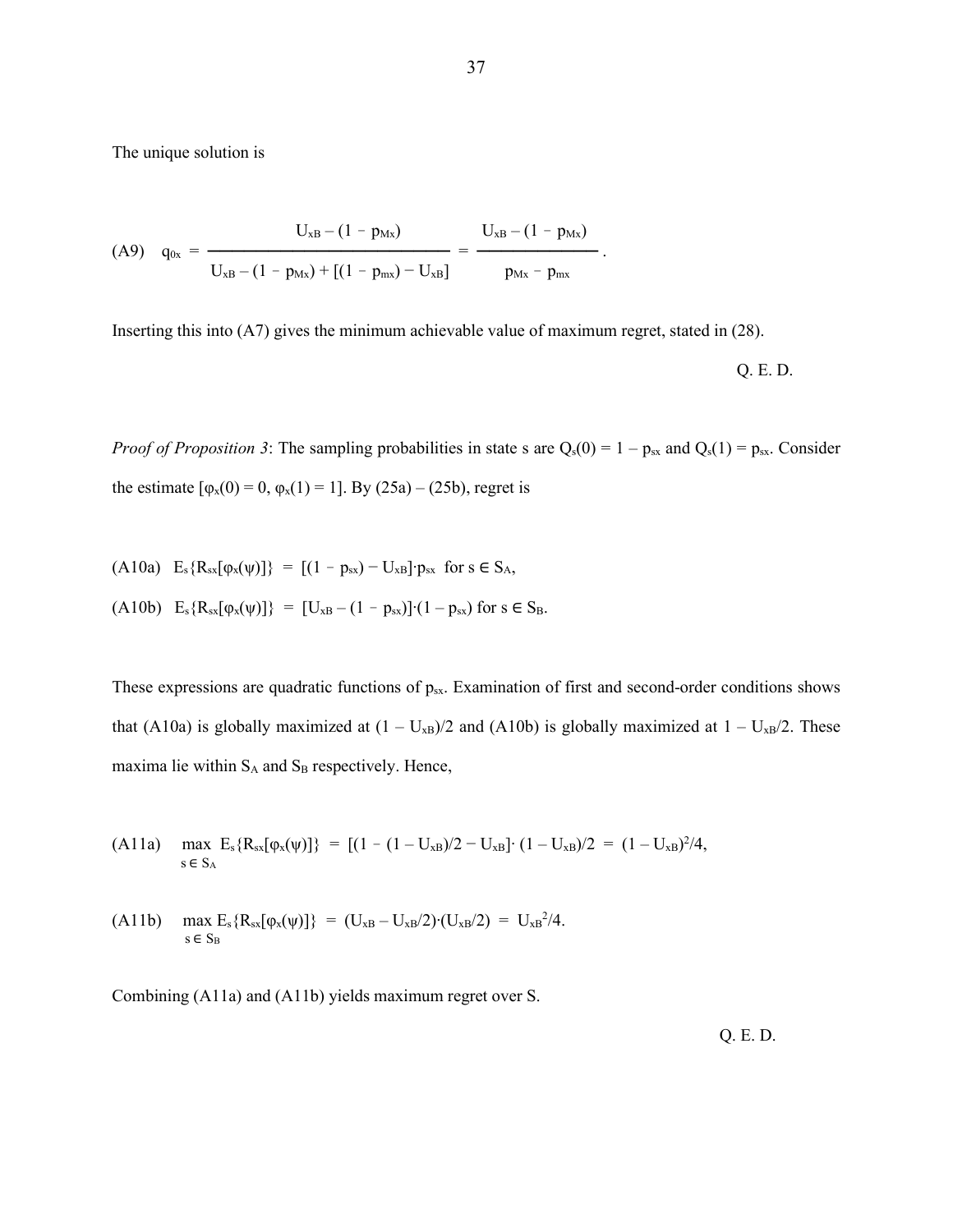*Proof of Proposition 4*: The derivation begins by applying the Law of Iterated Expectations to expected regret in state s. Consider states in  $S_A = (s \in S: 1 - p_{sx} \ge U_{xB})$ .

(A12) 
$$
E_s[R_{sx}(n_x/N_x)] = E_s[R_{sx}(n_x/N_x) | n_x/N_x - p_{sx} \le \delta] \cdot Q_s(n_x/N_x - p_{sx} \le \delta)
$$
  
  $+ E_s[R_{sx}(n_x/N_x) | n_x/N_x - p_{sx} > \delta] \cdot Q_s(n_x/N_x - p_{sx} > \delta).$ 

Observe that  $Q_s(n_x/N_x - p_{sx} \le \delta) \le 1$  and that  $Q_s(n_x/N_x - p_s > \delta) \le \exp(-2N_x\delta^2)$  by the Hoeffding largedeviation inequality. Also observe that  $R_{sx}(n_x/N_x) \le (1 - p_{sx}) - U_{xB}$ . Combining these results with (A12) gives this upper bound on expected regret:

$$
(A13)\quad E_s[R_{sx}(n_x/N_x)] \leq E_s[R_{sx}(n_x/N_x)]\ n_x/N_x - p_{sx} \leq \delta] + [(1-p_{sx})-U_{xB}]\cdot exp(-2N_x\delta^2).
$$

It remains to consider  $E_s[R_{sx}(n_x/N_x)]n_x/N_x - p_{sx} \le \delta$ . When  $(1 - p_{sx}) - U_{xB} > \delta$ , the condition  $n_x/N_x$   $p_{sx} \leq \delta$  implies that  $(1 - n_x/N_x) - U_{xB} > 0$ . Hence,  $e(p_{sx}, n_x/N_x, U_{xB}) = 0$  and  $R_{sx}(n_x/N_x) = 0$ . When  $(1 - p_{sx})$  $-\mathbf{U}_{\mathbf{X}\mathbf{B}} \leq \delta$ , then  $\mathbf{R}_{\mathbf{S}\mathbf{X}}(\mathbf{n}_{\mathbf{X}}/\mathbf{N}_{\mathbf{X}}) \leq \delta$ . Hence,  $\mathbf{E}_{\mathbf{S}}[\mathbf{R}_{\mathbf{S}\mathbf{X}}(\mathbf{n}_{\mathbf{X}}/\mathbf{N}_{\mathbf{X}})] \mathbf{n}_{\mathbf{X}}/\mathbf{N}_{\mathbf{X}} - \mathbf{p}_{\mathbf{S}\mathbf{X}} \leq \delta \leq \delta$ . Combining this inequality (A13) yields

(A14)  $E_s[R_{sx}(n_x/N_x)] \le \delta + [(1 - p_{sx}) - U_{xB}] \cdot exp(-2N_x\delta^2).$ 

Finally, maximizing expected regret over SA yields

(A15) 
$$
\max_{s \in S_A} E_s[R_{sx}(n_x/N_x)] \leq \delta + [(1 - p_{mx}) - U_{xB}] \cdot \exp(-2N_x \delta^2).
$$

Now consider states in  $S_B = (s \in S: 1 - p_{sx} < U_{xB})$ . An analogous derivation yields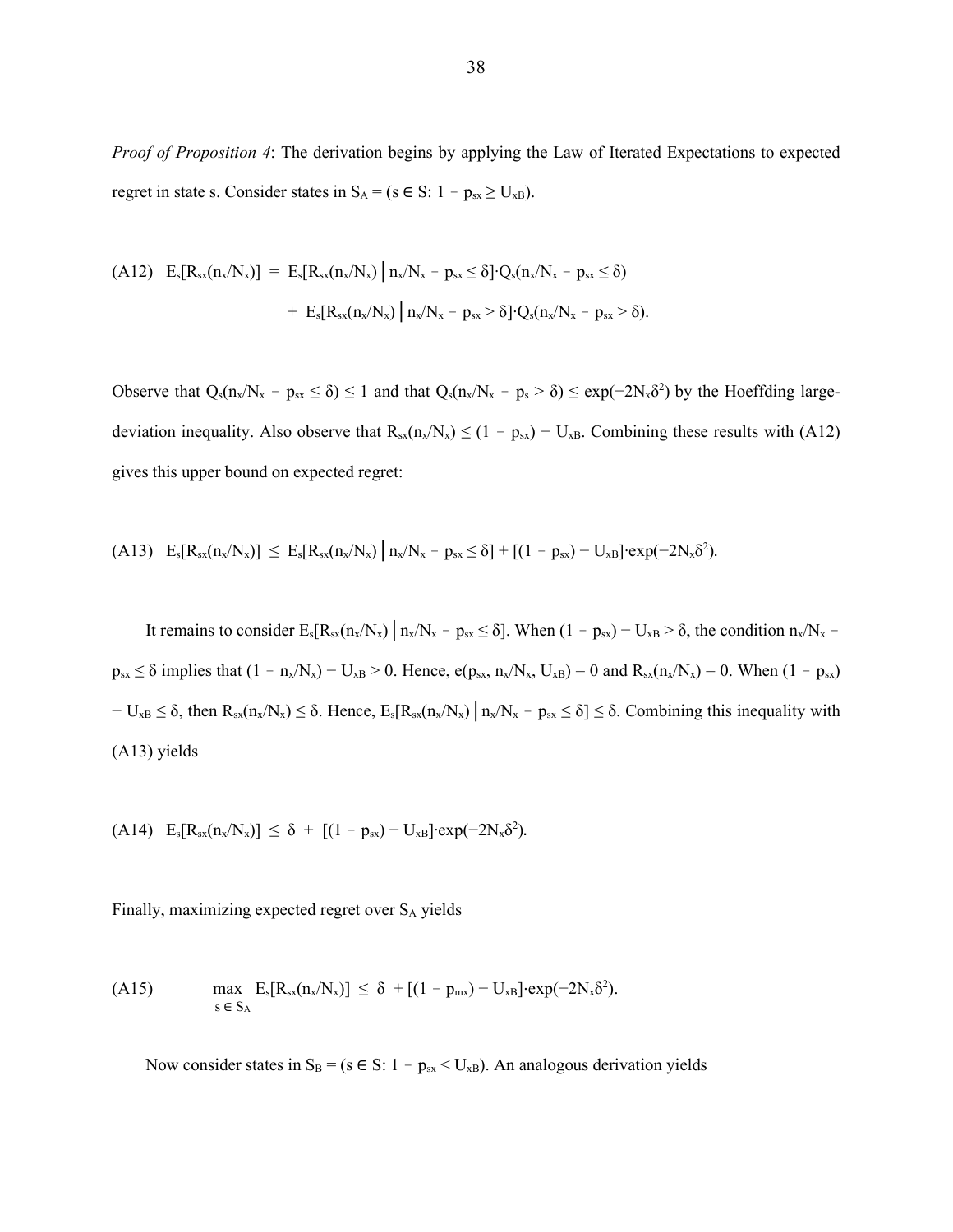(A16) 
$$
\max_{s \in S_B} E_s[R_{sx}(n_x/N_x) \leq \delta + [U_{xB} - (1 - p_{Mx})] \cdot \exp(-2N_x\delta^2).
$$

Combining (A15) and (A16) yields result (30).

Q. E. D.

*Proof of Proposition 5*: The sampling probabilities in state s are  $Q_s(n_1 = 0) = 1 - p_{s1}$  and  $Q_s(n_1 = 1) = p_{s1}$ . Regret is

(A17a)  $E_s[R_{s0}(n_1)] = [(1 - p_{s0}) - U_{0B}] \cdot p_{s1}$  for  $s \in S_A$ ,  $(A17b)$  E<sub>s</sub>[R<sub>s0</sub>(n<sub>1</sub>)] = [U<sub>0B</sub> – (1 – p<sub>s0</sub>)]⋅(1 – p<sub>s1</sub>) for s ∈ S<sub>B</sub>.

Consider s  $\epsilon$  S<sub>0A</sub>; thus,  $p_{s0} \le 1 - U_{0B}$ . By assumption,  $\lambda \le \min$  (U<sub>0B</sub>,  $1 - U_{0B}$ ). Hence,  $p_{s0} + \lambda \le 1$ . Holding  $p_{s0}$  fixed, maximum expected regret in (A17a) over  $p_{s1}$ , subject to (31), occurs when  $p_{s1} = p_{s0} + \lambda$ . This yields maximum regret  $(1 - p_{s0} - U_{0B}) (p_{s0} + \lambda)$ , a quadratic function of  $p_{s0}$  alone. Examination of first and second-order conditions shows that (A17a) is globally maximized at  $(1 - U_{0B} - \lambda)/2$ . This maximum lies within S<sub>0A</sub>. The value of the maximum across S<sub>A</sub> is  $[(1 - U_{0B}) + \lambda]^2/4$ .

Consider s  $\epsilon$  S<sub>0B</sub>; thus,  $p_{s0} > 1 - U_{0B}$ . By assumption,  $\lambda \le \min$  (U<sub>0B</sub>, 1 – U<sub>0B</sub>). Hence,  $p_{s0} - \lambda > 0$ . Holding  $p_{s0}$  fixed, maximum expected regret in (A17b) over  $p_{s1}$ , subject to (31), occurs when  $p_{s1} = p_{s0} - \lambda$ . This yields maximum regret  $[U_{0B} - (1 - p_{s0})](1 - p_{s0} + \lambda)$ , a quadratic function of  $p_{s0}$  alone. Examination of first and second-order conditions shows that (A17b) is globally maximized at  $1 - U_{0B}/2 + \lambda/2$ . This maximum lies within S<sub>0B</sub>. The value of the maximum across S<sub>B</sub> is  $(U_{0B} + \lambda)^2/4$ .

Combining the findings for  $S_{0A}$  and  $S_{0B}$  yields maximum regret over S.

Q. E. D.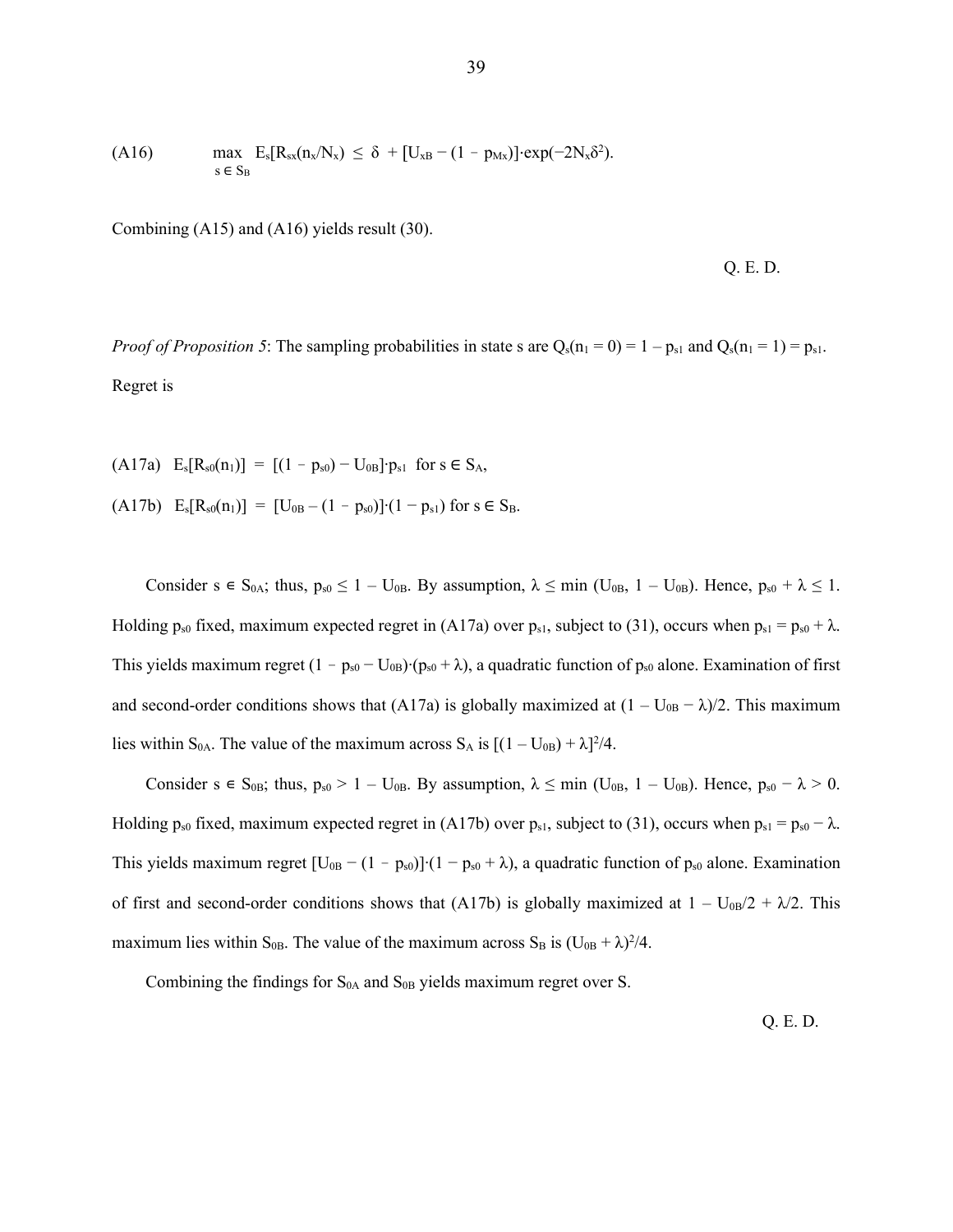*Proof of Proposition 6*: In state s, the estimate  $(n_0 + n_1)/(N_0 + N_1)$  has mean  $\alpha_0 p_{s0} + \alpha_1 p_{s1}$ , where  $\alpha_0 \equiv N_0/(N_0)$ + N<sub>1</sub>) and  $\alpha_1 \equiv N_1/(N_0 + N_1)$ . Hence, by (31),

(A18)  $|p_{s0} - (\alpha_0 p_{s0} + \alpha_1 p_{s1})| = \alpha_1 |p_{s0} - p_{s1}| \leq \alpha_1 \lambda$ .

The large-deviations inequality of Hoeffding (1963) shows that, for all  $\delta \in (0, 1)$  and  $s \in S$ ,

(A19a)  $Q_s[(n_0 + n_1)/(N_0 + N_1) - (\alpha_0 p_{s0} + \alpha_1 p_{s1}) > \delta] \leq \exp[-2(N_0 + N_1)\delta^2]$ 

$$
(A19b) \quad Q_s[(\alpha_0p_{s0} + \alpha_1p_{s1}) - (n_0 + n_1)/(N_0 + N_1) > \delta] \leq \exp[-2(N_0 + N_1)\delta^2].
$$

Combining this with (A18) yields

$$
(A20a)\quad Q_s[(n_0+n_1)/(N_0+N_1)-p_{s0}\!>\!\delta+\alpha_1\lambda]\,\le\,\exp[-2(N_0+N_1)\delta^2],
$$

$$
(A20b) \quad Q_s[p_{s0} - (n_0 + n_1)/(N_0 + N_1) > \delta + \alpha_1 \lambda] \leq \exp[-2(N_0 + N_1)\delta^2].
$$

The rest of the proof is similar to the proof to Proposition 4, with  $\delta + \alpha_1 \lambda$  replacing  $\delta$  when the Law of Iterated Expectations is used to decomposed expected regret. Consider  $s \in S_{0A} = (s \in S: 1 - p_{s0} \ge U_{0B})$ .

$$
(A21)\quad E_s\{R_{s0}[(n_0+n_1)/(N_0+N_1)]\}\ =
$$

$$
E_s\{R_{s0}[(n_0+n_1)/(N_0+N_1)] \mid (n_0+n_1)/(N_0+N_1) - p_{s0} \leq \delta + \alpha_1 \lambda\} \cdot Q_s[(n_0+n_1)/(N_0+N_1) - p_{s0} \leq \delta + \alpha_1 \lambda]
$$
  
+ 
$$
E_s\{R_{s0}[(n_0+n_1)/(N_0+N_1)] \mid (n_0+n_1)/(N_0+N_1) - p_{s0} > \delta + \alpha_1 \lambda\} \cdot Q_s[(n_0+n_1)/(N_0+N_1) - p_{s0} > \delta + \alpha_1 \lambda].
$$

 $Q_s[(n_0 + n_1)/(N_0 + N_1) - p_{s0} \le \delta + \alpha_1 \lambda] \le 1$ .  $R_{s0}[(n_0 + n_1)/(N_0 + N_1)] \le (1 - p_{s0}) - U_{0B}$  for all values of  $(n_0 + n_1)$  $n_1$ /(N<sub>0</sub> + N<sub>1</sub>). Combining these results with (A20a) gives this upper bound on expected regret: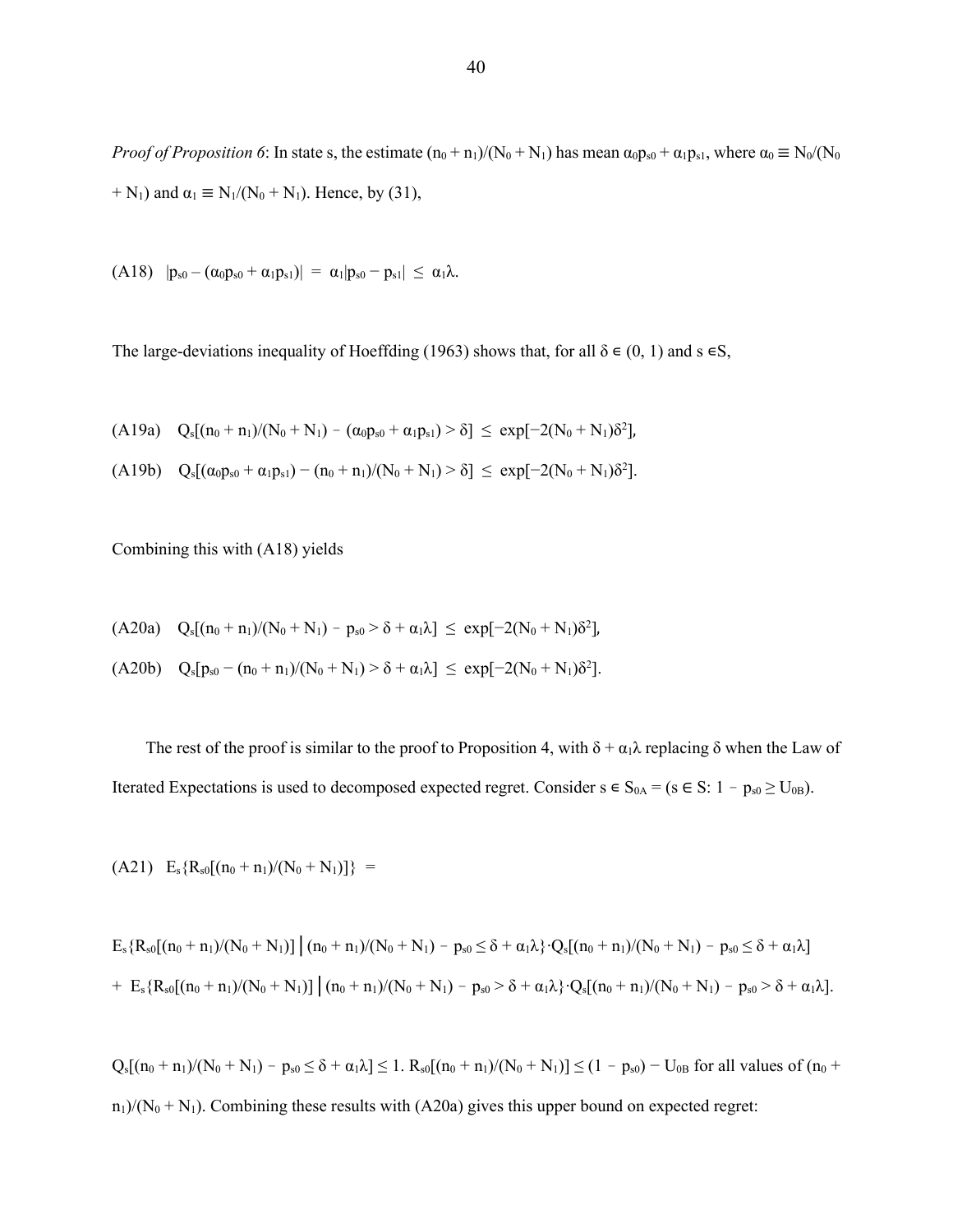(A22) 
$$
E_s\{R_{s0}[(n_0 + n_1)/(N_0 + N_1)]\} \le E_s\{R_{s0}[(n_0 + n_1)/(N_0 + N_1)] | (n_0 + n_1)/(N_0 + N_1) - p_{s0} \le \delta + \alpha_1\lambda\}
$$
  
  $+ [(1 - p_{s0}) - U_{0B}] \cdot \exp[-2(N_0 + N_1)\delta^2].$ 

Now consider  $E_s$ { $R_{s0}[(n_0 + n_1)/(N_0 + N_1)]$   $(n_0 + n_1)/(N_0 + N_1) - p_{s0} \le \delta + \alpha_1 \lambda$ }. When  $(1 - p_{s0}) - U_{0B}$  $> \delta + \alpha_1 \lambda$ , the condition  $(n_0 + n_1)/(N_0 + N_1) - p_{s0} \leq \delta + \alpha_1 \lambda$  implies that  $[1 - (n_0 + n_1)/(N_0 + N_1)] - U_{0B} > 0$ . Hence,  $e[p_{s0}, (n_0 + n_1)/(N_0 + N_1)$ ,  $U_{0B}] = 0$  and  $R_{s0}[(n_0 + n_1)/(N_0 + N_1)] = 0$ . When  $(1 - p_{s0}) - U_{0B} \le \delta + \alpha_1 \lambda$ , then  $R_{s0}[(n_0 + n_1)/(N_0 + N_1)] \le \delta + \alpha_1 \lambda$ . Hence,  $E_s R_{s0}[(n_0 + n_1)/(N_0 + N_1)] \Big| (n_0 + n_1)/(N_0 + N_1) - p_{s0} \le \delta +$  $\alpha_1 \lambda$ }  $\leq \delta + \alpha_1 \lambda$ . Combining this inequality with (A22) yields

$$
\text{(A23)} \quad E_s\{R_{s0}[(n_0+n_1)/(N_0+N_1)]\} \ \leq \ (\delta \ + \alpha_1\lambda) \ + \ \ [(1\ -\ p_{s0})\ -\ U_{0B}]\cdot \ \exp[-2(N_0+N_1)\delta^2].
$$

Maximizing expected regret over SA yields

(A24) 
$$
\max_{s \in S_A} E_s \{ R_{s0} [(n_0 + n_1)/(N_0 + N_1)] \} \leq (\delta + \alpha_1 \lambda) + [(1 - p_{m0}) - U_{0B}] \cdot \exp[-2(N_0 + N_1)\delta^2].
$$

For states in  $S_B = (s \in S: 1 - p_{s0} < U_{0B})$ , an analogous derivation yields

(A25) 
$$
\max_{s \in S_B} E_s \{ R_{s0} [(n_0 + n_1)/(N_0 + N_1)] \} \leq (\delta + \alpha_1 \lambda) + [U_{0B} - (1 - p_{M0})] \cdot \exp[-2(N_0 + N_1)\delta^2].
$$

Combining (A24) and (A25) yields (33).

Q. E. D.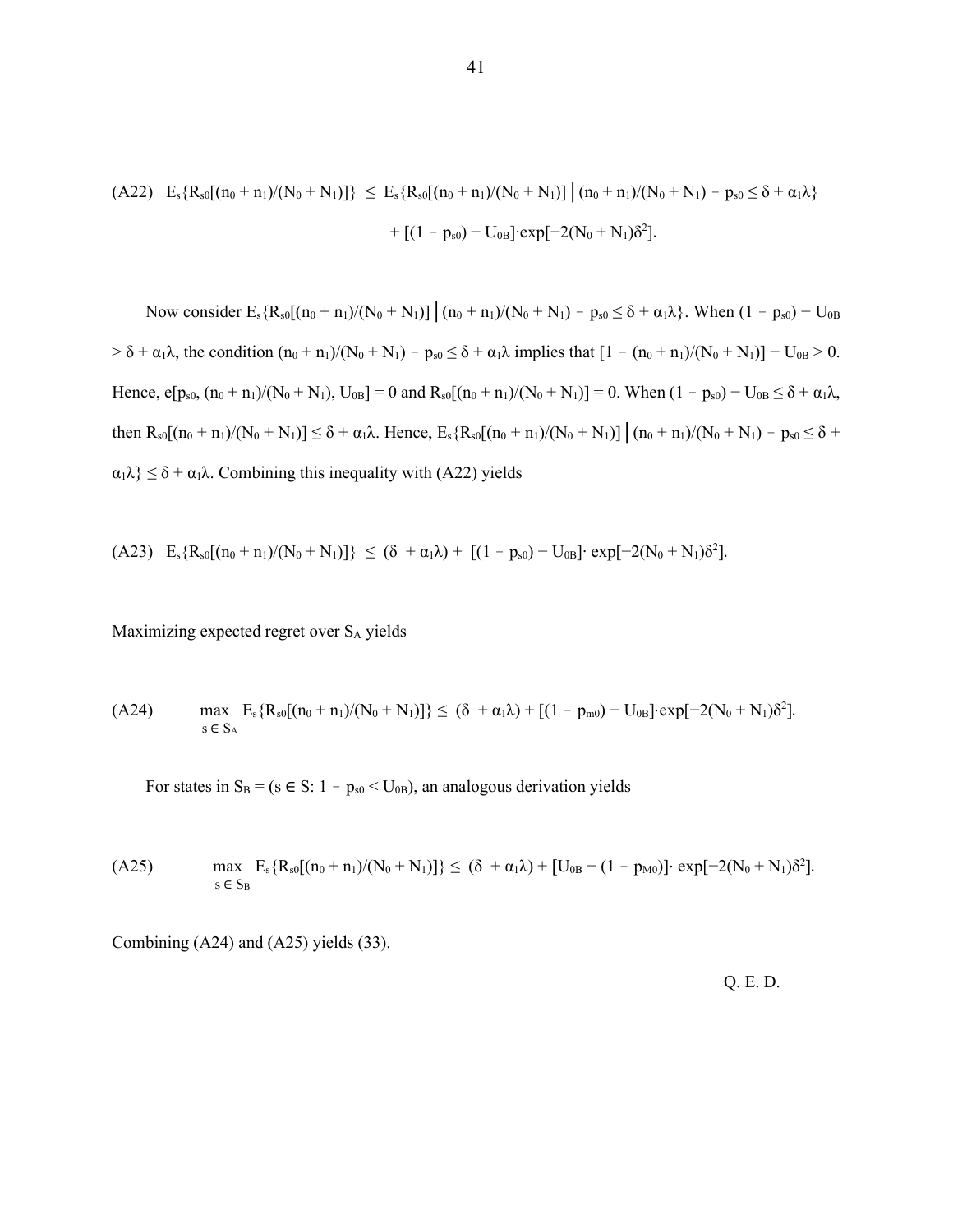### **References**

Athey, S. and S. Wager (2021), "Policy Learning with Observational Data," *Econometrica*, 89, 133-161.

Breiman, L. (2001), "Statistical Modeling: The Two Cultures," *Statistical Science*, 16, 199–231.

Devroye, L., L. Györfi, and G. Lugosi (1996), *A Probabilistic Theory of Pattern Recognition*, New York: Springer.

Donoho, D., I. Johnstone, G. Kerkyacharian, and D. Picard (1995), "Wavelet Shrinkage: Asymptopia?" *Journal of the Royal Statistics Society, Series B*, 57, 301-369.

Duncan, O. and B. Davis (1953), "An Alternative to Ecological Correlation," *American Sociological Review*, 18, 665–666.

Efron, B. (2020), "Estimation, Prediction, and Attribution," *International Statistical Review*, 88, S28-S59.

Ferguson, T. (1967), *Mathematical Statistics: A Decision Theoretic Approach*, San Diego: Academic Press.

Hirano, K. and J. Porter (2009), "Asymptotics for Statistical Treatment Rules," *Econometrica*, 77,1683- 1701.

Hirano, K. and J. Porter (2020), "Statistical Decision Rules in Econometrics," *Handbook of Econometrics, Vol. 7*, edited by S. Durlauf, L. Hansen, J. Heckman, and R. Matzkin, Amsterdam: North Holland, 283-254.

Hoeffding, W. (1963), "Probability Inequalities for Sums of Bounded Random Variables," *Journal of the American Statistical Association,* 58, 13-30.

Kitagawa, T. and A. Tetenov (2018), "Who Should be Treated? Empirical Welfare Maximization Methods for Treatment Choice," *Econometrica*, 86, 591-616.

Manski, C. (1975), "Maximum Score Estimation of the Stochastic Utility Model of Choice," *Journal of Econometrics*, 3, 205-228.

Manski, C. (1985), "Semiparametric Analysis of Discrete Response: Asymptotic Properties of the Maximum Score Estimator," *Journal of Econometrics*, 27, 313-333.

Manski, C. (2004), "Statistical Treatment Rules for Heterogeneous Populations," *Econometrica*, 72, 221- 246.

Manski, C. (2005), *Social Choice with Partial Knowledge of Treatment Response*, Princeton: Princeton University Press.

Manski, C. (2007a), *Identification for Prediction and Decision*, Cambridge, MA: Harvard University Press.

Manski, C. (2007b), "Minimax-Regret Treatment Choice with Missing Outcome Data," *Journal of Econometrics*, 139, 105-115.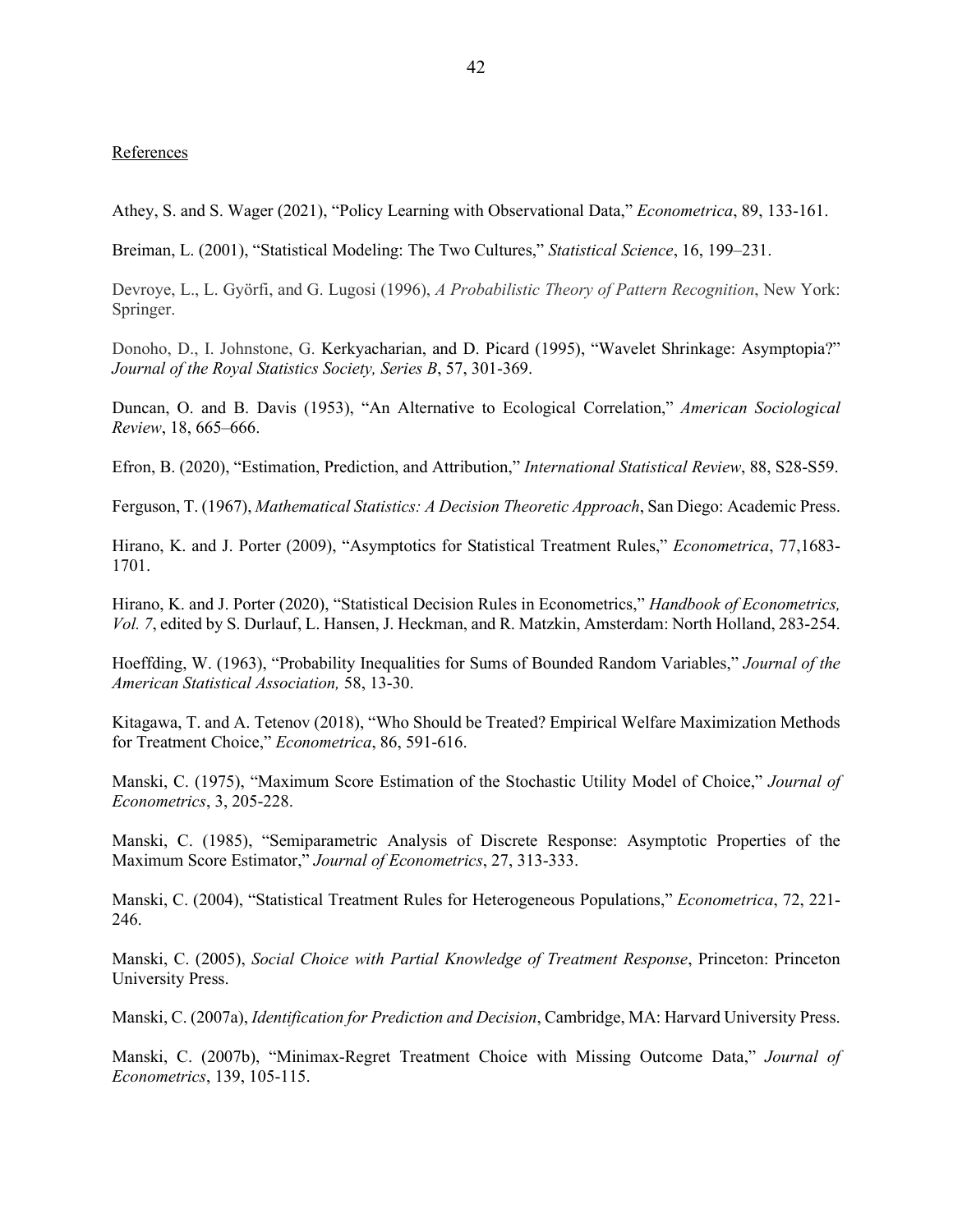Manski, C. (2009), "Diversified Treatment under Ambiguity," *International Economic Review*, 50, 1013- 1041.

Manski, C. (2018), "Credible Ecological Inference for Medical Decisions with Personalized Risk Assessment," *Quantitative Economics*, 9, 541-569.

Manski, C. (2019a), *Patient Care under Uncertainty*, Princeton: Princeton University Press.

Manski, C. (2019b), "Treatment Choice with Trial Data: Statistical Decision Theory Should Supplant Hypothesis Testing," The American Statistician, 73, 296-304.

Manski, C. (2020), "Judicial and Clinical Decision Making under Uncertainty," *Journal of Institutional and Theoretical Economics*, 176, 33-43.

Manski, C. (2021), "Econometrics for Decision Making: Building Foundations Sketched by Haavelmo and Wald," *Econometrica*, forthcoming.

Manski, C. and J. Pepper (2000), "Monotone Instrumental Variables: With an Application to the Returns to Schooling," *Econometrica*, 68, 997-1010.

Manski, C. and J. Pepper (2018), "How Do Right-to-Carry Laws Affect Crime Rates? Coping with Ambiguity Using Bounded-Variation Assumptions," *Review of Economics and Statistics*, 100, 232-244.

Manski, C. and A. Tetenov (2007), "Admissible Treatment Rules for a Risk-Averse Planner with Experimental Data on an Innovation," *Journal of Statistical Planning and Inference*, 137, 1998-2010.

Manski, C. and A. Tetenov (2016), "Sufficient Trial Size to Inform Clinical Practice," *Proceedings of the National Academy of Sciences*, 113, 10518-10523.

Manski, C. and A. Tetenov (2019), "Trial Size for Near-Optimal Choice Between Surveillance and Aggressive Treatment: Reconsidering MSLT-II," *The American Statistician*, 73, S1, 305-311.

Manski, C. and A. Tetenov (2021), "Statistical Decision Properties of Imprecise Trials Assessing COVID-19 Drugs," *Value in Health*, 24, 641-647.

Mbakop, E. and M. Tabord-Meehan (2021), "Model Selection for Treatment Choice: Penalized Welfare Maximization," *Econometrica*, 89, 825-848.

Neyman, J., and E. Pearson (1928), "On the Use and Interpretation of Certain Test Criteria for Purposes of Statistical Inference," *Biometrika,* 20A, 175-240, 263-294.

Neyman, J., and E. Pearson (1933), "On the Problem of the Most Efficient Tests of Statistical Hypotheses," *Philosophical Transactions of the Royal Society of London,* Ser. A, 231, 289-337.

Stoye, J. (2009), "Minimax Regret Treatment Choice with Finite Samples," *Journal of Econometrics*, 151, 70-81.

Stoye, J. (2012), "Minimax Regret Treatment Choice with Covariates or with Limited Validity of Experiments," *Journal of Econometrics*, 166, 138-156.